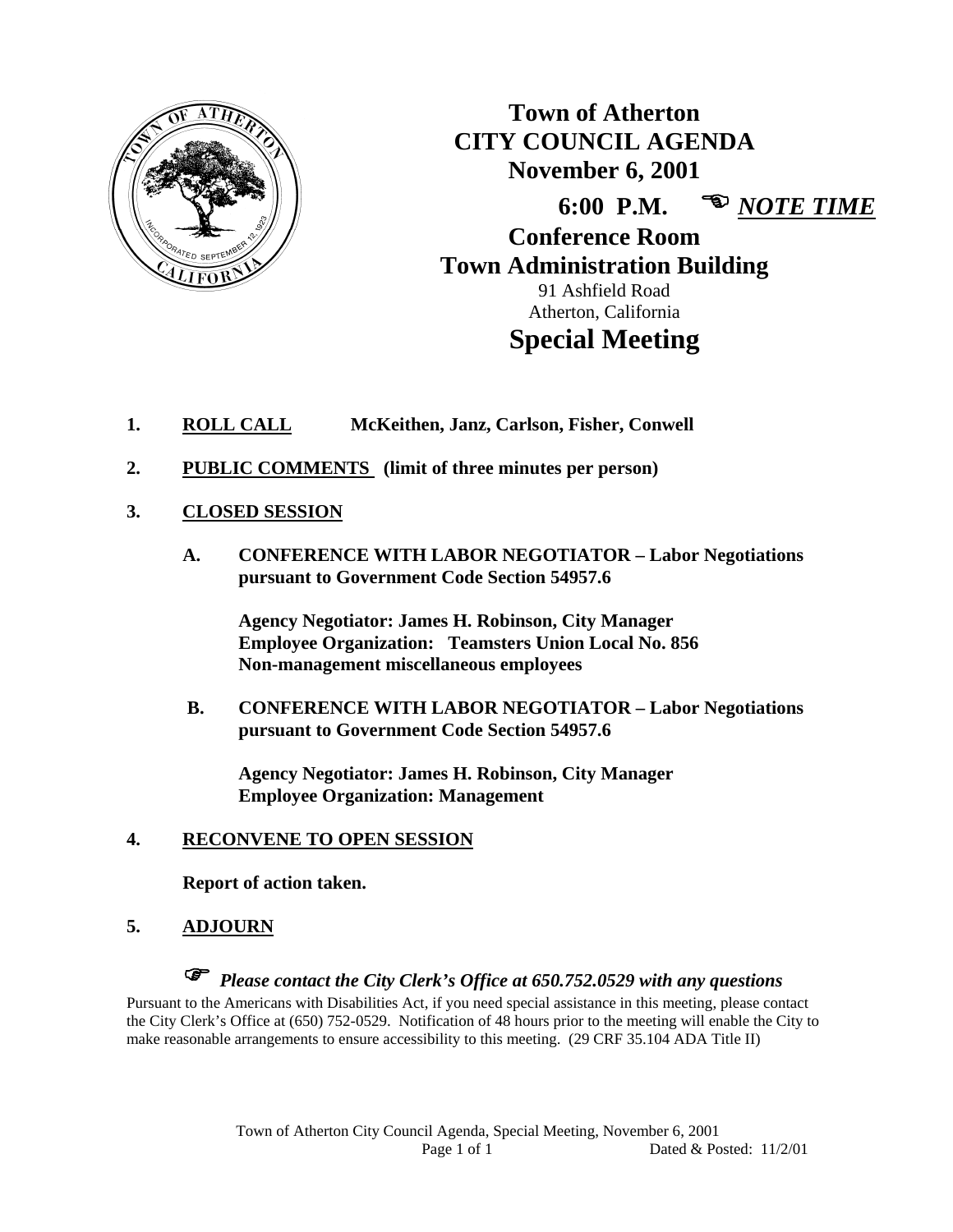

# **Town of Atherton CITY COUNCIL/ATHERTON CHANNEL DRAINAGE DISTRICT AGENDA Tuesday, November 6, 2001**

 **7:00 P.M.** *Note change of* 

 **PAVILION** *date and* 

*location* **Holbrook-Palmer Park, 150 Watkins Ave. Atherton, California REGULAR MEETING** 

#### **PLEDGE OF ALLEGIANCE**

- **7:00 P.M. 1. ROLL CALL McKeithen, Janz, Carlson, Fisher, Conwell**
- **7:05 P.M. 2. PRESENTATIONS**
	- **A. Presentation of Annual Tree Awards Atherton Tree Committee**
	- **B. Proclamation Expressing Support for Our Nation**
- **7:20 P.M. 3. COUNCIL REPORTS**
- **7:30 P.M. 4. PUBLIC COMMENTS (only for items which are not on the agenda limit of three minutes per person)**
- **7:40 P.M. 5. COMMUNITY ORGANIZATION ROUNDTABLE REPORT (Directed by Resolution No. 99-6)**
- **7:50 P.M. CONSENT CALENDAR (Items 6 17)** 
	- **6. APPROVE MINUTES OF SPECIAL MEETINGS OF OCTOBER 10, 2001 AND OCTOBER 17, 2001, AND REGULAR MEETING OF OCTOBER 17, 2001**
	- **7. APPROVE BILLS AND CLAIMS FOR OCTOBER 11, 2001 THROUGH OCTOBER 31, 2001 IN THE AMOUNT OF \$351,435.12**
	- **8. QUARTERLY INVESTMENT REPORT FOR THE QUARTER ENDED SEPTEMBER 2001**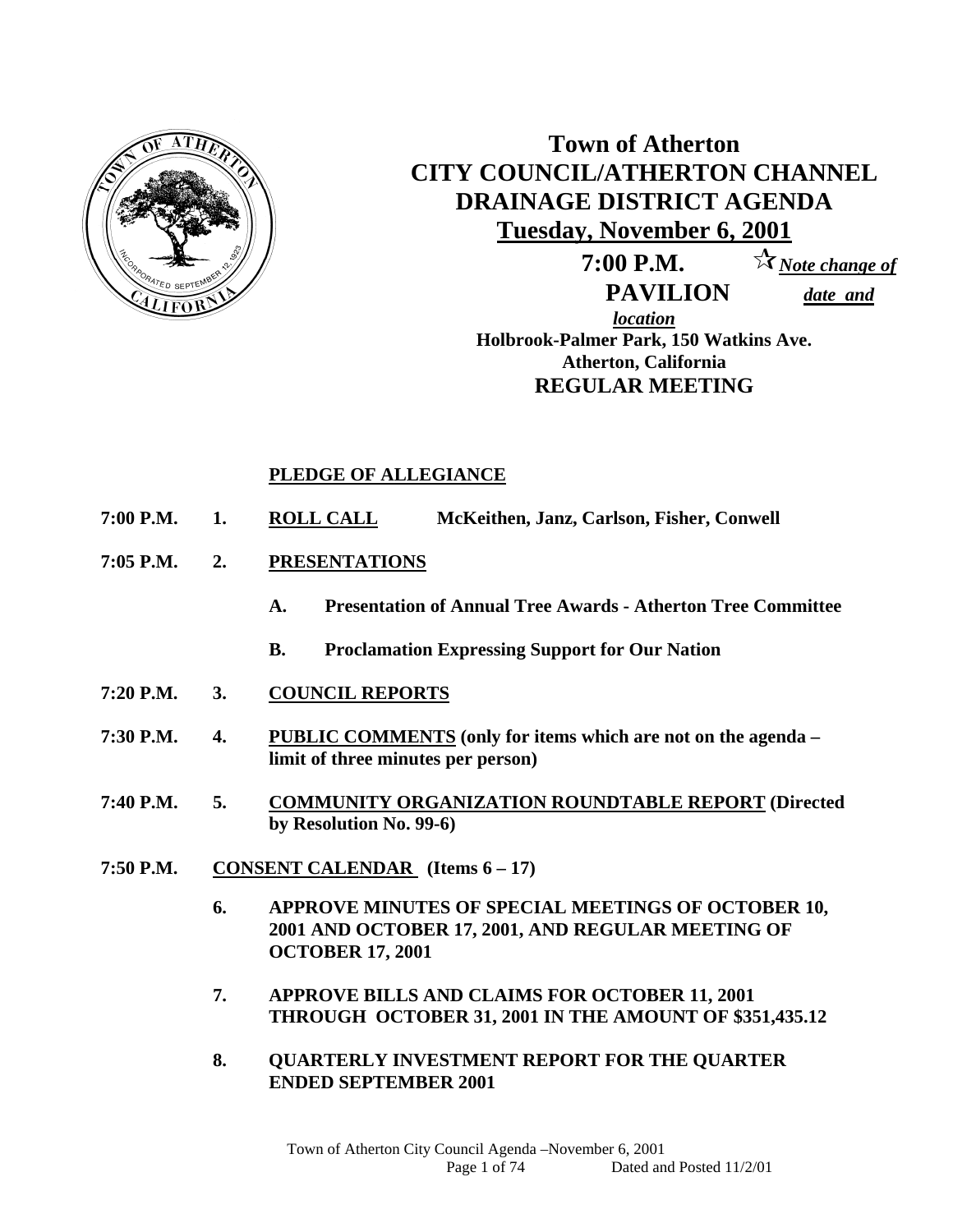- **9. APPROVAL OF NOTICE OF COMPLETION 2001 MICRO-SURFACING PROJECT**
- **10. APPROVAL OF AMENDMENT TO AGREEMENT WITH MARC HYNES, CITY ATTORNEY**
- **11. AGREEMENT FOR ROTATION TOW CONTRACTS WITH ALL WEATHER TOWING AND EXOTIC TOWING FOR POLICE TOW SERVICES**
- **12. APPROVAL OF AMENDMENT TO AGREEMENT FOR PROFESSIONAL CITY PLANNING SERVICES FOR FISCAL YEAR 2001/02 – NEAL MARTIN AND ASSOCIATES**
- **13. ADOPTION OF RESOLUTION NO. 01-\_\_\_ IN SUPPORT OF THE BAY AREA ALLIANCE FOR SUSTAINABLE DEVELOPMENT**
- **14. AUTHORIZATION TO GENERAL PLAN COMMITTEE TO CONSIDER HOME DAY CARE REGULATIONS**
- **15. APPROVAL OF VEHICLE REPLACEMENT POLICE DEPARTMENT<del>15. ADOPTION OF RESOLUTION NO. 01-</del> INTENT TO ABANDON PORTION OF McCORMICK LANE**
- **16. ADOPTION OF RESOLUTION NO. 01-\_\_\_, INTENT TO ABANDON PORTION OF FAXON ROAD**
- 16. ADOPTION OF RESOLUTION NO. 01-<br>SETTING **MANAGEMENT SALARIES AND BENEFITS FOR FISCAL YEAR 2001-02**
- **17. AMICUS BRIEF**

 **Alford v. Superior Court (San Diego County)** 

#### **REGULAR AGENDA (Items 18-21 )**

**8:00 P.M. 18. INTRODUCTION AND FIRST READING OF ORDINANCE AMENDING ATHERTON MUNICIPAL CODE CHAPTER 15.52 RELATING TO RECYCLING AND DIVERSION OF CONSTRUCTION AND DEMOLITION DEBRIS** 

> **Recommendation: Introduce Ordinance No. \_\_\_, relating to recycling and diversion of construction and demolition debris, and waive further reading.**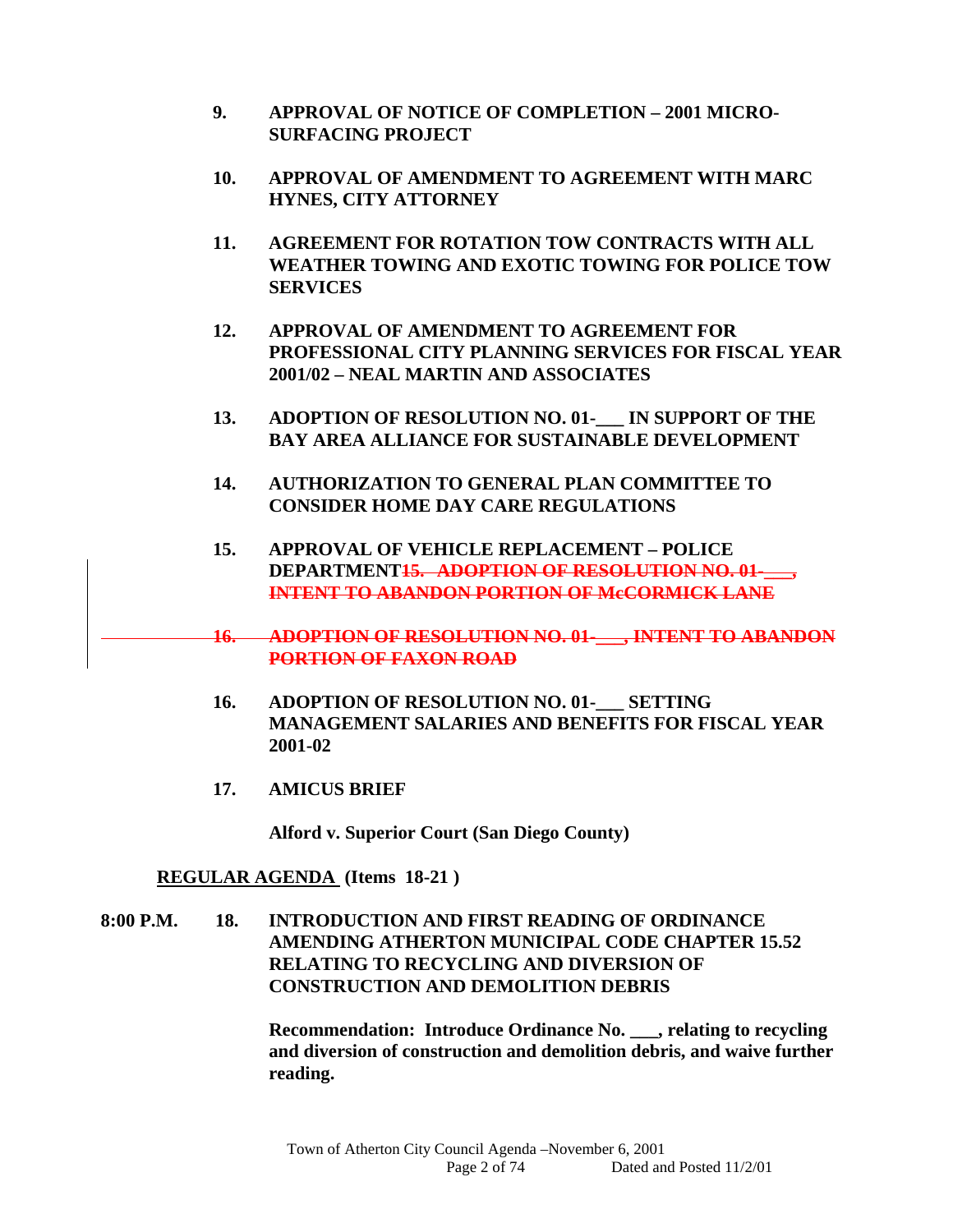**8:15 P.M. 19. ADOPTION OF URGENCY ORDINANCE REGARDING PROCEDURES FOR REORGANIZATION OF CITY COUNCIL AND SELECTION OF MAYOR AND VICE MAYOR** 

> **Recommendation: Adopt Ordinance No. \_\_\_, amending Section 2.04.030 of the Atherton Municipal Code pertaining to the appointment of Mayor and Vice Mayor.**

**8:35 P.M. 20. CONSIDERATION OF KNOX PLAYSCHOOL REQUEST FOR AMENDMENT TO LEASE AGREEMENT REGARDING FUNDING OF ELECTRICAL WORK FOR PLAYSCHOOL EXPANSION** 

> **Recommendation: Consider request from Knox Playschool for amendment to lease agreement.**

**8:55 P.M. 21. DISCUSSION AND POSSIBLE ACTION – CONSIDERATION OF CONTENT AND IMPLEMENTATION OF CAPITAL IMPROVEMENT PLAN** 

> **Recommendation: Consider content and implementation of Capital Improvement Plan.**

- **9:30 P.M. 22. PUBLIC COMMENTS**
- **9:40 P.M. 23. ADJOURN**

# *Please contact the City Clerk's Office at 650.752.0529 with any questions*

Pursuant to the Americans with Disabilities Act, if you need special assistance in this meeting, please contact the City Clerk's Office at (650) 752-0529. Notification of 48 hours prior to the meeting will enable the City to make reasonable arrangements to ensure accessibility to this meeting. (29 CRF 35.104 ADA Title II)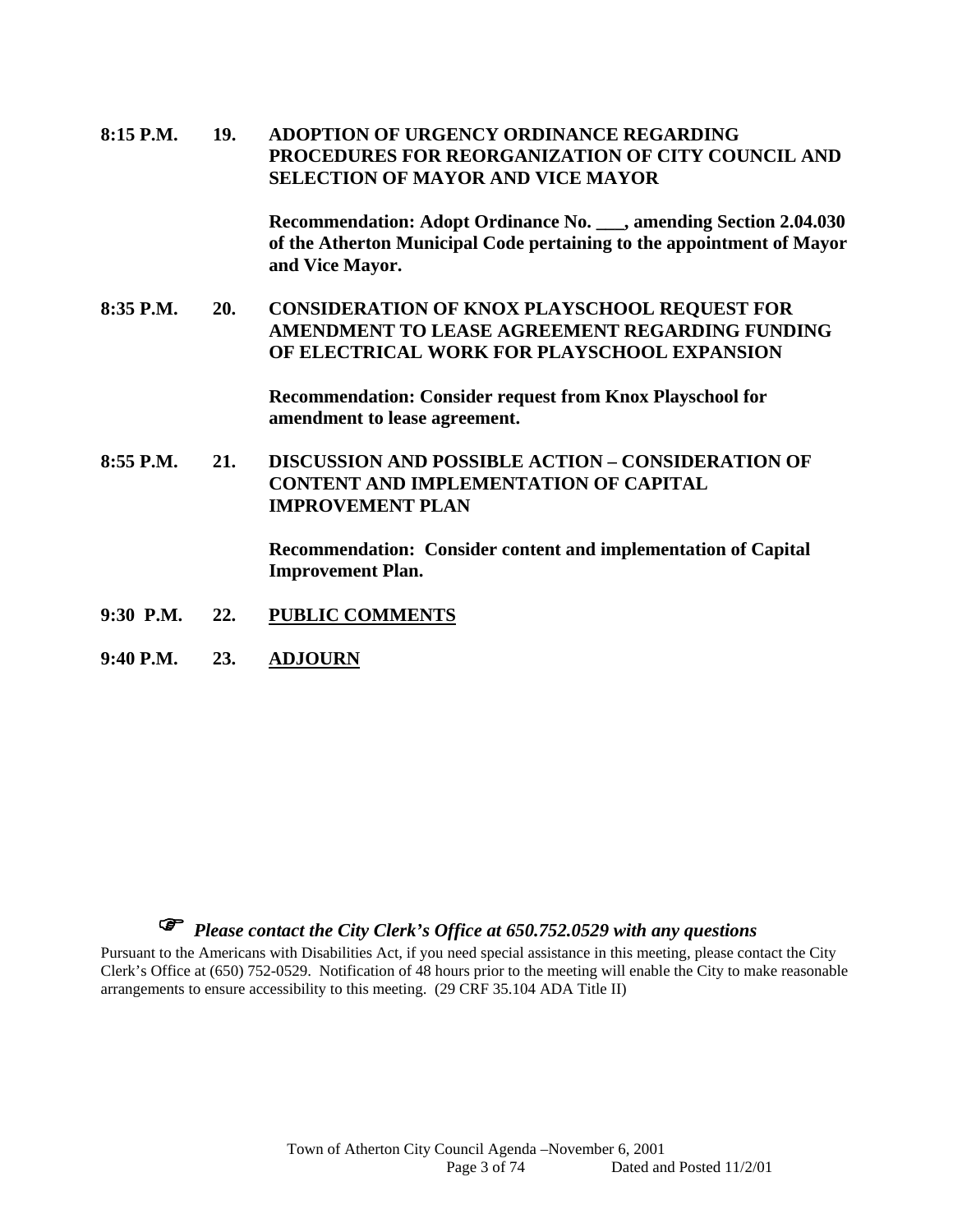# PROCLAMATION

# OF THE CITY COUNCIL OF THE TOWN OF ATHERTON

# EXPRESSING SUPPORT FOR OUR NATION

**WHEREAS,** Our Nation experienced a devastating terrorist attack on September 11, 2001, wherein several thousand people lost their lives in New York, Washington D.C. and Pennsylvania; and

**WHEREAS,** as a result of these senseless acts, the President of the United States has declared a War on Terrorism, and has pledged to bring those who instigated these events to justice; and

**WHEREAS,** United States Military troops have been deployed to locate and fight terrorists and those who support them; and

**WHEREAS,** the United States Postal Service mail delivery system has been compromised by repulsive terrorist acts which have killed American people and continued to put the health of the Nation's Postal workers and others at risk; and

**WHEREAS,** criminal acts based on a person's color, race, religion, or national origin should not be tolerated.

**NOW, THEREFORE,** the City Council of the Town of Atherton hereby declares its support for the President of the United States as he works with nations around the world to ensure that those responsible for these heinous and cowardly attacks are brought to justice. Furthermore, the City Council of the Town of Atherton hereby declares that Our Nation is stronger than the atrocity of these acts, and we the American People will move through this united and emerge even stronger.

> IN WITNESS WHEREOF, I have hereunto set my hand and caused the seal of the Town of Atherton to be affixed this 6th day of November, 2001.

> > Dianne M. Fisher, Mayor Town of Atherton

\_\_\_\_\_\_\_\_\_\_\_\_\_\_\_\_\_\_\_\_\_\_\_\_\_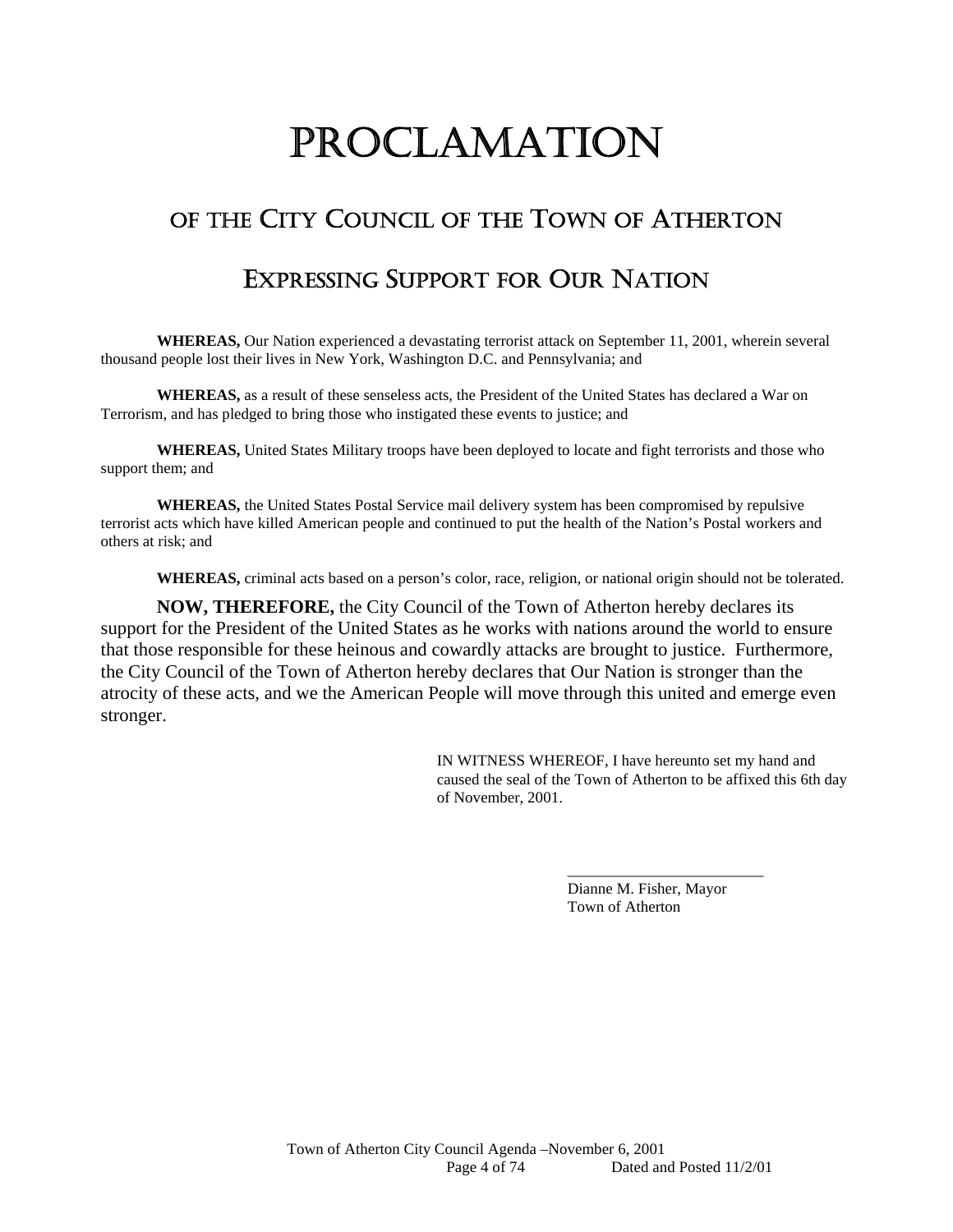

**Draft Minutes Town of Atherton CITY COUNCIL MEETING October 10, 2001 8:30 A.M. Town Council Chambers**  94 Ashfield Road Atherton, California **Special Meeting** 

**Mayor Fisher called the meeting to order at 8:30 a.m.** 

**ROLL CALL** 

- **PRESENT: Kathy McKeithen James R. Janz Dianne M. Fisher William R. Conwell**
- **ABSENT: Alan B. Carlson**

#### **PUBLIC COMMENTS**

 **There were no comments from the public.** 

#### **REGULAR AGENDA**

**1. RESCHEDULE DATE FOR PUBLIC HEARING FOR APPEAL OF PLANNING COMMISSION DECISION AND CONSIDERATION OF VESTING TENTATIVE MAP – 19 SARGENT LANE** 

 **MOTION – to reschedule the date for a Public Hearing for appeal of Planning Commission decision and consideration of vesting tentative map for 19 Sargent Lane, to the regular meeting of December 19, 2001.** 

**M/S Conwell/McKeithen Ayes: 4 Noes: 0 Abstain: 0 Absent: 1** 

#### **CLOSED SESSION**

 **MOTION – Ajourn to Closed Session.** 

 **M/S Conwell/Janz Ayes: 4 Noes: 0 Abstain: 0 Absent: 1**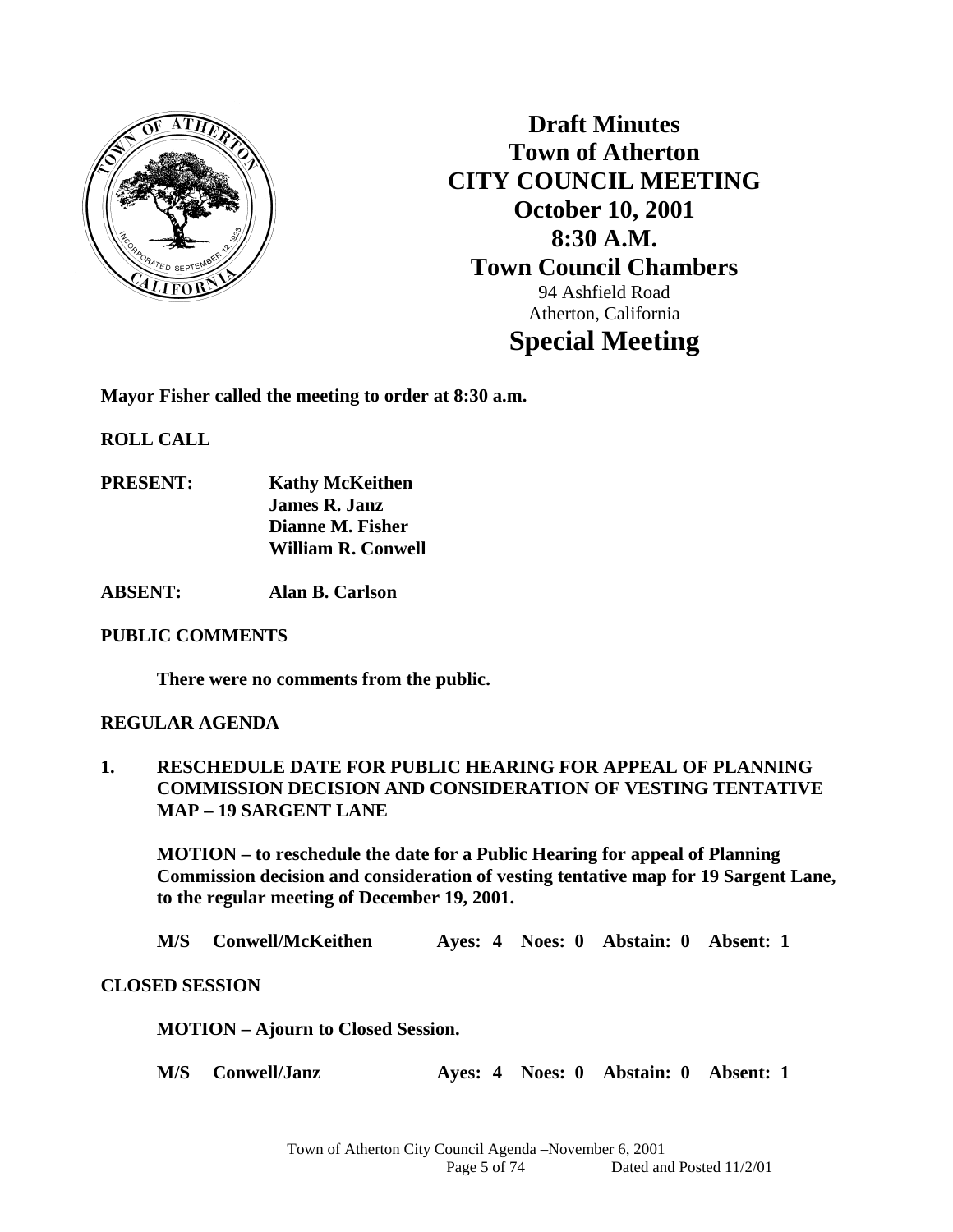**The Council adjourned to Closed Session at 8:40 a.m.** 

#### **RECONVENE TO OPEN SESSION**

**The Council reconvened to open session at 10:20 a.m. The following action was taken:** 

**A. CONFERENCE WITH LABOR NEGOTIATOR – Labor Negotiations pursuant to Government Code Section 54957.6** 

 **Agency Negotiator: James H. Robinson, City Manager Employee Organization: Local Union 856 Non-management miscellaneous employees** 

 **Instructions were given to the City Manager.** 

**B. CONFERENCE WITH LABOR NEGOTIATOR – Labor Negotiations pursuant to Government Code Section 54957.6** 

 **Agency Negotiator: James H. Robinson, City Manager Employee Organization: Management** 

 **Instructions were given to the City Manager.** 

**C. CONFERENCE WITH LEGAL COUNSEL – Existing Litigation pursuant to Government Code Section 54956.9(a):** 

**Town of Atherton v. Thomas E. Bacon Thomas E. Bacon v. Town of Atherton** 

 **Instructions were given to the City Attorney.** 

**D. CONFERENCE WITH LEGAL COUNSEL – Existing Litigation pursuant to Government Code Section 54956.9(a):** 

**Patricia O'Neal v. Town of Atherton** 

 **Instructions were given to the City Attorney.** 

**E. CONFERENCE WITH LEGAL COUNSEL – Anticipated Litigation pursuant to Government Code Section 54956.9(b): One potential case.** 

 **Instructions were given to the City Attorney.**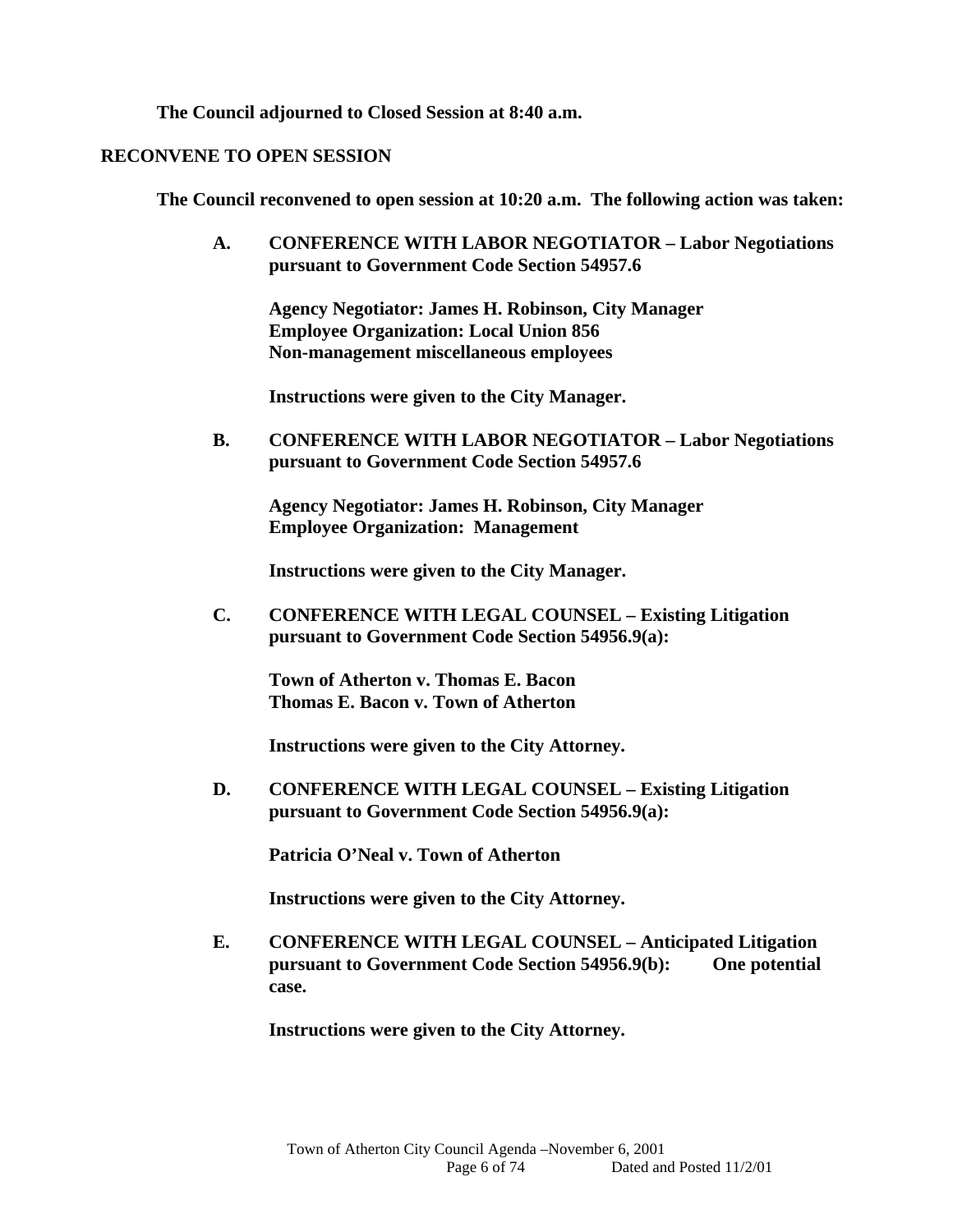#### **ADJOURN**

 **The meeting adjourned at 10:20 a.m.** 

**Respectfully submitted,** 

**\_\_\_\_\_\_\_\_\_\_\_\_\_\_\_\_\_\_\_\_\_\_\_\_\_\_ Linda Kelly, Acting City Clerk**



**Draft Minutes Town of Atherton CITY COUNCIL October 17, 2001 5:30 P.M. Conference Room Town Administration Building**  91 Ashfield Road Atherton, California **Special Meeting** 

**Mayor Fisher called the meeting to order at 5:30 p.m.** 

**1. ROLL CALL** 

 **PRESENT: Kathy McKeithen James R. Janz Alan B. Carlson Dianne M. Fisher William R. Conwell** 

**The City Council adjourned to Closed Session at 5:35 p.m. The following actions on the Closed Session items were announced by the City Attorney in open session during the Regular Meeting of October 17, 2001 as follows:** 

#### **CLOSED SESSION**

 **A. PUBLIC EMPLOYEE PERFORMANCE EVALUATION pursuant to Government Code Section 54957 Title: City Attorney** 

 **Council conducted the evaluation.**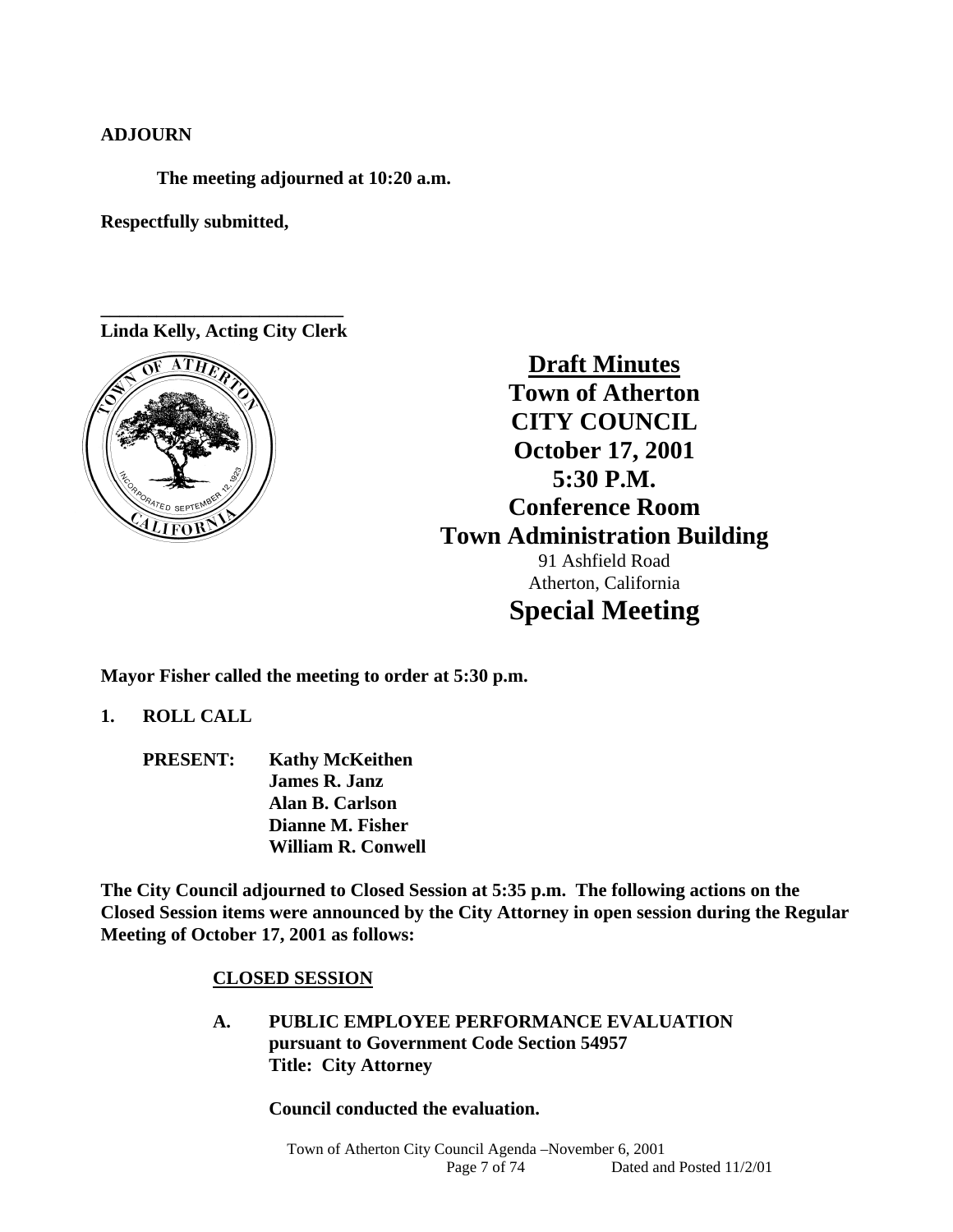#### **B. CONFERENCE WITH LABOR NEGOTIATOR – Labor Negotiations pursuant to Government Code Section 54957.6**

 **Agency Negotiator: James H. Robinson, City Manager Employee Organization: Management** 

 **Direction was given to the City Manager.**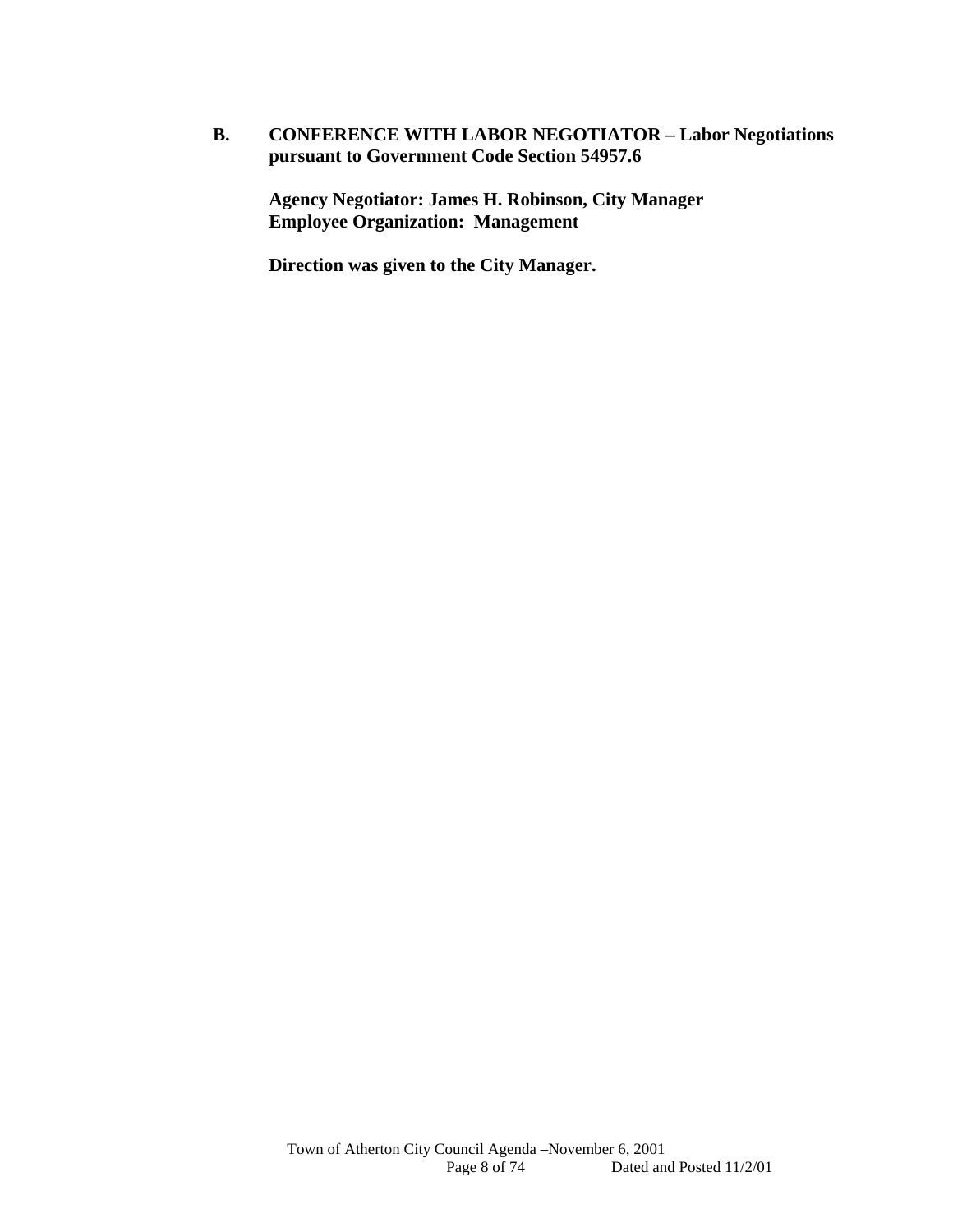**C. CONFERENCE WITH LEGAL COUNSEL – Existing Litigation pursuant to Government Code Section 54956.9(a):** 

**Town of Atherton v. Thomas E. Bacon Thomas E. Bacon v. Town of Atherton** 

**Direction was given to the City Attorney.** 

**D. LIABILITY CLAIM pursuant to Government Code Section 54956.95** 

 **Claimant: Makailah Perkins Agency claimed against: Town of Atherton** 

 **Direction was given to the City Attorney.** 

**E. CONFERENCE WITH LEGAL COUNSEL – Anticipated Litigation pursuant to Government Code Section 54956.9(b): One potential case.** 

**Direction was given to the City Attorney.** 

#### **RECONVENE TO OPEN SESSION**

 **The Council reconvened to open session at 6:55 p.m.** 

#### **ADJOURN**

**The meeting adjourned at 6:55 p.m.** 

**Respectfully submitted,** 

**\_\_\_\_\_\_\_\_\_\_\_\_\_\_\_\_\_\_\_\_\_\_\_\_\_\_ Linda Kelly, Acting City Clerk**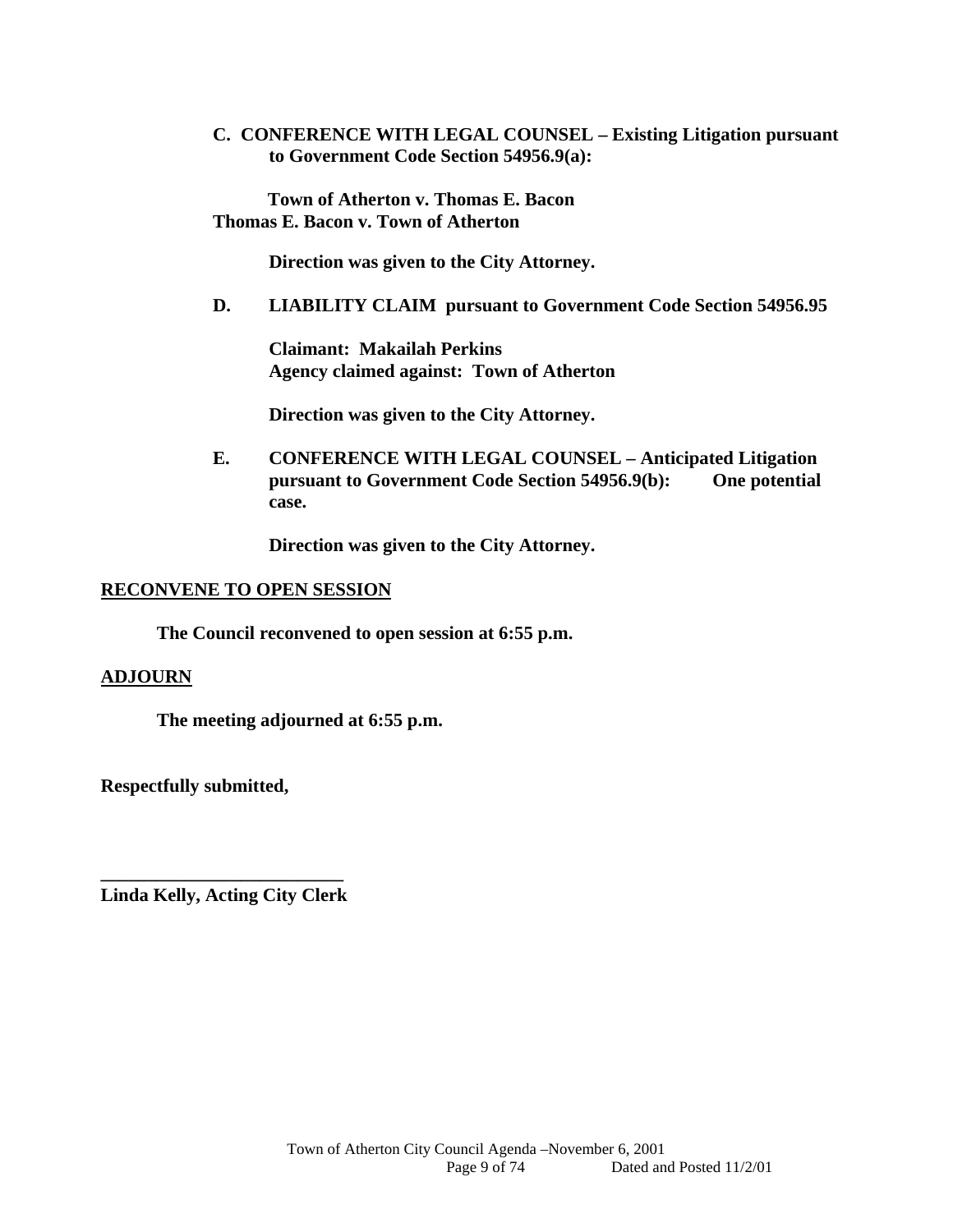

**Draft Minutes Town of Atherton CITY COUNCIL/ATHERTON CHANNEL DRAINAGE DISTRICT October 17, 2001 7:00 p.m. Town Council Chambers** 94 Ashfield Road Atherton, California

### **Regular Meeting**

**Mayor Fisher called the meeting to order at 7:00 p.m.** 

- **1. ROLL CALL** 
	- **PRESENT: Kathy McKeithen James R. Janz Alan B. Carlson Dianne M. Fisher William R. Conwell**

 **City Manager James Robinson and City Attorney Marc Hynes were also present.** 

#### **2. PRESENTATIONS**

 **A. Sustainable San Mateo County – Mary Griffin** 

**Mary Griffin made a presentation regarding the Bay Area Alliance for Sustainable Development and asked for a resolution of support from the City Council.** 

**Following discussion, the Council directed staff to return to the Council with a draft Resolution supporting the tenets of the Draft Compact of the Bay Area Alliance for Sustainable Development, to be consistent with the Town's General Plan.** 

**John Sisson, 26 Belleau Avenue, addressed the Council on this issue.** 

**B. Proclamation for Willie McCovey Day, October 25, 2001 – Field Rededication Project - Selby Lane School**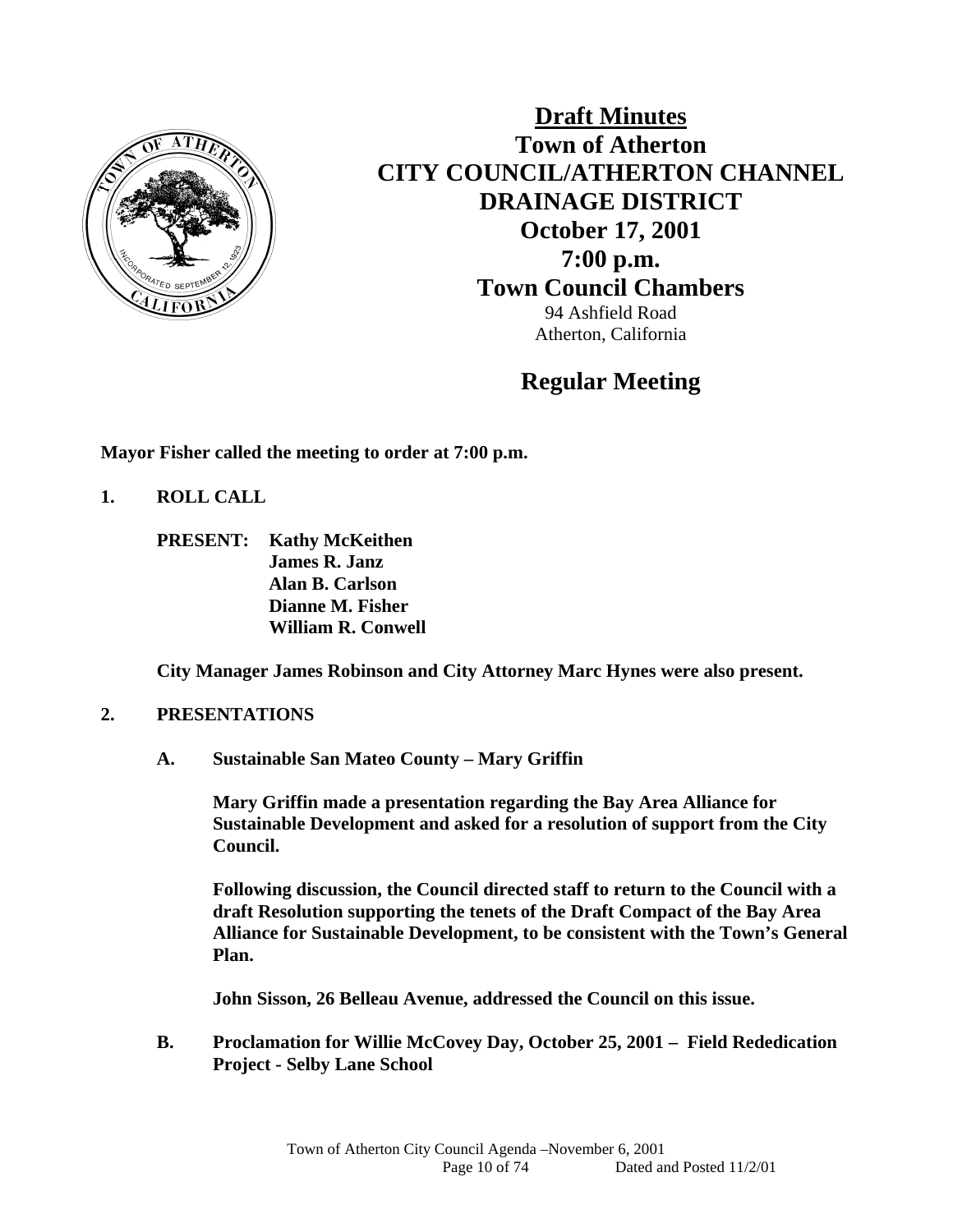**Mayor Fisher will present the Proclamation at the Willie McCovey Day event on October 25, 2001.** 

**At this time the City Attorney reported the following actions out of the Closed Session (Special Meeting) of the Council held at 5:30 p.m. this evening:** 

**A. PUBLIC EMPLOYEE PERFORMANCE EVALUATION pursuant to Government Code Section 54957 Title: City Attorney** 

 **Council conducted the evaluation.** 

**B. CONFERENCE WITH LABOR NEGOTIATOR – Labor Negotiations pursuant to Government Code Section 54957.6 Agency Negotiator: James H. Robinson, City Manager Employee Organization: Management** 

 **Direction was given to the City Manager.** 

**D. CONFERENCE WITH LEGAL COUNSEL – Existing Litigation pursuant to Government Code Section 54956.9(a): Town of Atherton v. Thomas E. Bacon Thomas E. Bacon v. Town of Atherton** 

 **Direction was given to the City Attorney.**

**D. LIABILITY CLAIM pursuant to Government Code Section 54956.95 Claimant: Makailah Perkins Agency claimed against: Town of Atherton** 

 **Direction was given to the City Attorney.** 

**E. CONFERENCE WITH LEGAL COUNSEL – Anticipated Litigation pursuant to Government Code Section 54956.9(b): One potential case.** 

 **Direction was given to the City Attorney.**

#### **3. COUNCIL REPORTS**

 **Council Member Conwell reported that no C/CAG meeting was held this month. He stated that he heard a presentation from the manager of San Francisco International Airport (SFO), who stated that the airline industry is in economic jeopardy and that SFO is in a deficit. He also stated that he will be attending the upcoming Criminal Justice awards ceremony in Half Moon Bay. There has been discussion regarding providing a domestic violence habitat in the Town of Atherton, and this issue will need to be discussed at some point in time.**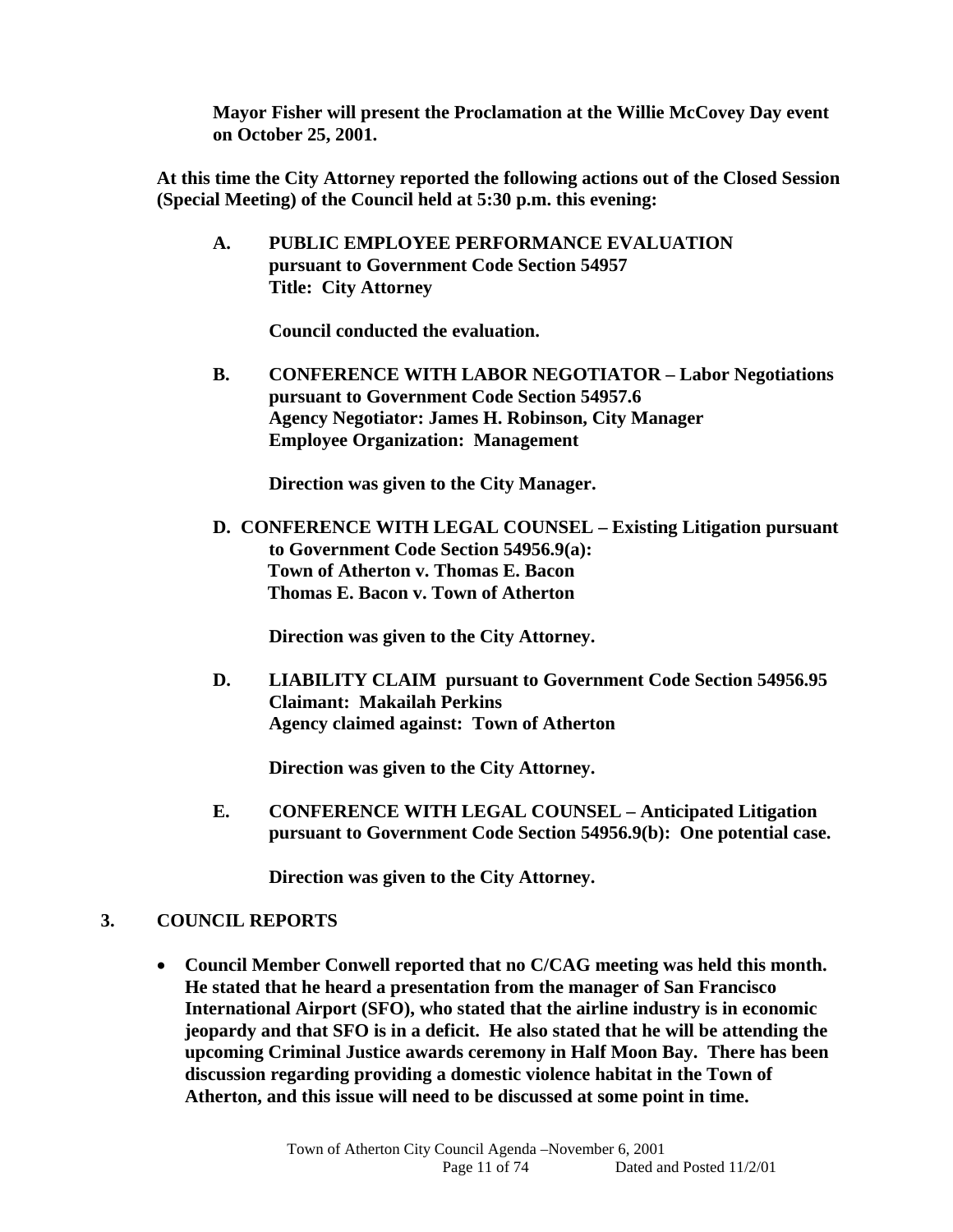- **Council Member Janz announced the ABAG Fall General Assembly to be held in Oakland tomorrow. Next week, he will be walking the Atherton Channel, as Mayor Fisher and Council Member McKeithen did a few weeks ago. Council Member Conwell may join him on the walk.**
- **Council Member McKeithen announced that a Creek Workshop will be held in Portola Valley on October 25, 2001 at 7:30 p.m. The workshop will feature environmental and erosion specialists, and may be of interest to individuals concerned about the Atherton Channel, since the issues to be addressed are pertinent to the Channel.**
- **Council Member Janz added that the League of Women Voters and The Almanac are sponsoring a forum on Open Government and the Brown Act tonight, which will be repeated tomorrow night at 7:30 p.m. in the Mountain View Council Chambers.**
- **Mayor Fisher asked that the Council consider adding a Pledge of Allegiance to the Flag at the beginning of each City Council agenda. She further stated that she recently attended a County Library JPA meeting, and that action was taken to hire outside auditors and an outside attorney for the JPA, both of which were seen as positive steps. She stated that there will be increased property tax monies coming to the JPA and has asked the City Manager, as a member of the Library JPA Operations Committee, to find out if the Town will be receiving increased Library funds as a result.**

#### **4. PUBLIC COMMENTS**

 **Bob Jenkins, 36 Irving Avenue, suggested that the Council adopt a proclamation supporting the President's war against terrorism.** 

**Mayor Fisher asked that consideration of this item be placed on the next City Council agenda.** 

- **John Ruggeiro, 10 Stockbridge, on the emergency radio system.**
- **In response to Council questions, Police Chief Robert Brennan stated that he would look into the current status of the emergency radio system, review the Town's disaster preparedness plan as it relates to terrorism, provide further information back to Council, and also place information in the next issue of the Athertonian, perhaps including a response card for residents to inform the Town of resources available in the event of an emergency.** 
	- **Public Works Director Cliff Temps announced that the Street Micro-surfacing Project is moving forward next week, and it will involve street closures. Signs will be posted and the affected residents will be alerted.**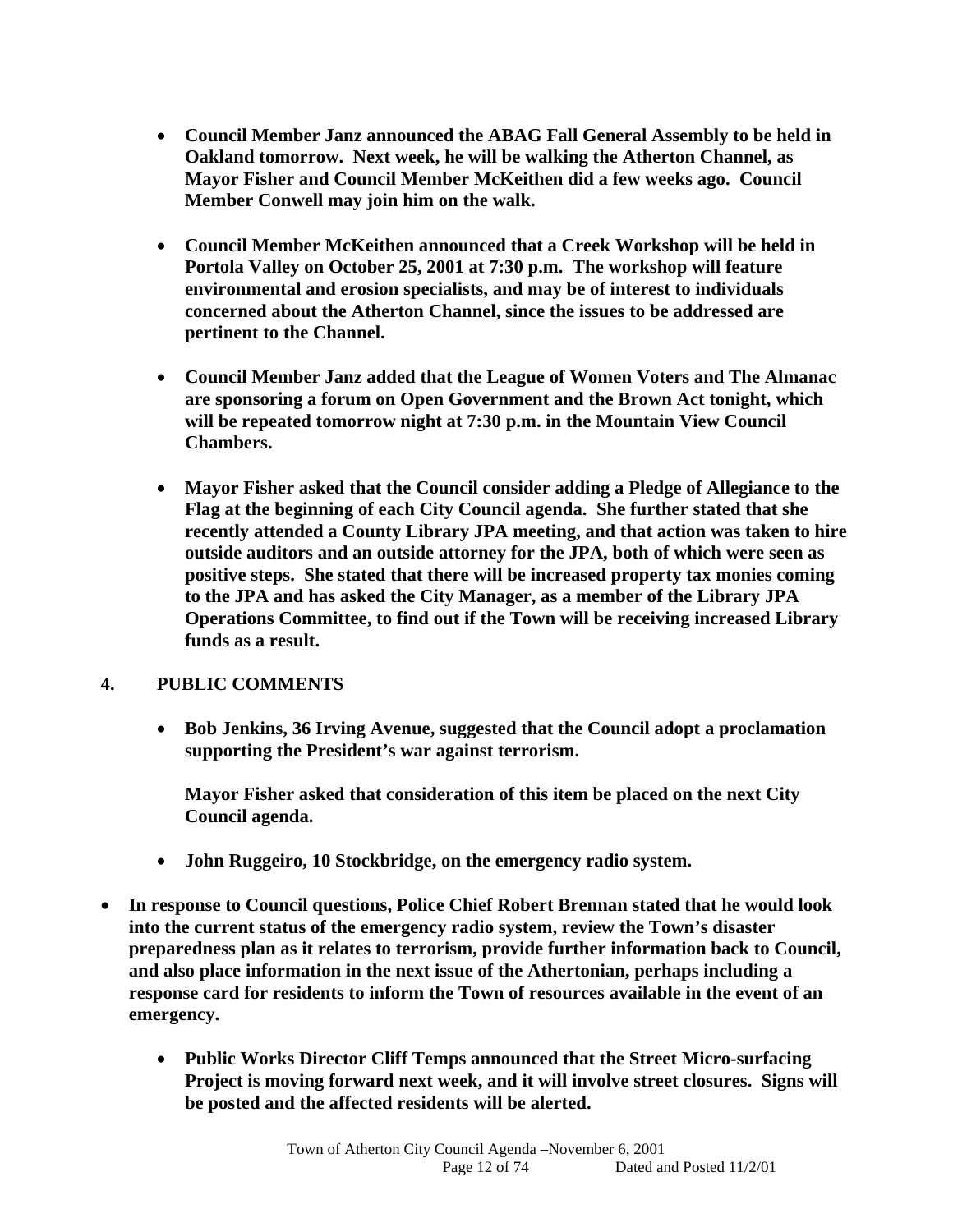- **Building Official Mike Hood stated that at the last meeting there was concern regarding the length of time for plan checks to be completed. He reported that 28 major projects were in the pipeline, and that the next project up was submitted 12 weeks ago. He stated that staff would get back to the normal four to six week turnaround time in approximately one month.**
- **City Manager Jim Robinson stated that the Council recently received a letter that California Water Service submitted to the Public Utilities Commission, proposing a rate increase of 12.2% for 2002, 3.52% for 2003, 3.1% for 2004, and 3.2% for 2005. He stated that he could invite a representative from Cal Water to a future meeting to address the City Council regarding this issue if Council so desired. Council then directed the City Manager to pursue having a Cal Water representative speak to Council. Furthermore, Council Member McKeithen asked staff to look into whether the Town has any tax advantage from having Bear Gulch Reservoir in Town.**
- **City Manager Robinson responded to Council Member McKeithen's questions regarding the bills and claims on the consent agenda.**
- **City Manager Robinson asked the Council to consider their calendars in scheduling future City Council meetings. The following dates for meetings were agreed upon:** 
	- **Special Meeting Joint Meeting with Park and Recreation Commission to consider their Holbrook-Palmer Park Study – Thursday, January 10, 2002 at 7:00 p.m., Holbrook-Palmer Park. The City Manager will confirm this with the Commission.**
	- **Regular Meeting of November 6, 2001 Will include a Capital Improvement Projects Work Session to discuss projects and give direction to staff.**
	- **Special Study Session to Consider Goals and Objectives for the Town To be included as part of the Regular Meeting of the City Council scheduled for Wednesday, January 16, 2002.**
	- **Special Meeting Study Session to consider Atherton Channel Drainage District issues – date to be set.**

#### **5. COMMUNITY ORGANIZATION ROUNDTABLE REPORT**

**Charles Marsala, 33 Emilie, Member of the Arts Committee, reported that the recent "Autumn Stars" fundraiser was a successful event, with about 120 residents in attendance. He also announced the upcoming Villa Montalvo-Fox Theatre events with an Atherton seating section in the Fox Theatre. He further reported as a Member of the Park and Recreation Commission that the Commission recently asked staff to start flying the American flag at the Park. The City Manager stated that staff is working on the lighting for the flag. Mr. Marsala also reported that he attended a Parks and Recreation Association meeting at which grant opportunities were discussed.**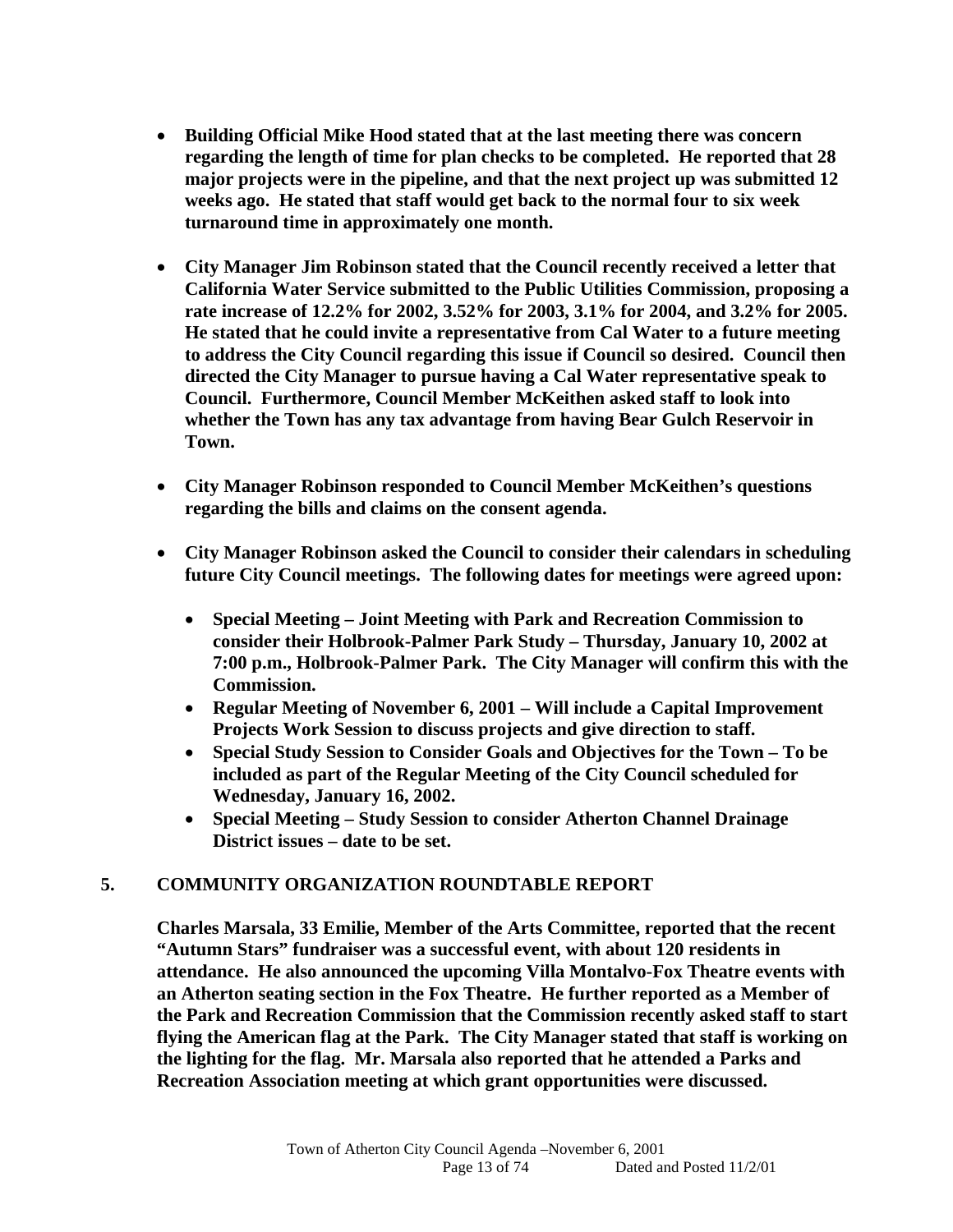#### **CONSENT CALENDAR**

**MOTION – Approve Consent Agenda as presented.** 

**M/S Conwell/Janz Ayes: 5 Noes: 0 Abstain: 0 Absent: 0** 

- **8. APPROVED MINUTES OF SPECIAL MEETINGS OF SEPTEMBER 12, 2001 AND SEPTEMBER 19, 2001 AND REGULAR MEETING OF SEPTEMBER 19, 2001 (Approved corrected version of Minutes of Regular Meeting of September 19, 2001 as handed out at City Council meeting.)**
- **9. APPROVED BILLS AND CLAIMS FOR SEPTEMBER 11, 2001 THROUGH OCTOBER 10, 2001 IN THE AMOUNT OF \$900,705.62**
- **8. APPROVED MONTHLY FINANCIAL REPORT FOR SEPTEMBER 2001**
- **9. ADOPTED ORDINANCE NO. 527 AMENDING THE ATHERTON MUNICIPAL CODE RELATED TO ALARM FEES**
- **10. ADOPTED RESOLUTION NO. 01-19 STATING INTENT OF CITY COUNCIL TO VACATE A PORTION OF McCORMICK LANE RIGHT-OF-WAY, WITH RESERVATION OF EASEMENTS FOR PUBLIC ENTITIES AND SANITARY SEWERS, AND SETTING A PUBLIC HEARING FOR DECEMBER 19, 2001**
- **11. SET DECEMBER 19, 2001 AT 7:00 P.M. AS THE DATE AND TIME TO HEAR AN APPEAL OF PLANNING COMMISSION DECISION ON DENIAL OF VARIANCE – 396 SELBY LANE; EXCESSIVE SIDEWALL AND ROOF HEIGHT**

**15. ADOPTION OF RESOLUTION NO. 01-\_\_\_, INTENT TO ABANDON PORTION OF McCORMICK LANE**

#### **16. ADOPTION OF RESOLUTION NO. 01-\_\_\_, INTENT TO ABANDON PORTION OF FAXON ROAD**

**REGULAR AGENDA** 

**12. APPROVAL OF AMENDMENT TO AGREEMENT FOR PROFESSIONAL CITY PLANNING SERVICES FOR FISCAL YEAR 2001-2002 – NEAL MARTIN AND ASSOCIATES** 

 **Council directed staff to integrate the agreement presented along with all pertinent exhibits into one comprehensive document; request \$2 million liability insurance coverage for the agreement (as is recommended by ABAG); spell out the names and titles of who is signing the agreement and in what capacity; and have Neal Martin and Associates bring back the agreement at the next City Council meeting. City Manager Robinson stated that staff would check on whether the Town has a current certificate of liability on file for Neal Martin and Associates.**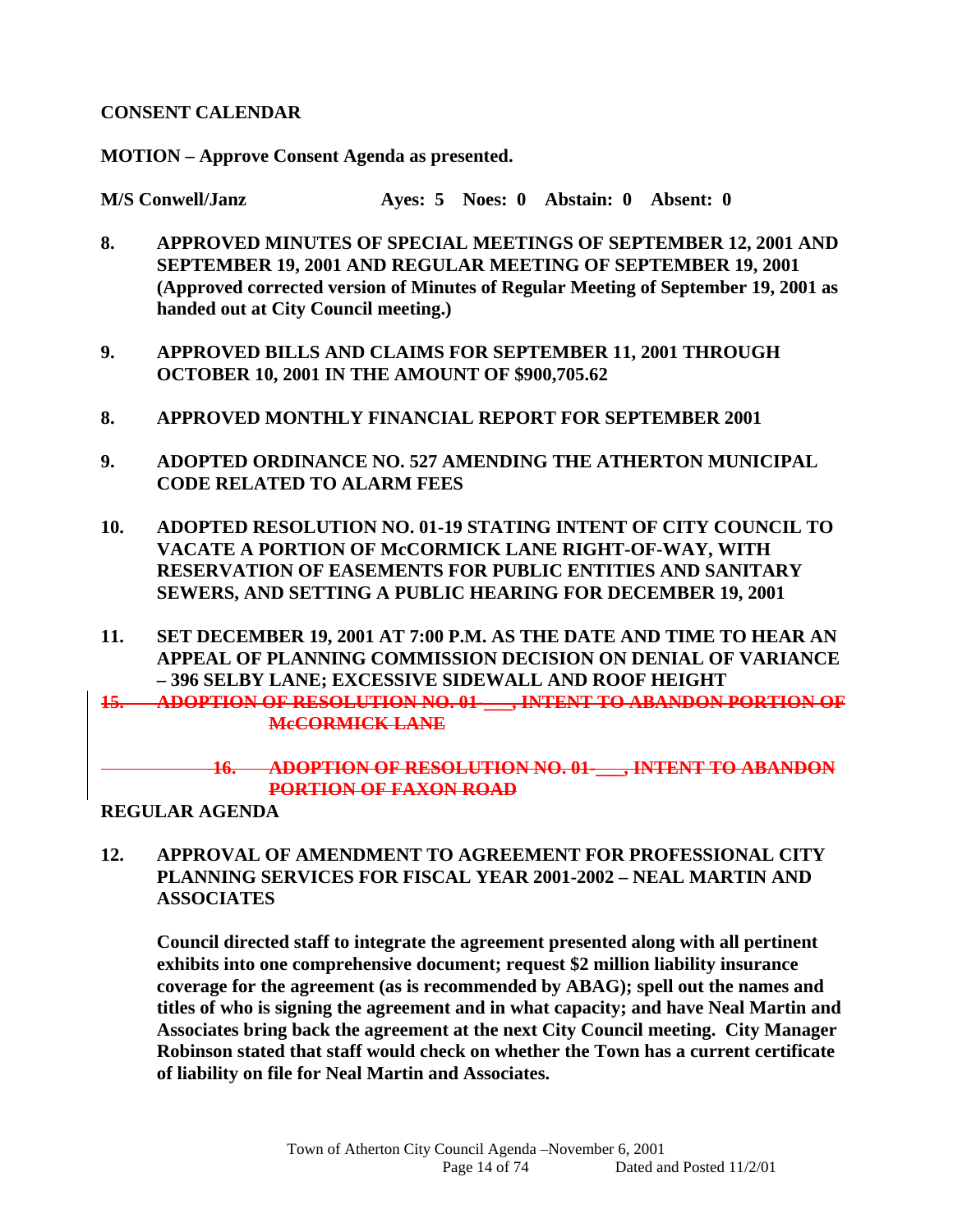#### **13. INTRODUCTION AND FIRST READING OF ORDINANCE AMENDING ATHERTON MUNICIPAL CODE CHAPTER 15.52 RELATED TO RECYCLING AND DIVERSION OF CONSTRUCTION AND DEMOLITION DEBRIS**

 **Building Official Mike Hood responded to Council questions regarding how recycling percentages are calculated.** 

 **Following discussion, Council directed staff to clarify the description in the draft ordinance of what is a "covered project" in Section 15.25.020 of the proposed Ordinance, as it relates to the cost of projects over \$50,000 and under \$50,000, and return the Introduction and First Reading of the Ordinance to the next Regular City Council meeting.** 

#### **14. APPROVAL OF LETTER COMMENTING ON PHILLIPS BROOKS SCHOOL REVISED DRAFT ENVIRONMENTAL IMPACT REPORT**

 **Council commended Public Works Director Cliff Temps on the draft letter and informed him that they are supportive of him obtaining assistance in this effort if he believes he needs it.** 

 **MOTION - Approve letter and authorize Mayor/Chair of the Atherton Channel Drainage District to sign the letter on behalf of the District, and direct City Clerk to transmit letter to Town of Woodside.** 

**Dr. Marts Beekley stated that the Atherton Channel cannot accept any more water, and that the Channel should not be subject to any more runoff generated by this project.** 

**M/S McKeithen/Carlson Ayes: 5 Noes: 0 Abstain: 0 Absent: 0** 

#### **15. APPROVAL OF ASSIGNMENT OF A POLICE OFFICER TO THE SAN MATEO COUNTY RAPID ENFORCEMENT ALLIED COMPUTER TEAM (R.E.A.C.T.) TASK FORCE**

 **Council Members expressed concerns with assigning a Police Officer to a two-year fulltime assignment, and stated their preference for ensuring that the Town will benefit from this program and that the Town will still have access to the Officer when he is needed for Police Department priorities.** 

 **Council Member Conwell made a motion to not approve this assignment at this time, since there are other public safety priorities of the Town. The motion died for lack of a second.** 

 **MOTION - Approve request to temporarily reassign one Officer on a half-time basis to the R.E.A.C.T. Task Force for a two-year period of time, with the understanding that**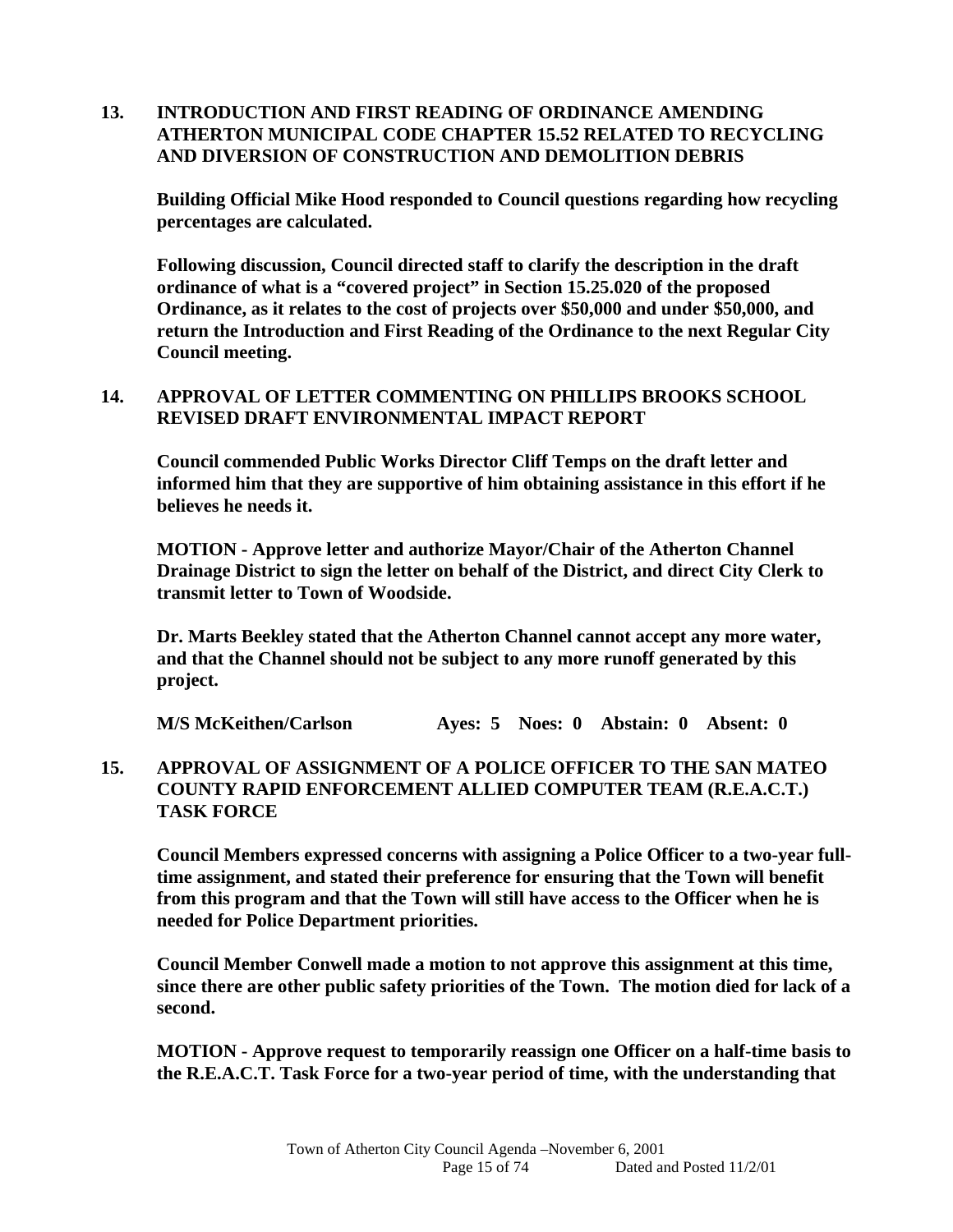**the Town can withdraw from this program at any time, and direct the Police Chief to return with an initial report on the program in six months.** 

**M/S McKeithen/Carlson Ayes: 4 Noes: 1 (Conwell) Abstain: 0 Absent: 0** 

#### **16. PUBLIC COMMENTS**

 **There were no comments from the public.** 

#### **ADJOURN**

**The meeting adjourned at 9:55 p.m.** 

**Respectfully submitted:** 

**\_\_\_\_\_\_\_\_\_\_\_\_\_\_\_\_\_\_\_\_\_\_** 

**Linda Kelly Acting City Clerk**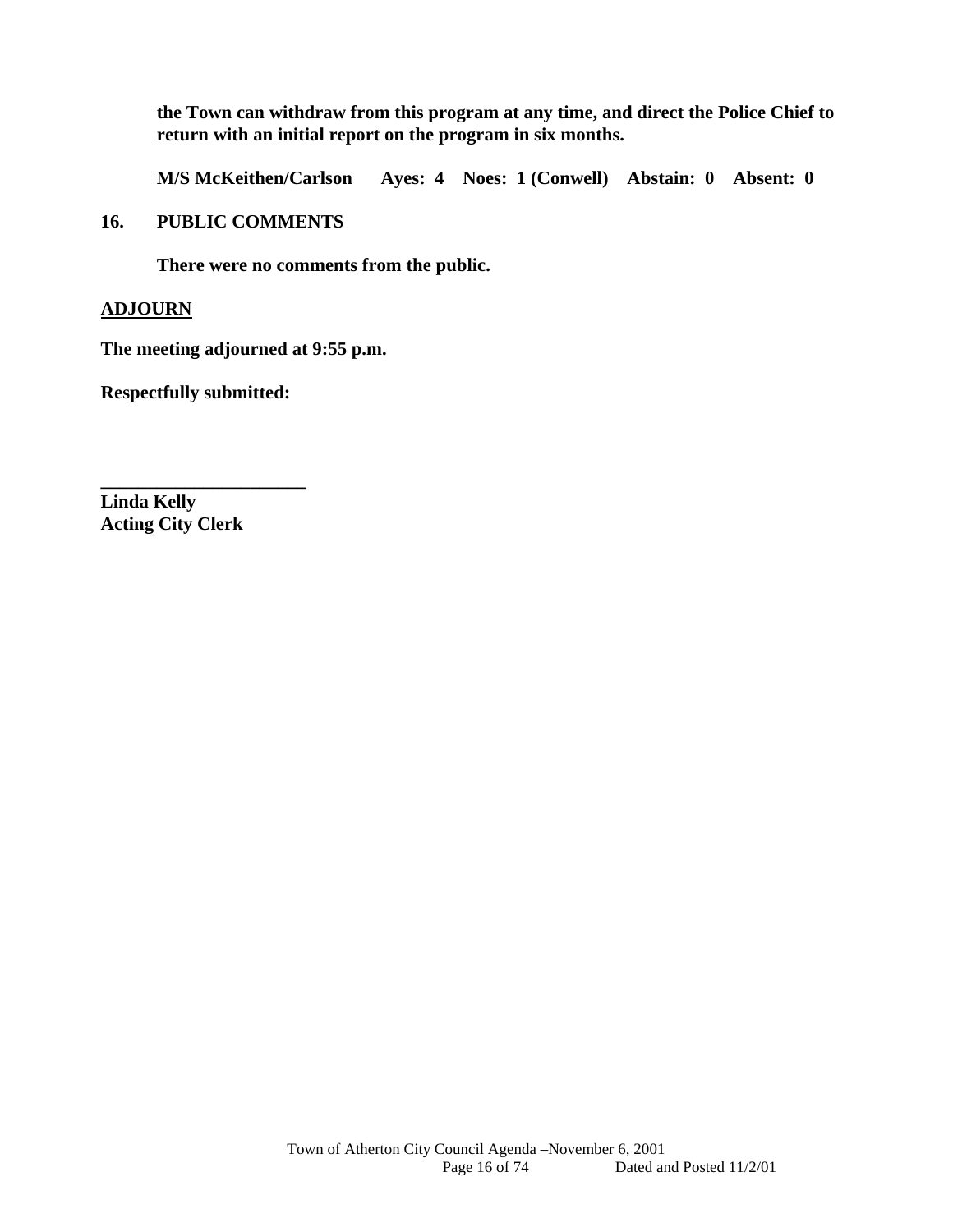### **TOWN OF ATHERTON**

CLAIMS LIST October 11 through October 31, 2001

| Payroll Checks       | $501423 - 501486$ | \$119,219.33 |
|----------------------|-------------------|--------------|
| Electronic Transfers |                   | 30.098.16    |
| $A/P$ Checks         | 11415-11576       | 202.117.63   |
|                      |                   |              |

TOTAL \$ 351,435.12

I, James H. Robinson, City Manager of the Town of Atherton, do hereby certify under penalty of perjury that the demands listed above, check numbers 501423– 501486 (Payroll) and 11415-11576 (Accounts Payable), and Electronic Transfers for Employees Federal Payroll Taxes and fees, inclusive, amount to \$351,435.12 are true and correct, and that there are funds for payment.

> James H. Robinson City Manager

\_\_\_\_\_\_\_\_\_\_\_\_\_\_\_\_\_\_\_\_\_\_\_\_\_\_\_\_\_\_\_

\_\_\_\_\_\_\_\_\_\_\_\_\_\_\_\_\_\_\_\_\_\_\_\_\_\_\_\_\_\_\_

The above claims, Payroll check numbers 501423 – 501486, Accounts Payable check numbers 11415 - 11576 and Electronic Transfers for employees federal payroll taxes and fees, amount to \$351,435.12; and are hereby approved for payment.

Mayor, Town of Atherton

SOURCE OF FUNDS

| 101 | General Fund                          |       | \$289,837.93      |
|-----|---------------------------------------|-------|-------------------|
| 201 | Special Parcel Tax                    |       |                   |
| 202 | Transportation                        |       | 34,412.68         |
| 203 | Gas Tax Fund                          |       |                   |
| 210 | <b>Road Construction Impact Fees</b>  |       |                   |
| 401 | <b>General Capital Projects</b>       |       |                   |
| 402 | <b>Storm Drainage</b>                 |       |                   |
| 404 | Park Playground Improvement           |       | 145.50            |
| 610 | Vehicle Replacement                   |       | $\mathbf{\Omega}$ |
| 611 | Computer Maint. & Replacement         |       | 2,880.00          |
| 612 | <b>Administrative Services</b>        |       | 13,629.99         |
| 614 | <b>Workers Compensation Insurance</b> |       |                   |
| 715 | Evans Estate                          |       | 10,529.02         |
| 730 | H-P Park Improvement                  |       |                   |
| 731 | Tree Committee                        |       |                   |
|     |                                       | TOTAL | \$351.435.12      |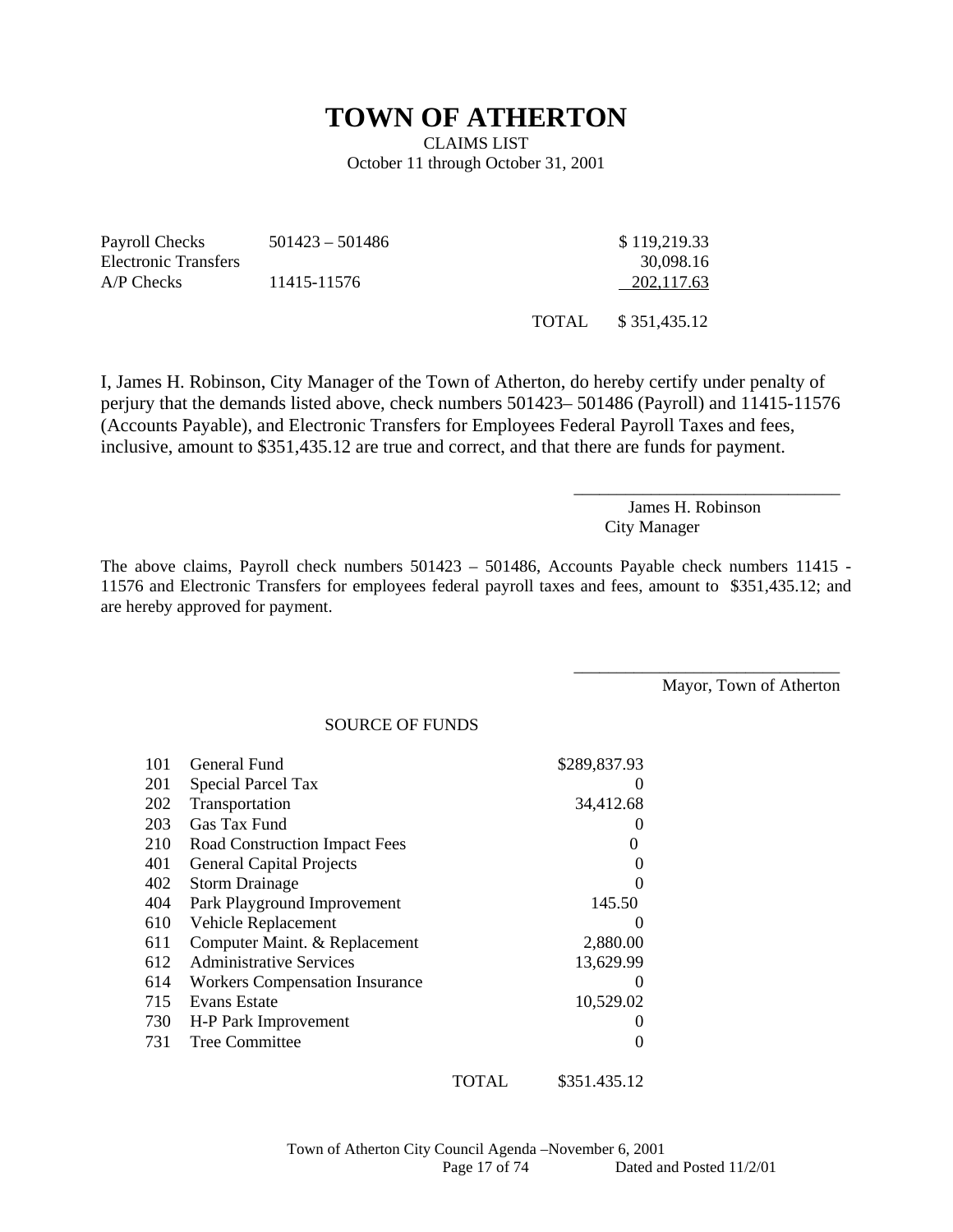**Item No. 8** 



# **Town of Atherton**

#### **CITY COUNCIL STAFF REPORT**

#### **TO: HONORABLE MAYOR AND CITY COUNCIL JAMES H. ROBINSON, CITY MANAGER**

#### **FROM: BILL YEOMANS, INTERIM FINANCE DIRECTOR**

**DATE: FOR THE MEETING OF NOVEMBER 6, 2001** 

#### **SUBJECT: TREASURER'S INVESTMENT REPORT FOR THE QUARTER ENDING SEPTEMBER 30, 2001**

#### **RECOMMENDATION:**

Note, receipt and file.

#### **INTRODUCTION:**

This is the quarterly status report of the Town's investments in the Local Agency Investment Fund (LAIF) and the San Mateo County Investment Pool (SMCIP) for the quarter ending September 30, 2001.

#### **ANALYSIS**

As of September 30, 2001, the Town had a total investment of **\$7,403,217.18.** The total interest earning for the quarter ending September 30 is **\$91,495.73**. The funds are invested in the San Mateo County Investment Pool (SMCIP) and the Local Agency Investment Fund (LAIF).

**Investment at SMCIP:** San Mateo County Investment Pool is created and managed by the County Treasurer. The Pool has a total portfolio of \$ 1.57 billion in market value as of September 30, 2001. The Town had an investment of **\$3,649,910.35** in the pool at the end of the quarter. The total interest earning on the Town's investment for the quarter is **\$46,444.79.** The copies of the monthly summary report of investments for the quarter are attached herewith for Council review. The reports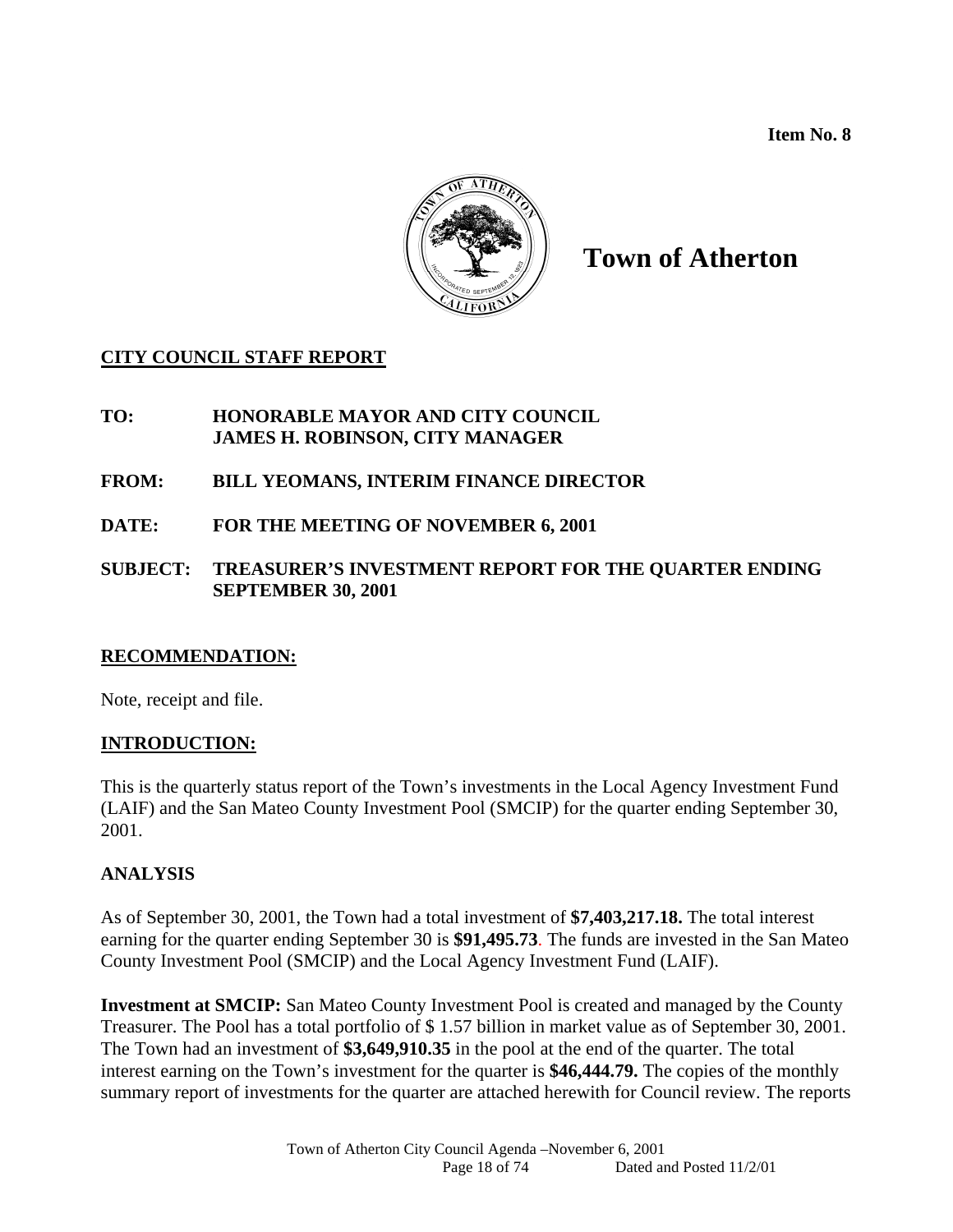reflect the deposits, withdrawals, and the balance of the investment. Month-end balances and net interest earnings rates are as follows:

| Month           | Month End      | <b>Net</b>           |
|-----------------|----------------|----------------------|
|                 | <b>Balance</b> | <b>Earnings Rate</b> |
| July, 2001      | 3,883,689.41   | 4.64%                |
| August, 2001    | 3,844,662.33   | 4.77%                |
| September, 2001 | 3,649,910.35   | 4.51%                |

**Investment in LAIF:** Local Agency Investment Fund is created and managed by the State Treasurer. The fund had a total portfolio of \$ 49.6 billion as of September, 2001. The Town had an investment of **\$4,005,384.70** invested in the fund at the end of the quarter. The total interest earning on the Town's investment for the quarter is **\$46,922.13.** The copies of the monthly statements of investment are attached herewith for Council review. Month-end balances and the effective yields are as follows:

| Month                | <b>Month End Balance</b> | <b>Effective Yield</b> |
|----------------------|--------------------------|------------------------|
| July, 2001           | 4,188,306.83             | 4.64%                  |
| <b>August</b> , 2001 | 3,848,306.83             | 4.50%                  |
| September, 2001      | 3,753,306.83             | 4.47%                  |

#### **CONCLUSION**

The Town's investment portfolio is down \$1,010,637.97 from the end of the prior quarter. The yields on investment are declining. The interest income for the quarter is \$10,312.71 lower than the previous quarter. All investments are in compliance with law, regulations, and the Town's Investment Policy. Interest income continues to keep pace with budget projections. All investments are comparatively safe and liquid to meet the Town's cash flow. The projected cash available is adequate to meet expected obligations over the next six months.

#### **ADDITIONAL INFORMATION**

#### ATTACHMENTS:

1. Monthly investment account statements from SMCIP and LAIF.

Submitted by: Reviewed/Approved:

Bill Yeomans James H. Robinson Interim Finance Director City Manager

\_\_\_\_\_\_\_\_\_\_\_\_\_\_\_\_\_\_\_\_\_\_\_\_ \_\_\_\_\_\_\_\_\_\_\_\_\_\_\_\_\_\_\_\_\_\_\_\_\_\_\_\_\_\_\_\_\_\_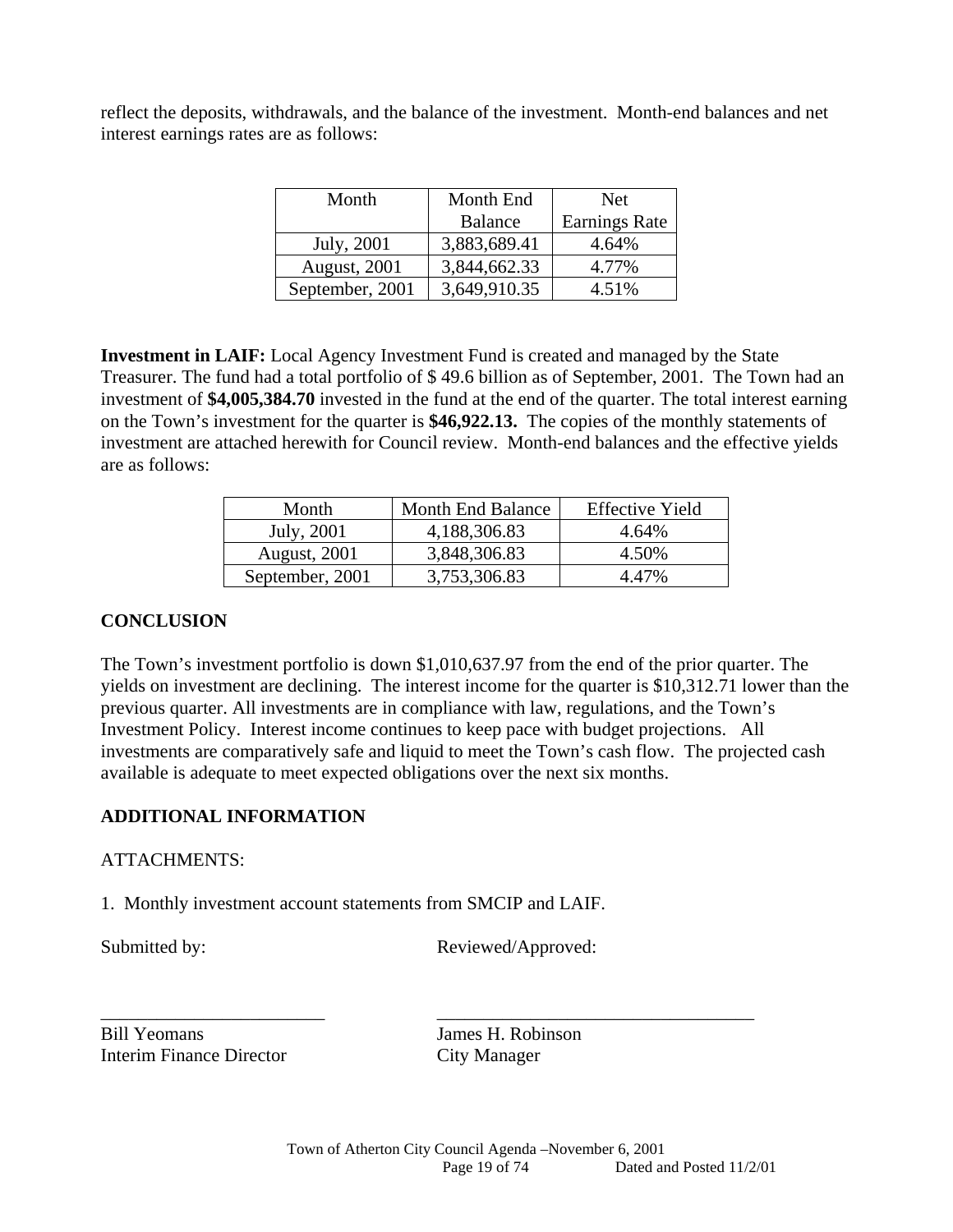**Item No. 9** 



# **Town of Atherton**

### **CITY COUNCIL STAFF REPORT**

**TO: HONORABLE MAYOR AND CITY COUNCIL CITY MANAGER, JAMES ROBINSON** 

- **FROM: CLIFF TEMPS, PUBLIC WORKS DIRECTOR**
- **DATE: FOR THE MEETING OF NOVEMBER 6, 2001**

#### **SUBJECT: ACCEPTANCE OF WORK AND AUTHORIZATION TO RECORD NOTICE OF COMPLETION – 2001 STREET MICRO-SURFACING PROJECT 01-003**

#### **RECOMMENDATION**

Pass a motion accepting work and authorizing recordation of a notice of completion for 2001 Street Micro-Surfacing project.

#### **INTRODUCTION**

The Council awarded a contract to Valley Slurry Seal Company for micro-surfacing. The authorized contract amount was \$135,000. Work under the contract was performed on October 24, 25, and 26, and has been completed.

#### **ANALYSIS**

There were no additions to or deletions from the work authorized by the Council, and the final contract price was \$131,335.96.

This was the Town's first use of micro-surfacing, and it was used in a variety of street situations to evaluate its effectiveness. First indications are that it is a very acceptable alternative to cape sealing, which was done last year. Other things we learned from this contract are:

1. Where sealing requires street closures for a period of hours and affects more streets than those being sealed, we cannot count on contractors to provide adequate notice. The Town will have to play a much more pro-active role in noticing in the future.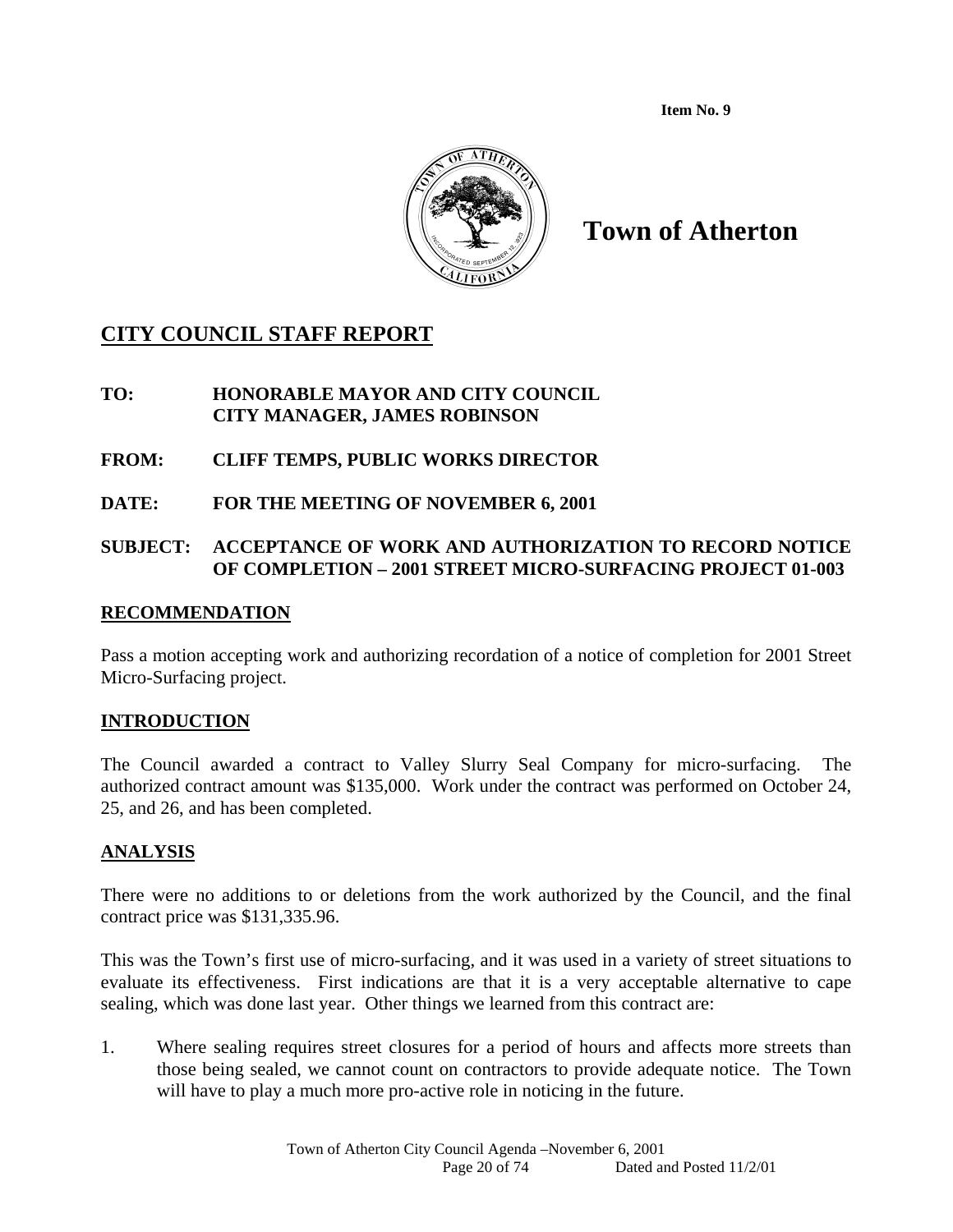- 2. Where short drying time is essential, the Town must specify a specific cement content and make excess drying time a basis for payment penalties, instead of using a generic criteria for mix design in our specifications.
- 3. Where through streets, or streets which are fed by a number of other streets are to be sealed, we should consider "micro-chip" sealing. This product is about twice as expensive as micro-surfacing and requires grinding down existing pavement next to gutters and at joints with other pavement. Its advantages are that it can be driven on as soon as a roller makes a first pass over it, it lends itself to doing one lane at a time (facilitating one-way traffic), and it is twice as thick and has a longer life than micro-surfacing.

#### **FISCAL IMPACT**

The project was within budget, and there were no unexpected fiscal impacts

#### **CONCLUSION:**

It is appropriate for the Council to accept the work and authorize recording a Notice of Completion at this time.

Respectfully submitted: Reviewed/Approved:

Cliff Temps James Robinson Public Works Director City Manager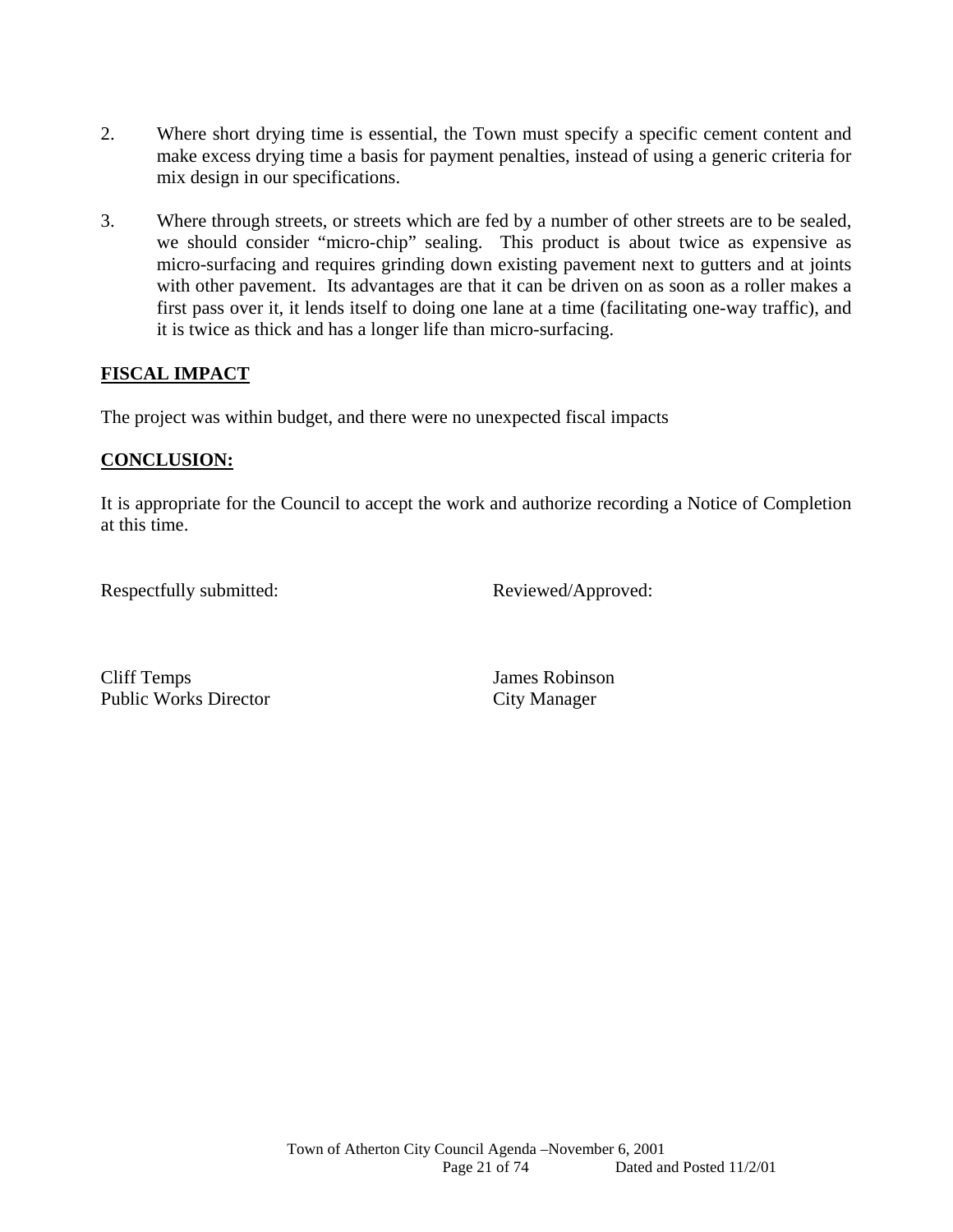#### **ATKINSON FARASYN, LLP**

LEONARD J. SIEGAL HAROLD S. TOPPEL STEVEN G. BAIRD MARC G. HYNES

ATTORNEYS AT LAW

660 WEST DANA STREET P.O. BOX 279 MOUNTAIN VIEW, CALIFORNIA 94042 TELEPHONE (650) 967-6941 FACSIMILE (650) 967-1395

J.M. ATKINSON (1892-1982) L.M. FARASYN (1915-1979)

#### **MEMORANDUM**

| TO:   | Honorable Mayor and City Councilmembers, Town of Atherton |
|-------|-----------------------------------------------------------|
| FROM: | Marc G. Hynes, City Attorney                              |
| RE:   | <b>Amendment to Contract for Services</b>                 |
| DATE: | October 30, 2001                                          |

Attached is a copy of my existing contract with the Town. I propose to amend the compensation provision of this contract (appearing in paragraph I. B.) to change the monthly retainer from \$6000 per month to \$7000 per month. This latter figure is the amount which was being paid to the City Attorney at the time I was hired by the City Council in August of 2000. I have included an effective date of August 1, 2001.

\_\_\_\_\_\_\_\_\_\_\_\_\_\_\_\_\_\_\_\_\_\_\_\_\_\_\_\_\_\_\_\_\_\_\_\_\_\_\_\_\_\_\_\_\_\_\_\_\_\_\_\_\_\_\_\_\_\_\_\_\_\_\_\_\_\_\_\_\_\_\_\_\_\_\_\_\_\_\_\_

I propose to amend the contract by the amendment which is also attached. I will be happy to respond to any questions the Council might have on this.

Respectfully,

MARC G. HYNES

MGH:cwb

Attachment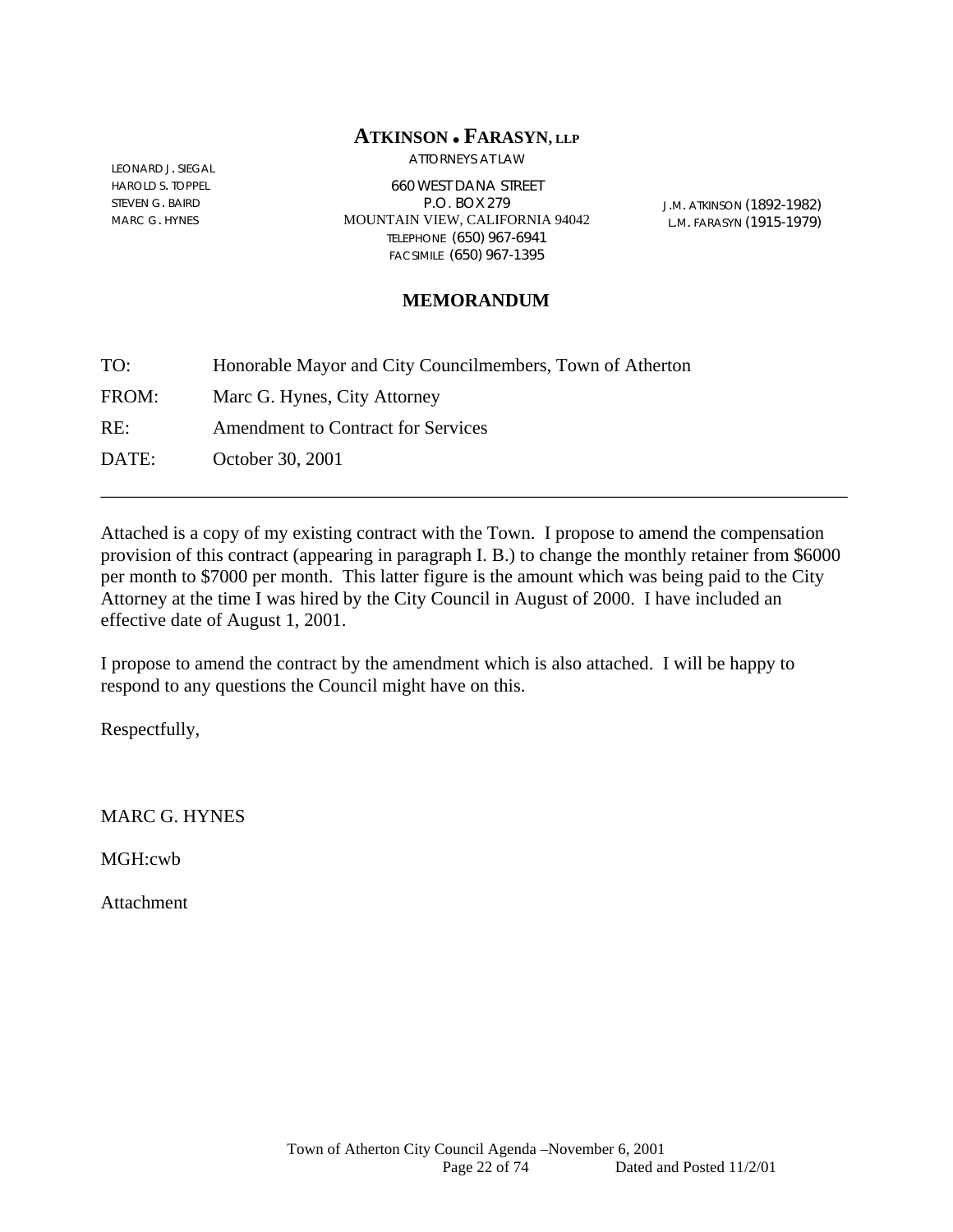#### FIRST AMENDMENT TO CITY ATTORNEY'S SERVICE AGREEMENT **BETWEEN** TOWN OF ATHERTON AND MARC G. HYNES OF ATKINSON-FARASYN, LLP

 This First Amendment to the City Attorney's Service Agreement between the Town of Atherton and Marc G. Hynes, Esq. of Atkinson-Farasyn, LLP dated August 1, 2000, is hereby amended by revising paragraph I. B. to read as follows:

"I. BASIC SERVICES – RETAINER

 B. The retainer fee for basic services is \$7,000 per month, effective August 1, 2001. The retainer shall be paid monthly beginning on the fifteenth day of each month."

 All other provisions of the agreement between the Town of Atherton and Marc G. Hynes dated August 1, 2000, except as amended above, shall continue to remain in effect.

Dated:  $0.2001$ .

TOWN OF ATHERTON

 $By \_\_$ 

 $\overline{\phantom{a}}$  , and the contract of the contract of the contract of the contract of the contract of the contract of the contract of the contract of the contract of the contract of the contract of the contract of the contrac

Dianne M. Fisher, Mayor

Marc G. Hynes, City Attorney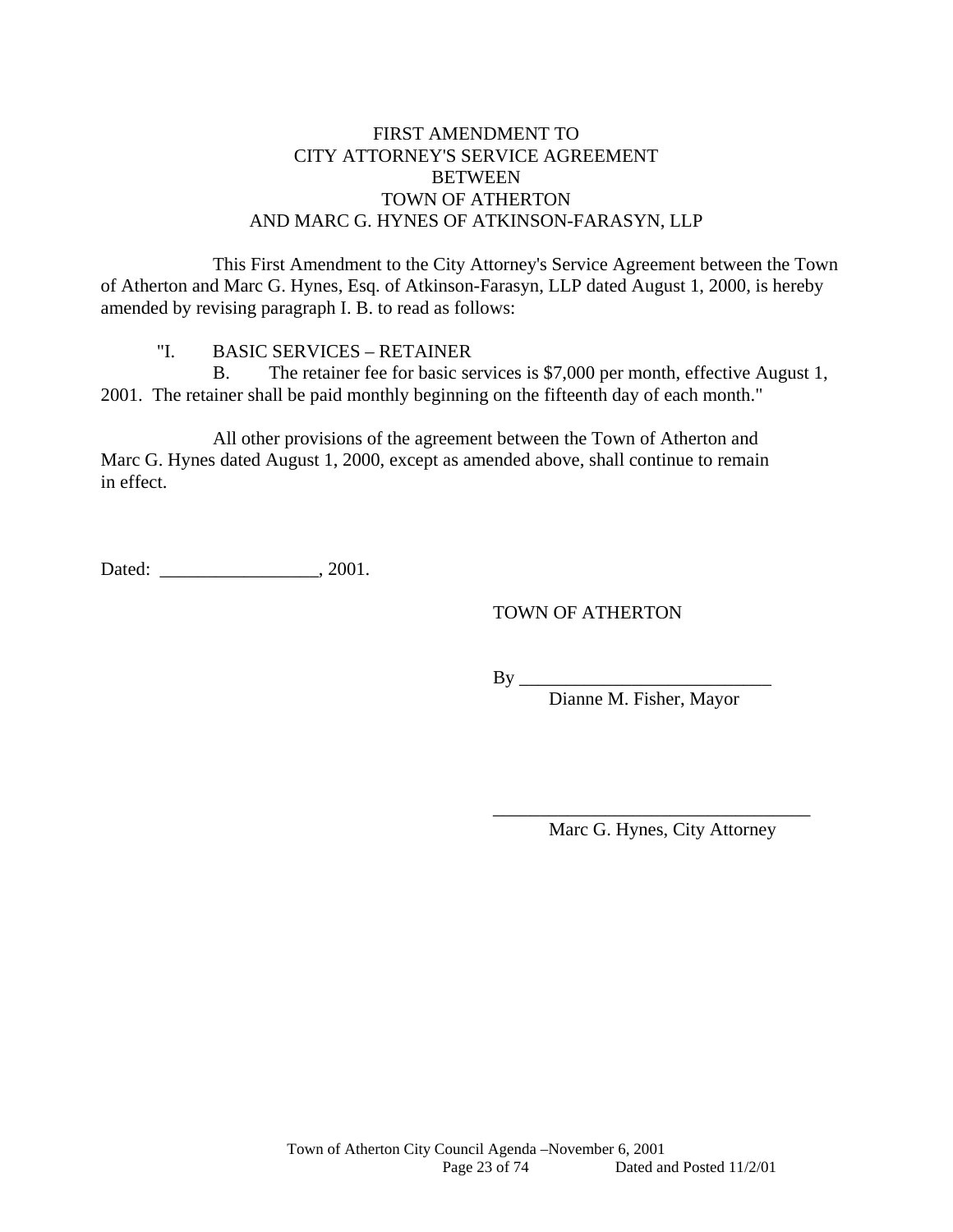**Item No. 11** 



**Town of Atherton** 

### **CITY COUNCIL STAFF REPORT**

**TO: HONORABLE MAYOR AND CITY COUNCIL JAMES ROBINSON, CITY MANAGER FROM: ROBERT J. BRENNAN, CHIEF OF POLICE DATE: FOR THE MEETING OF NOVEMBER 6, 2001 SUBJECT: APPROVAL OF TOW COMPANY CONTRACTS** 

#### **RECOMMENDATION:**

Approve the contracts of Exotic Towing as well as All-Weather Towing for addition to the Atherton Police Department Tow Rotation List.

#### **INTRODUCTION:**

Representatives from Exotic Towing as well as All-Weather Towing approached the Atherton Police Department, asking that they be added to the Police Department's Rotation Tow List. Each of the representatives was given an application form, as well as a contract to review, complete, sign and return. Both of these items have been returned and reviewed by Staff, who have given initial approval for the addition of these two companies, pending Council approval. In addition, both companies have obtained business licenses with the Town, and have provided Staff with evidence of current Liability Insurance.

The Police Department currently has two openings on the Rotation Tow List, and the addition of these two companies would fill the current vacancies.

#### **ANALYSIS:**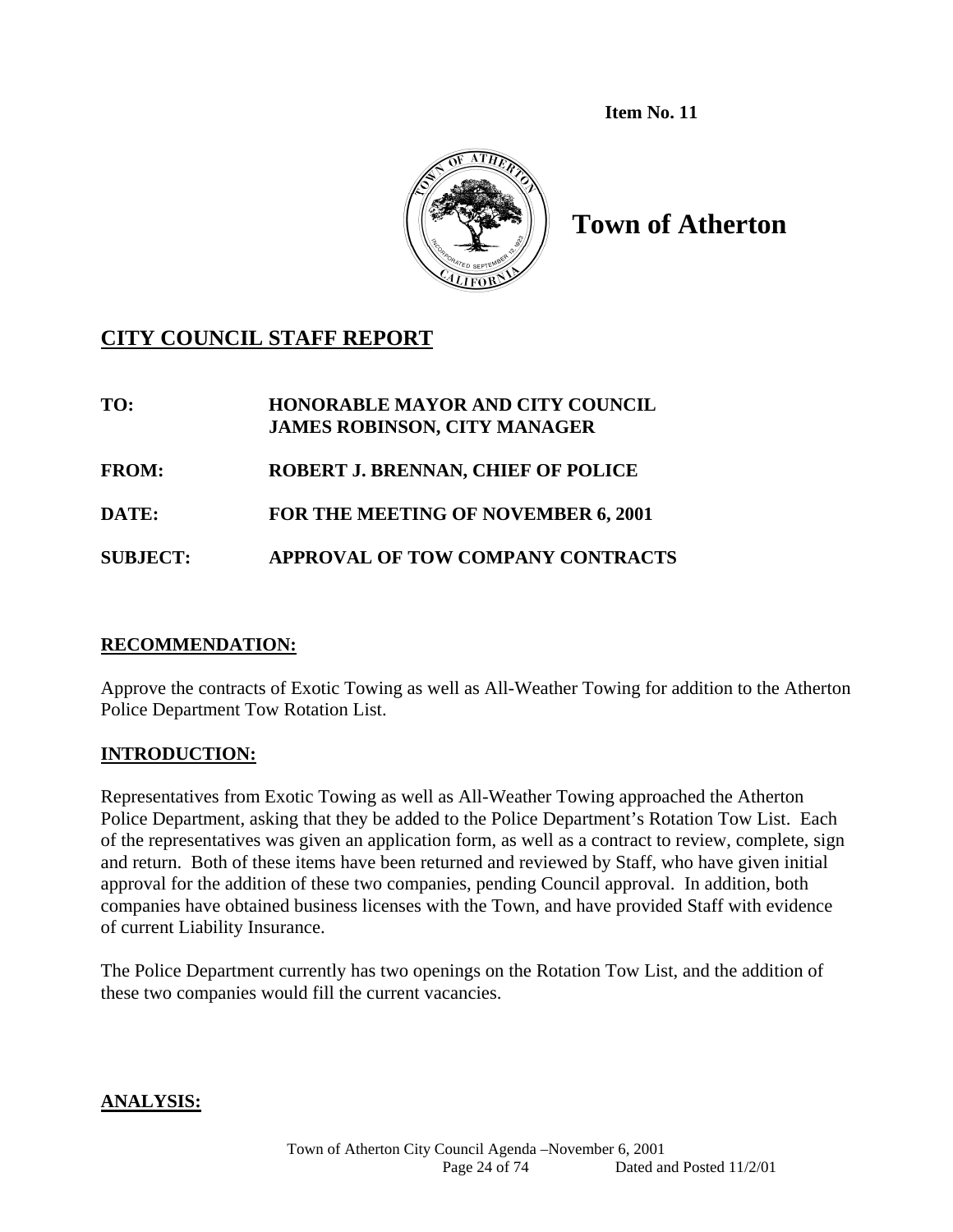Exotic Towing and Auto Body has been in business for 1 ½ years in San Carlos. Although not on any current police department rotation, they are in the application process with Menlo Park Police Department.

All-Weather Towing has been in business for 8 years in Redwood City. They are on the Rotation Tow List of the Menlo Park Police Department.

Each of these tow companies will be subject to a probation period of 3 months, at which time their performance will be evaluated to determine whether their contract will be continued. Approving the contracts of Exotic Towing and Auto Body as well as All-Weather Towing will allow for additional resources to be available to the Atherton Police Department.

#### **FISCAL IMPACT:**

None.

l

Prepared by: Approved: Approved:

Robert J. Brennan James Robinson Chief of Police City Manager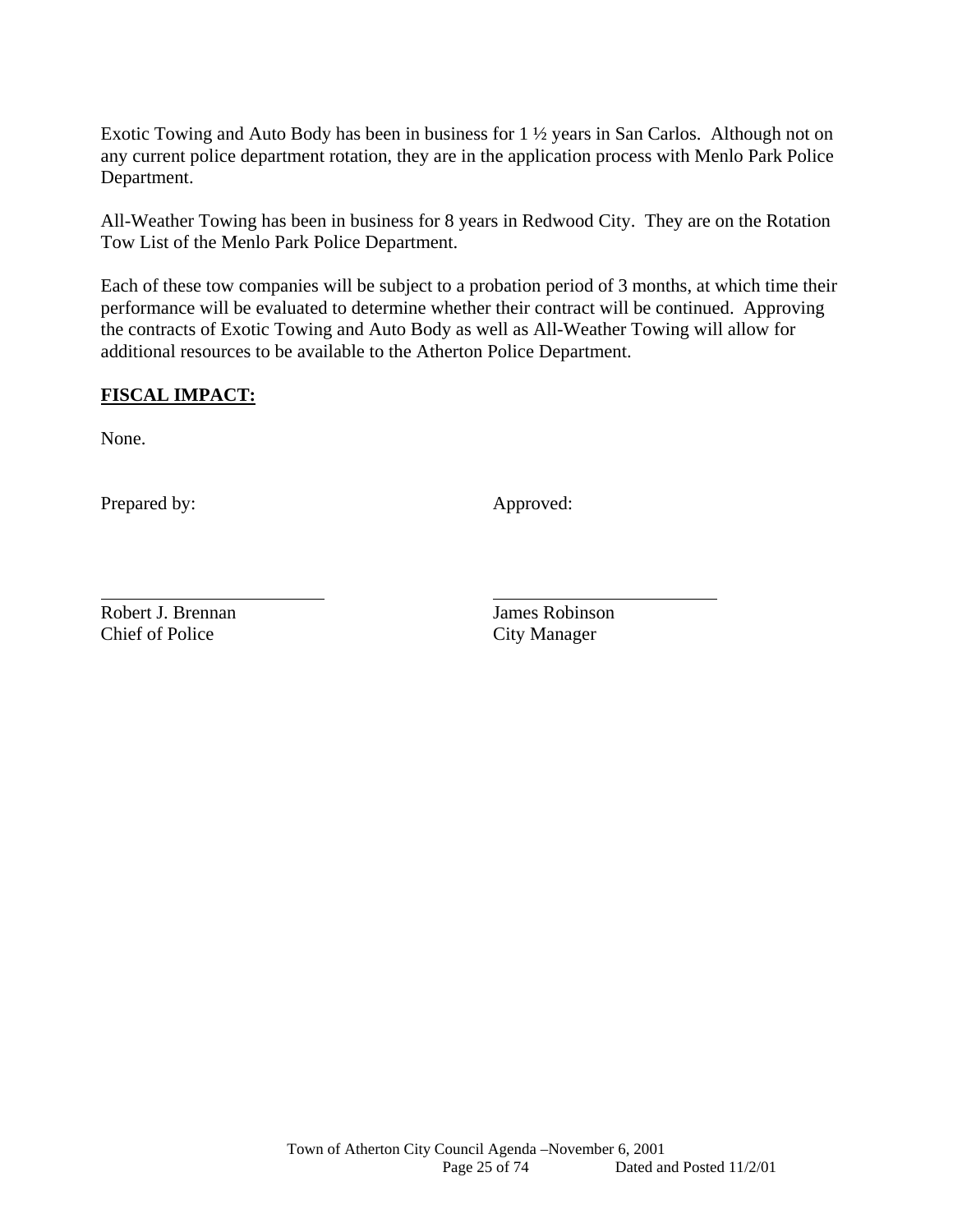**Item No. 12** 



# **Town of Atherton**

### **CITY COUNCIL STAFF REPORT**

**TO: HONORABLE MAYOR AND CITY COUNCIL** 

**FROM: JAMES ROBINSON, CITY MANAGER** 

**DATE: FOR THE MEETING OF NOVEMBER 6, 2001** 

#### **SUBJECT: APPROVAL OF AGREEMENT FOR PLANNING SERVICES FOR FISCAL YEAR 2001/02 – NEAL MARTIN AND ASSOCIATES**

#### **RECOMMENDATION**

That the City Council authorize the Mayor to execute a contract with Neal Martin and Associates to provide professional planning services for the Town of Atherton as identified in EXHIBIT A of the attached agreement. The agreement has been reviewed and approved as to form by Marc Hynes, City Attorney.

#### **BACKGROUND**

The agreement for Professional Services with Neal Martin and Associates was continued from the City Council meeting of October 17, 2001. The revised agreement reflects a council request for an increase in comprehensive liability insurance from \$1,000,000 to \$2,000,000, and names the Town and its officials as additional insured. The agreement also identifies the signatory and consultant as Neal Martin, President of Neal Martin and Associates. All other terms of the contract remain the same as previously submitted and retains the same rate schedule as last Fiscal Year.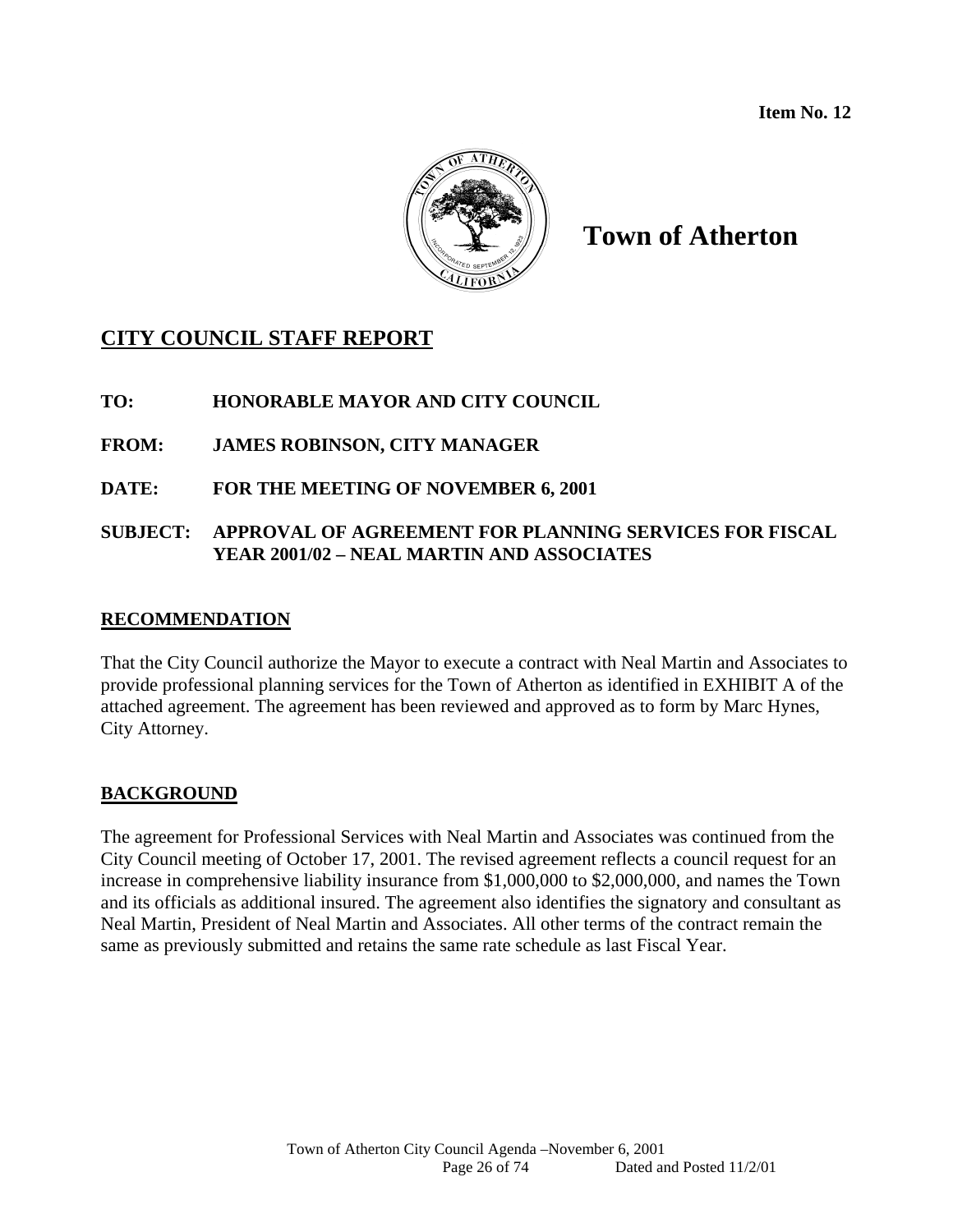#### **AGREEMENT FOR PROFESSIONAL SERVICES**

THIS AGREEMENT made and entered into this day of the same can consider the same can consider the same can consider the same can consider the same can consider the same can consider the same can consider the same can consid by and between the Town of Atherton, hereinafter called "TOWN" and Neal Martin & Associates, hereinafter referred to as the "CONSULTANT."

#### RECITALS

This Agreement is entered into with reference to the following:

- A. TOWN desires to engage CONSULTANT to render certain professional services in the TOWN.
- B. CONSULTANT is qualified to provide such services to the TOWN.
- C. TOWN engages the services of CONSULTANT upon the following terms and conditions:

 1. Services. The services to be performed by CONSULTANT under this Agreement shall include those services set forth in Exhibit A, incorporated here by reference.

 Performance of the work specified in Exhibit A is an obligation of CONSULTANT under this Agreement, subject to any subsequent changes that may be made to this Agreement by the mutual written agreement of the parties.

 Where in conflict, the terms of this Agreement supersede and prevail over any terms set forth in Exhibit A.

2. Term. CONSULTANT'S services shall commence on execution of this Agreement and shall continue until completion of the task set forth in Exhibit A as described in the preceding section, or until terminated upon 30 days written notice by either party.

 3. Compensation. Payment under this Agreement shall be at the hourly rates and conditions set forth in Exhibit B incorporated here by reference.

 4. Effective Date. This Agreement becomes effective when endorsed by both parties in the space provided.

 5. Reliance on Professional Skill of Consultant. CONSULTANT represents that it has the necessary professional skills to perform the services required and the TOWN relies on such skills of the CONSULTANT to do and perform the services.

 6. Consultant Independent Contractor. It is understood that the relationship of CONSULTANT to the TOWN is that of an independent contractor and all persons working for or under the direction of CONSULTANT are its agents or employees and not the agents or employees of the TOWN.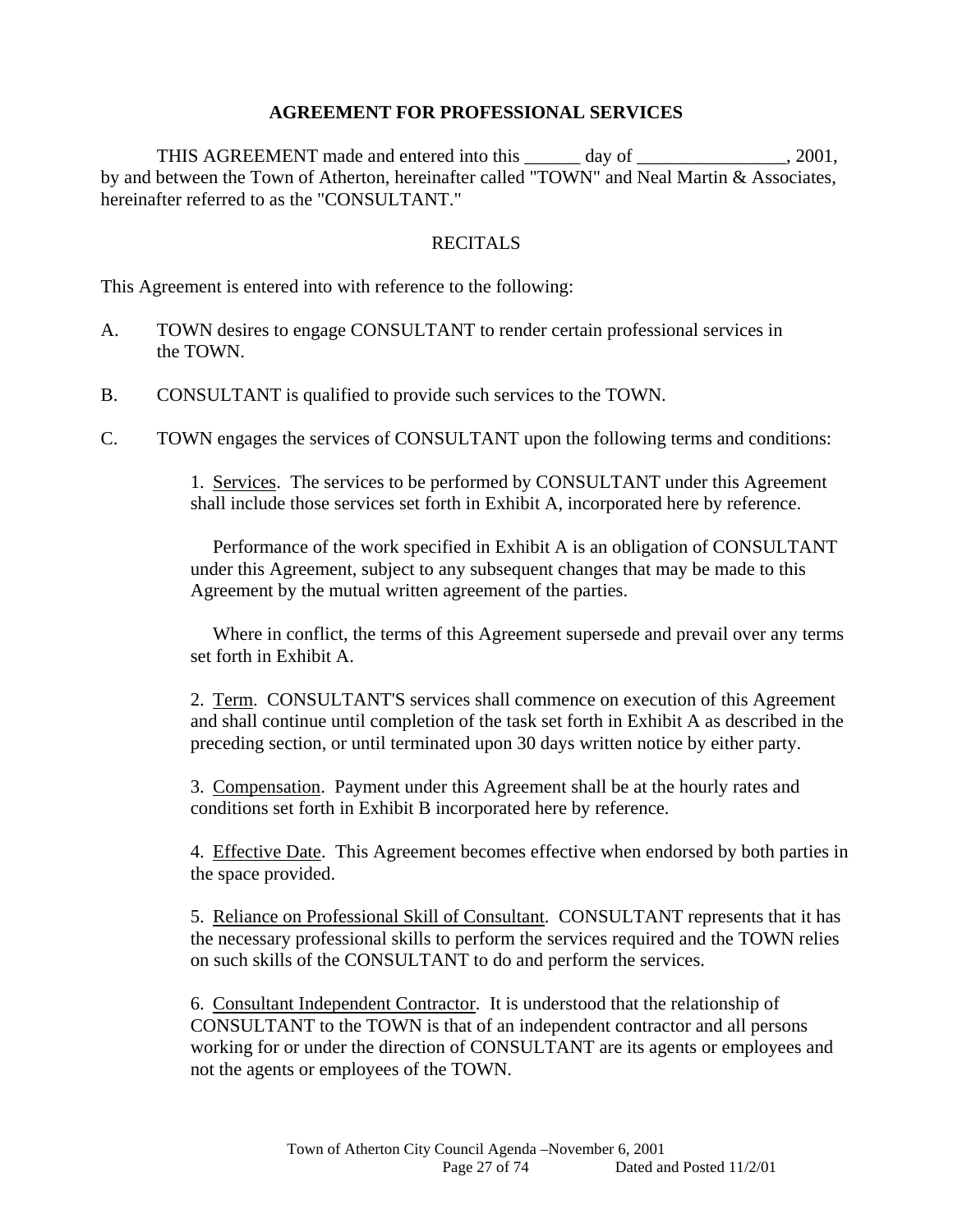7. Defense/Hold Harmless: Consultant by Town. TOWN agrees to defend, indemnify and hold CONSULTANT harmless from any claim or liability from any third party, for acts or conduct of CONSULTANT while performing CONSULTANT'S obligations under this Agreement, in the ordinary course of business. It is the intent of this paragraph to provide CONSULTANT with the same indemnity and defense an employee of the TOWN would have for performing similar services. In addition, the TOWN agrees to pay CONSULTANT'S hourly fees, as set forth in this Agreement, for the time CONSULTANT may spend (in the event of any third party litigation) with the TOWN assisting legal counsel and staff of the TOWN, and preparing and testifying at deposition or trial.

 8. Defense/Hold Harmless: Town by Consultant. CONSULTANT will defend and indemnify TOWN against judgment for any gross negligence or willful misconduct of CONSULTANT in performing services under this Agreement.

 9. Liability Insurance Policy. CONSULTANT shall procure and maintain, for the duration of the Agreement, a comprehensive general liability policy of insurance written on an occurrence basis in the amount of \$2,000,000.00 combined single limit per occurrence for bodily injury, personal injury and property damage which may arise from, or in connection with, the performance of this Agreement. The TOWN and its officials, employees and volunteers are to be named as additional insureds with respect to liability arising out of activities performed by or on behalf of CONSULTANT. The insurance policy required under this paragraph shall be endorsed to state that coverage shall not be suspended, voided, canceled, reduced in coverage or in limits except after thirty (30) days prior written notice by certified mail, return receipt requested, has been given to the TOWN. Insurance is to be obtained only through insurers with a Best's rating of no less than A+.

 10. Certificates/Endorsements. CONSULTANT shall furnish the TOWN with Certificates of Insurance and with original Endorsements showing effective coverage required by paragraphs 8 and 9 above.

 11. Non-Assignment. This Agreement is not assignable either in whole or in part.

 12. Amendments. This Agreement may be amended or modified only by written agreement signed by both parties.

13. Governing Law. This Agreement shall be governed by the laws of the State of California and any suit or action initiated by either party shall be brought in the County of San Mateo, California.

 14. Mediation. Should any dispute rise out of this Agreement, the parties shall meet in mediation and attempt to reach a resolution with the assistance of a mutually acceptable mediator. The costs of the mediator, if any, shall be paid equally by the parties. If a mediated settlement is reached, neither party shall be deemed the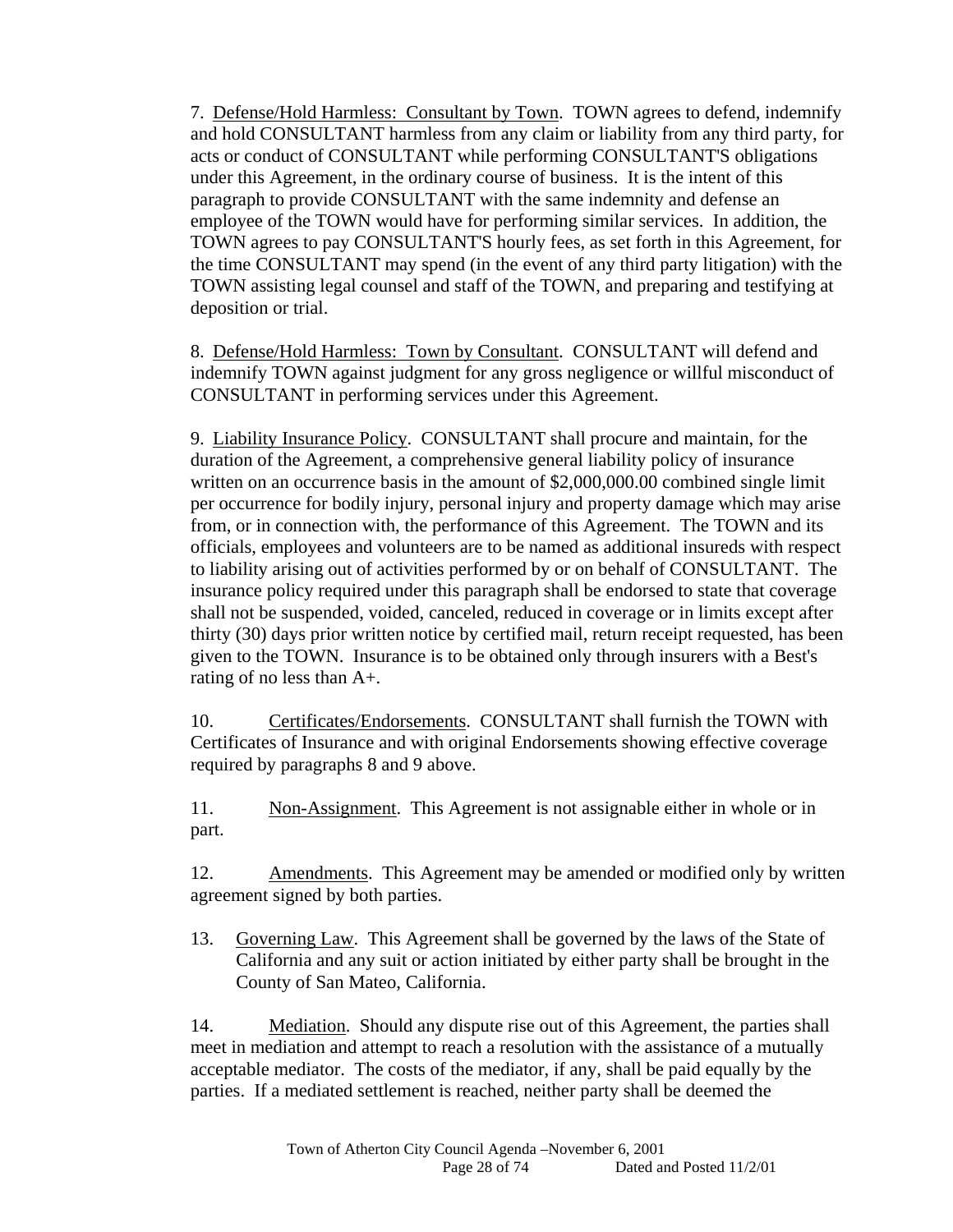prevailing party for purposes of the settlement, and each party shall bear its own legal costs and fees. Neither party shall be permitted to file a legal action without first meeting in mediation and making a good faith attempt to reach a mediated resolution.

 15. Attorneys' Fees. In the event of litigation between the parties to enforce any provision of the Agreement, the unsuccessful party shall pay the costs of litigation including reasonable attorneys' fees of the successful party.

 16. Conflict of Interest. CONSULTANT may serve other clients, but none who are active within the TOWN or who conduct business that would place CONSULTANT in a "conflict of interest" as the term is defined and understood in State law.

 17. Entire Agreement. This Agreement, including Exhibits A and B comprise the entire Agreement.

 18. Notice. All notices required by this Agreement shall be given to TOWN and CONSULTANT in writing, by first class mail, postage prepaid, addressed as follows:

TOWN: Town of Atherton 91 Ashfield Road Atherton, CA 94027 Attn: City Manager

 CONSULTANT: Neal Martin, President Neal Martin & Associates 1640 Laurel Street San Carlos, CA 94070

IN WITNESS WHEREOF the parties hereto have caused this Agreement to be executed and intend it to be effective on the date first written by their respective officers duly authorized in that behalf. TOWN:

|                              |  | By: $\overline{\phantom{a}}$                                                                                                                                                                                                                                                                                                                                                                                  |              |
|------------------------------|--|---------------------------------------------------------------------------------------------------------------------------------------------------------------------------------------------------------------------------------------------------------------------------------------------------------------------------------------------------------------------------------------------------------------|--------------|
| (signature)                  |  |                                                                                                                                                                                                                                                                                                                                                                                                               |              |
|                              |  |                                                                                                                                                                                                                                                                                                                                                                                                               | (typed name) |
| Approved as to form:         |  | Its: $\frac{1}{\sqrt{1-\frac{1}{2}}\sqrt{1-\frac{1}{2}}\sqrt{1-\frac{1}{2}}\sqrt{1-\frac{1}{2}}\sqrt{1-\frac{1}{2}}\sqrt{1-\frac{1}{2}}\sqrt{1-\frac{1}{2}}\sqrt{1-\frac{1}{2}}\sqrt{1-\frac{1}{2}}\sqrt{1-\frac{1}{2}}\sqrt{1-\frac{1}{2}}\sqrt{1-\frac{1}{2}}\sqrt{1-\frac{1}{2}}\sqrt{1-\frac{1}{2}}\sqrt{1-\frac{1}{2}}\sqrt{1-\frac{1}{2}}\sqrt{1-\frac{1}{2}}\sqrt{1-\frac{1}{2}}\sqrt{1-\frac{1}{2}}\$ | (title)      |
| Marc G. Hynes, City Attorney |  |                                                                                                                                                                                                                                                                                                                                                                                                               |              |
|                              |  | <b>CONSULTANT</b>                                                                                                                                                                                                                                                                                                                                                                                             |              |
|                              |  |                                                                                                                                                                                                                                                                                                                                                                                                               |              |
|                              |  | <b>Neal Martin</b>                                                                                                                                                                                                                                                                                                                                                                                            |              |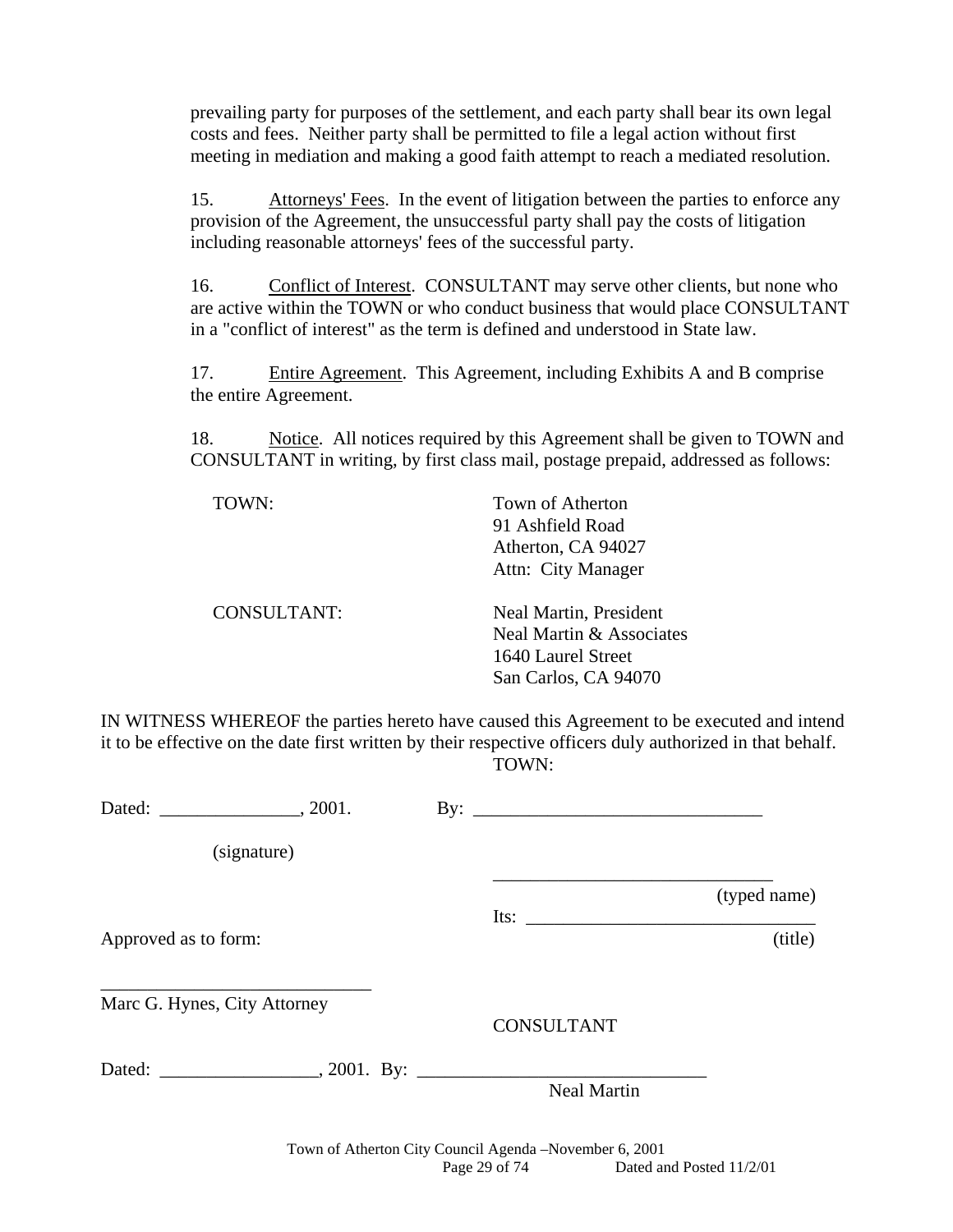#### **EXHIBIT A**

#### **NEAL MARTIN & ASSOCIATES**

#### **SERVICES**

Neal Martin and Associates agrees to provide planning services to the Town of Atherton. In general, those services include the following:

Planning Commission: Completion of staff review and preparation of staff reports for all applications to the Planning Commission. Examples of the applications normally reviewed by the Commission are; Conditional Use Permits, Variances, Subdivisions, Heritage Tree Removal Permits, Ordinance Amendments and other similar applications. Services include attending the Planning Commission meetings, preparation and distribution of public notices, preparation and distribution of agendas, staff reports and packets and completion of case documentation after Planning Commission action. Neal Martin and Associates will also take all meeting minutes.

City Council: Services include preparation of staff reports for items such as Appeals, Subdivisions and Ordinance Amendments.

General Plan Committee: Services include attending the General Plan Committee meetings, preparation and distribution of agendas, staff reports and packets. Neal Martin and Associates will also take all meeting minutes.

Lisa Costa Sanders, Senior Planner, will provide most of the services for items that regularly come before the Planning Commission, General Plan Committee and City Council. Neal Martin, Principal Planner, will provide services for any of the more complex or controversial matters that would be adgendized.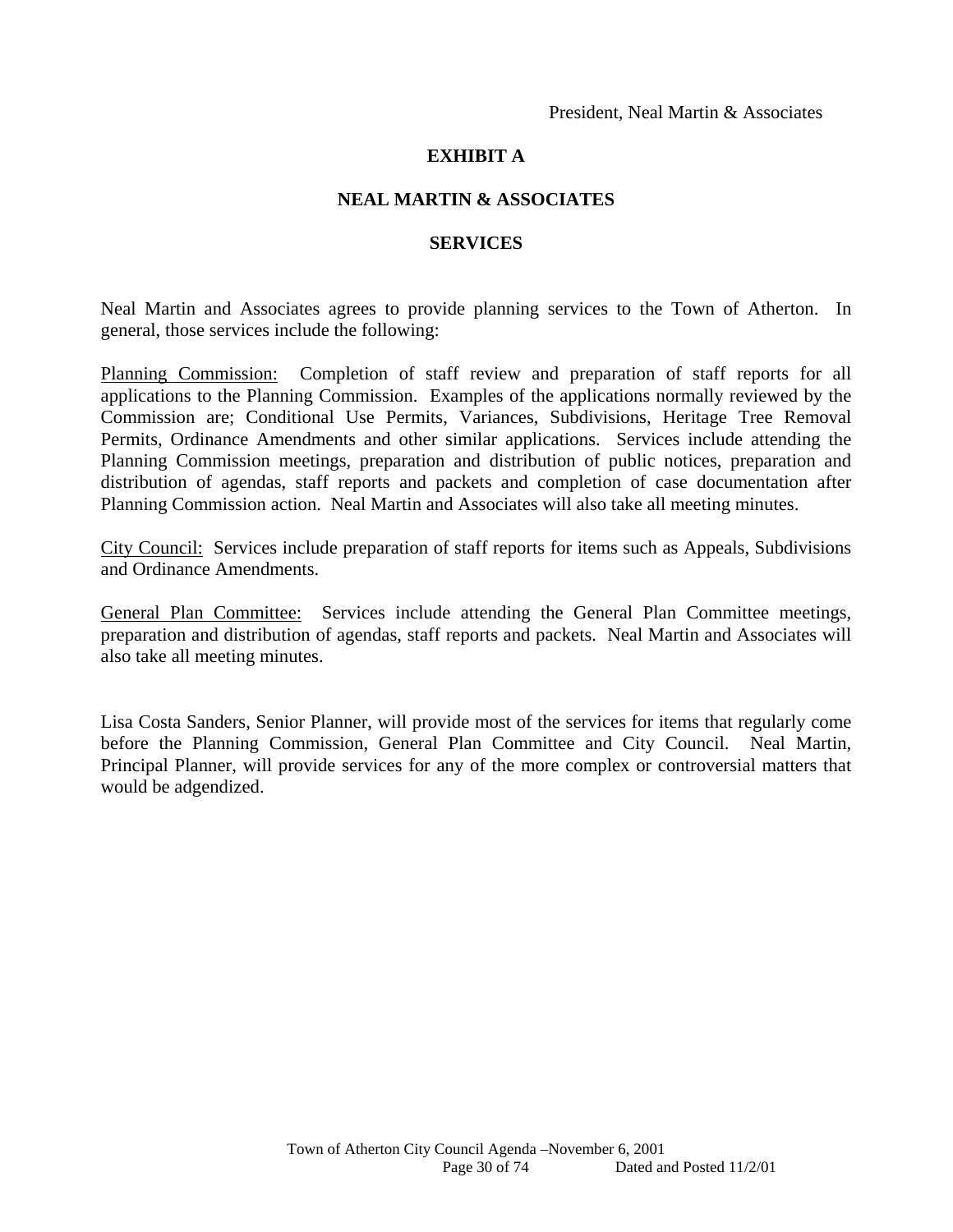#### **EXHIBIT B**

#### **NEAL MARTIN & ASSOCIATES**

#### **FY 2001-2002 FEE SCHEDULE**

| Principal Planner        | $$130.00$ per hour |
|--------------------------|--------------------|
| Senior Planner           | \$75.00 per hour   |
| <b>Associate Planner</b> | $$65.00$ per hour  |
| <b>Assistant Planner</b> | $$50.00$ per hour  |
| Drafter                  | $$40.00$ per hour  |
| <b>Word Processor</b>    | \$37.00 per hour   |
| Mileage                  | \$<br>.31 per mile |
| Expenses                 | $Cost + 15\%$      |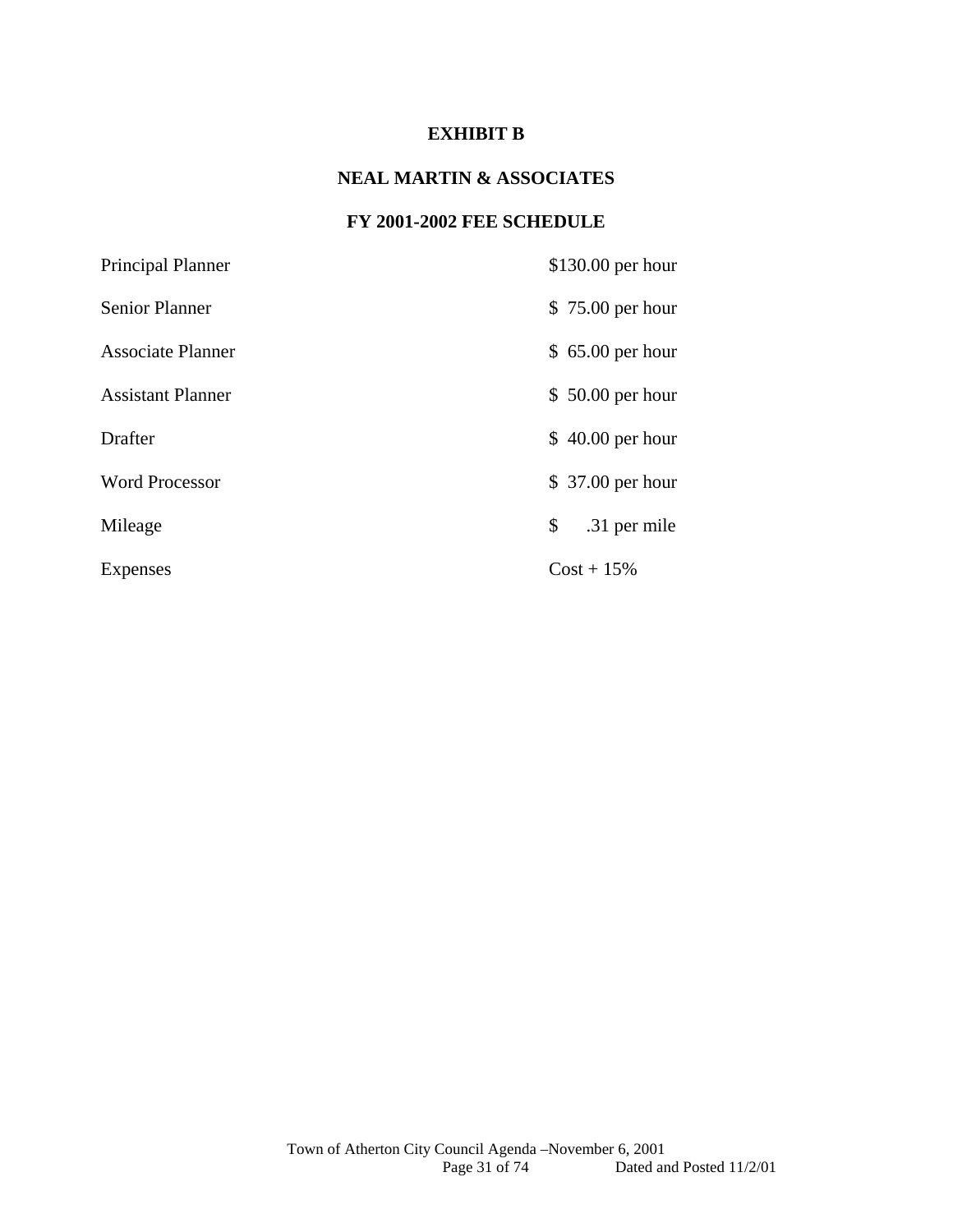**Item No. 13** 



**Town of Atherton** 

### **CITY COUNCIL STAFF REPORT**

- **TO: HONORABLE MAYOR AND CITY COUNCIL CITY MANAGER, JAMES ROBINSON**
- **FROM: LISA COSTA SANDERS, SENIOR PLANNER**
- **DATE: FOR THE CITY COUNCIL MEETING OF NOVEMBER 6, 2001**
- **SUBJECT: RESOLUTION IN SUPPORT OF THE BAY AREA ALLIANCE FOR SUSTAINABLE DEVELOPMENT**

#### **RECOMMENDATION:**

Adopt the attached Resolution in support of the Bay Area Alliance for Sustainable Development.

#### **ANALYSIS:**

At the October 17, 2001 City Council meeting, Mary Griffin gave a presentation on the Bay Area Alliance and the preparation of their "Draft Compact for a Sustainable Bay Area". At the conclusion of the presentation, Council directed Staff to prepare a resolution of the next meeting in support of the Draft Compact. The attached resolution states that the Town of Atherton "supports those values and tenets of the Draft Compact that are consistent with the General Plan of the Town of Atherton".

Prepared by: Reviewed/Approved by:

*s/Lisa Costa Sanders* \_\_\_\_\_\_\_\_\_\_\_\_\_\_\_\_\_\_\_\_\_\_\_\_ Senior Planner City Manager

Lisa Costa Sanders James Robinson **RESOLUTION NO. \_\_\_\_\_**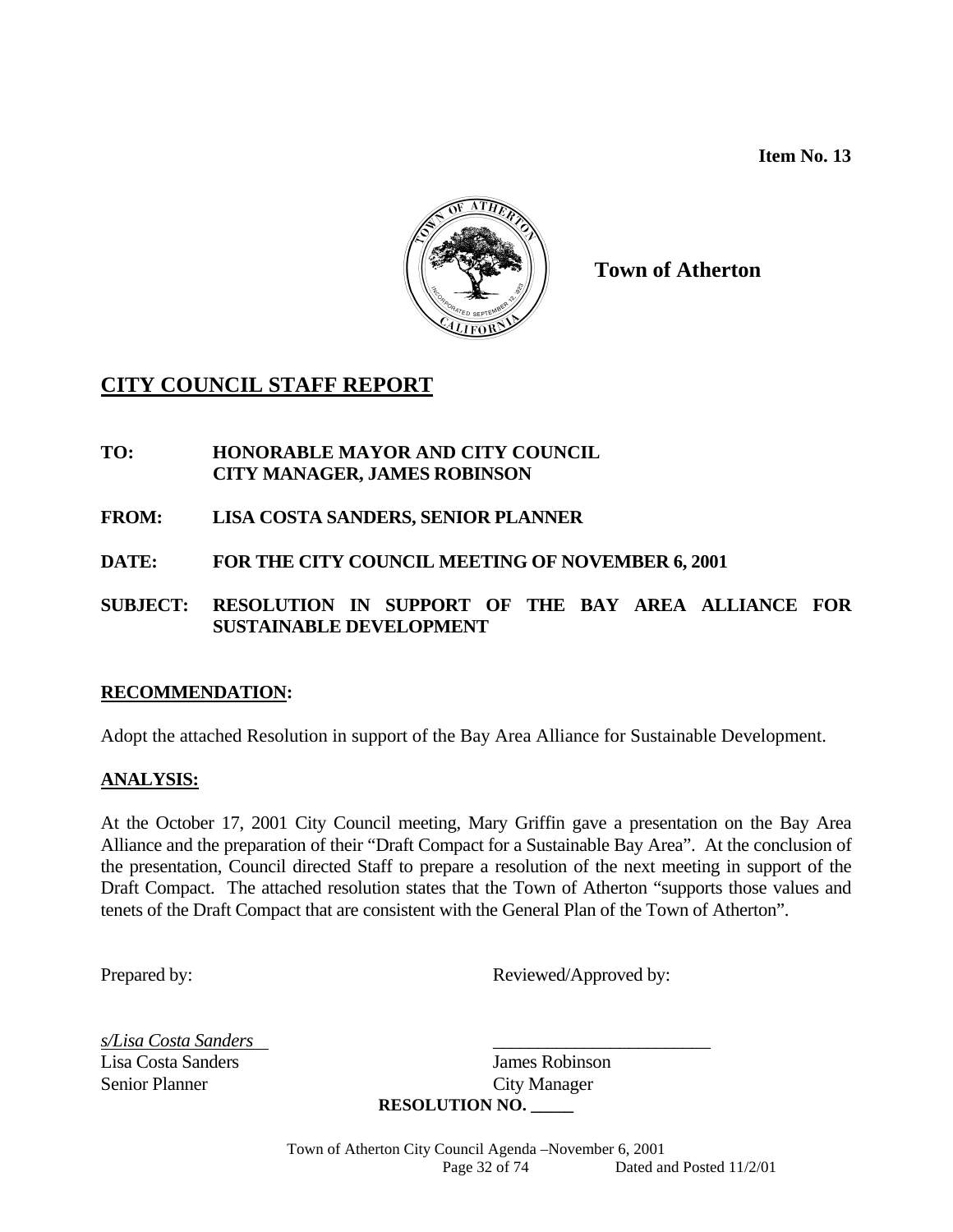#### **A RESOLUTION OF THE CITY COUNCIL OF THE TOWN OF ATHERTON IN SUPPORT OF THE BAY AREA ALLIANCE FOR SUSTAINABLE DEVELOPMENT**

 **WHEREAS,** Bay Area Alliance for Sustainable Development is a multi-stakeholder coalition established in 1997 to develop and implement a sustainability action plan for the Bay Area; and

 **WHEREAS,** the City Council of the town of Atherton recognizes that the Bay Area is a unique and special place that is undergoing rapid change and is facing serious challenges; and

 **WHEREAS,** among the challenges facing the region are traffic, congestion, the loss of open space, and various forms of pollution; and

 **WHEREAS,** the Bay Area Alliance has developed the "Draft Compact for a Sustainable Bay Area" in a concerted effort to invite and encourage a regional conversation about how the Bay Area can grow in a more sustainable manner; and

 **WHEREAS,** the Draft Compact is based upon the three E's of Sustainable Development; prosperous economy, quality environment, and social equity; and

 **WHEREAS,** the Bay Area Alliance defines sustainable development as the ability "to meet the needs of the present without compromising the ability of future generations to meet their own needs"; and

 **WHEREAS,** the General Plan of the Town of Atherton includes many of the principles of sustainability and regional growth management, it also includes many goals to preserve the Town's character as a scenic, rural, thickly wooded residential area with abundant open space; and,

 **NOW, THEREFORE, BE IT RESOLVED** by the City Council of the Town of Atherton, that it acknowledges the work of the Bay Area Alliance for Sustainable Development and its efforts in developing the Draft Compact for Sustainable Bay Area and that it supports those values and tenets of the Draft Compact that are consistent with the General Plan of the Town of Atherton.

\* \* \* \* \* \* \* \* \* \* \* \* \* \*

*I hereby certify that the foregoing Resolution was duly and regularly passed and adopted by the City council of the Town of Atherton at a regular meeting thereof held on the 9th day of November, 2001, by the following vote:* 

| AYES:           | <b>COUNCILMEMBERS</b> |
|-----------------|-----------------------|
| <i>NOES:</i>    | <b>COUNCILMEMBERS</b> |
| <i>ABSENT:</i>  | <b>COUNCILMEMBERS</b> |
| <i>ABSTAIN:</i> | <b>COUNCILMEMBERS</b> |

Dianne Fisher, Mayor Town of Atherton

ATTEST:

Sharon Barker, City Clerk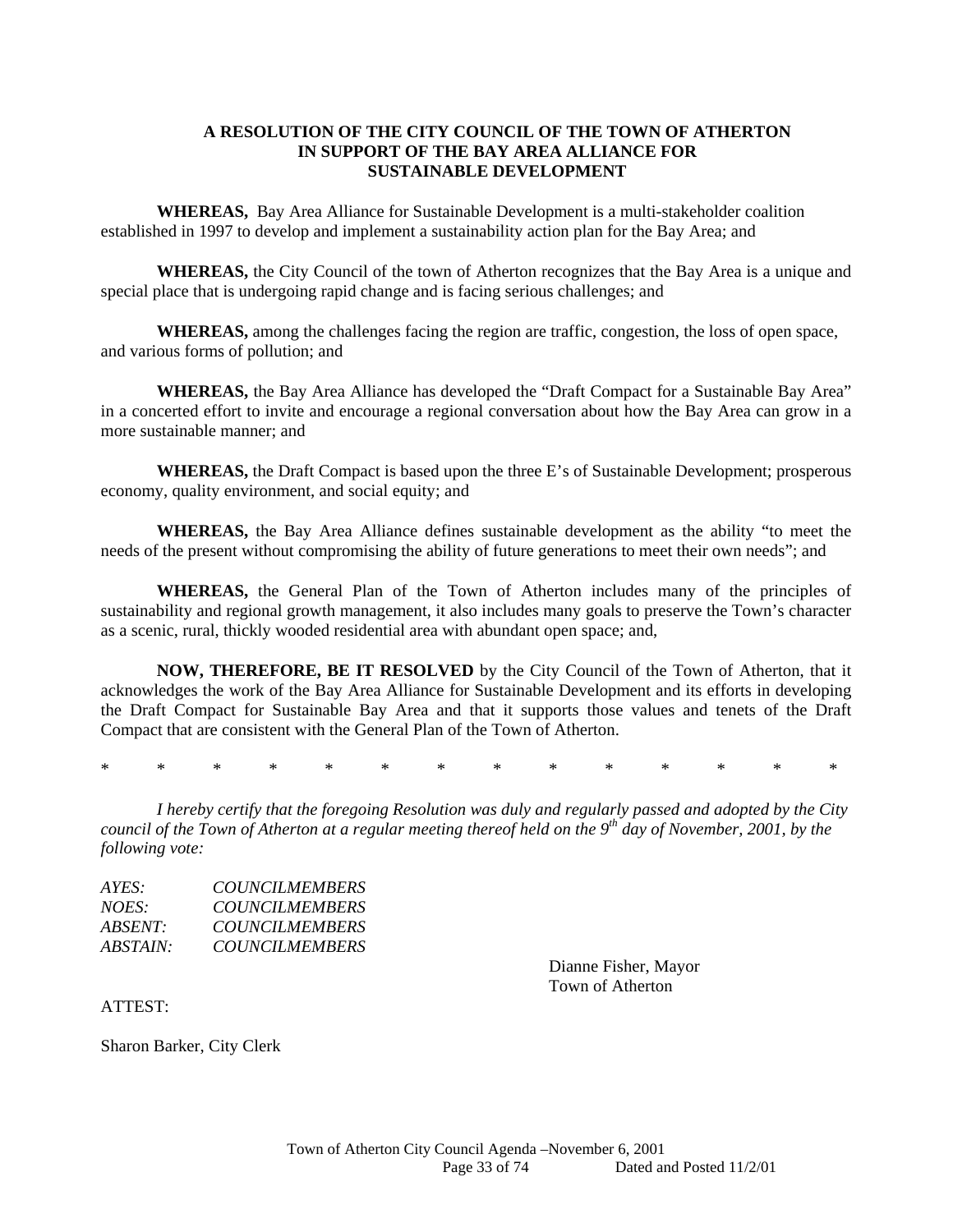

Town of Atherton

### **CITY COUNCIL STAFF REPORT**

**TO: HONORABLE MAYOR AND CITY COUNCIL CITY MANAGER, JAMES ROBINSON** 

**FROM: LISA COSTA SANDERS, SENIOR PLANNER** 

#### **DATE: FOR THE CITY COUNCIL MEETING OF NOVEMBER 6, 2001**

#### **SUBJECT: GENERAL PLAN COMMITTEE REQUEST TO DISCUSS DAY CARE FACILITIES**

#### **RECOMMENDATION**

It is recommended that the City Council request the General Plan Committee discuss the issue of day care facilities.

#### **INTRODUCTION/ANALYSIS**

Staff has received a complaint regarding a day care facility being operated within Town limits. There are apparently 13 children in this day care facility. State Law exempts local regulations on day care facilities with 6 or fewer children in residential areas and allows limited regulations on "large day care centers" (7 to 14 children). If directed to the General Plan Committee, Staff will provide the Committee with examples of regulations in other jurisdictions and information on State Law from City Attorney Marc Hynes. City Attorney Marc Hynes has already provided some information on this issue as attached in his memo dated September 21, 2001.

Prepared by: Reviewed/Approved by:

*s/Lisa Costa Sanders* \_\_\_\_\_\_\_\_\_\_\_\_\_\_\_\_\_\_\_\_\_\_\_\_

Lisa Costa Sanders James Robinson Senior Planner City Manager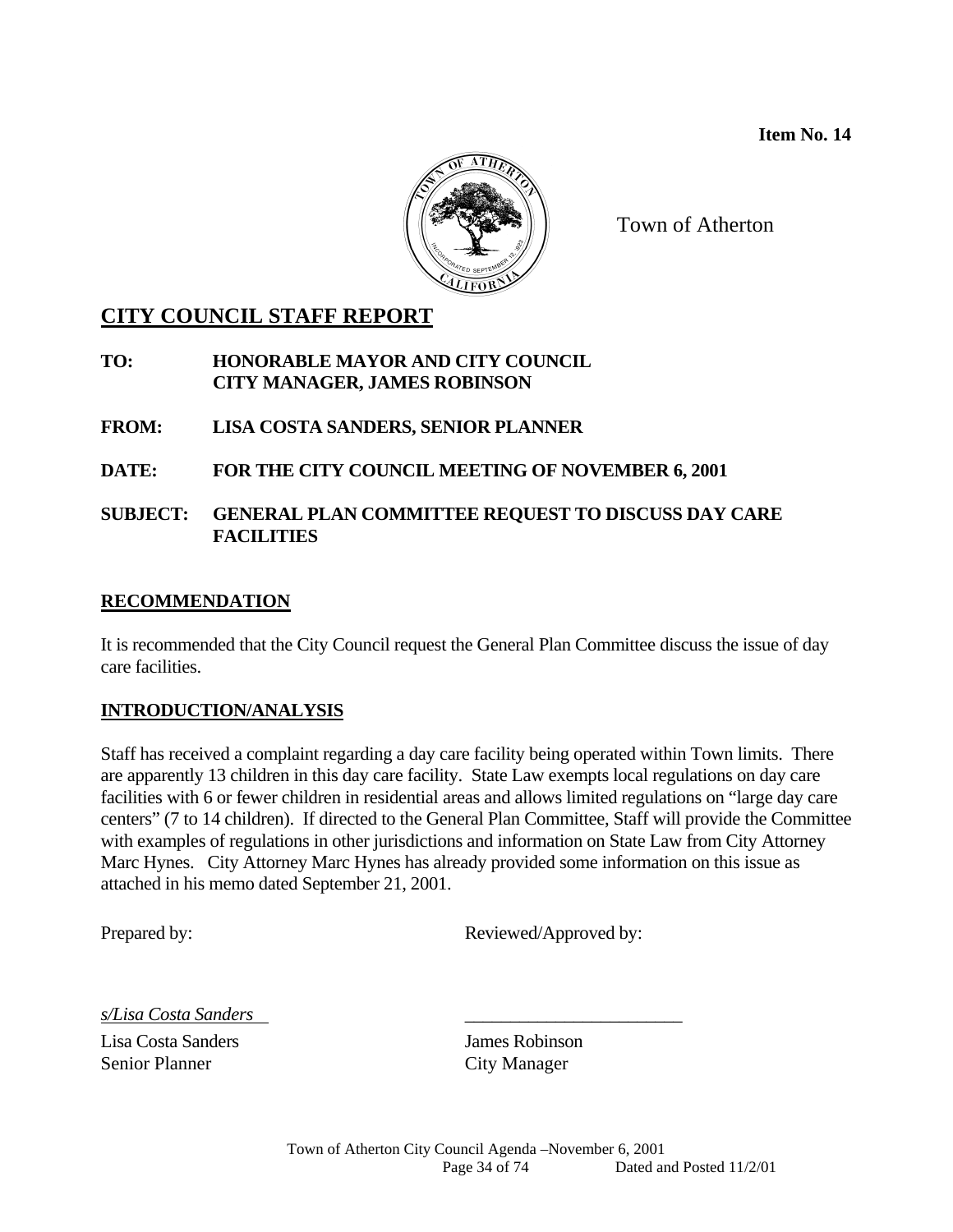**Item No. 15**



**Town of Atherton** 

### **CITY COUNCIL STAFF REPORT**

#### **TO: HONORABLE MAYOR AND CITY COUNCIL JAMES ROBINSON, CITY MANAGER**

**FROM: ROBERT J. BRENNAN, CHIEF OF POLICE** 

**DATE: FOR THE MEETING OF NOVEMBER 6, 2001** 

### **SUBJECT: APPROVAL OF POLICE MOTORCYCLE PURCHASE**

#### **RECOMMENDATION:**

Approve A&S BMW as the sole-source vendor (State Contract) for purchase of two (2) 2002 BMW Police Motorcycles in the amount of \$30,918.68, which would be taken from the vehicle budget.

#### **INTRODUCTION:**

The Town of Atherton Police Department currently has four police motorcycles in the fleet. Three of these motorcycles are in excess of five years old, including one motorcycle that is thirteen years old. The intent is to replace three older motorcycles with two new motorcycles. One of the motorcycles that will be removed from active service will still be utilized as a trainer for new riders, as well as for periodic refresher training. The other two remaining motorcycles would be surplused.

The use of police motorcycles by the Police Department has already been proven to be a valuable and necessary component of traffic enforcement and education within the Town. It is important that motorcycle-riding officers are given equipment that is not only reliable and up-to-date, but incorporates the most recent updates in safety features. It is the intent of this staff report to obtain Council approval to formally accept A&S BMW of Roseville as the sole source vendor for this purchase.

#### **ANALYSIS:**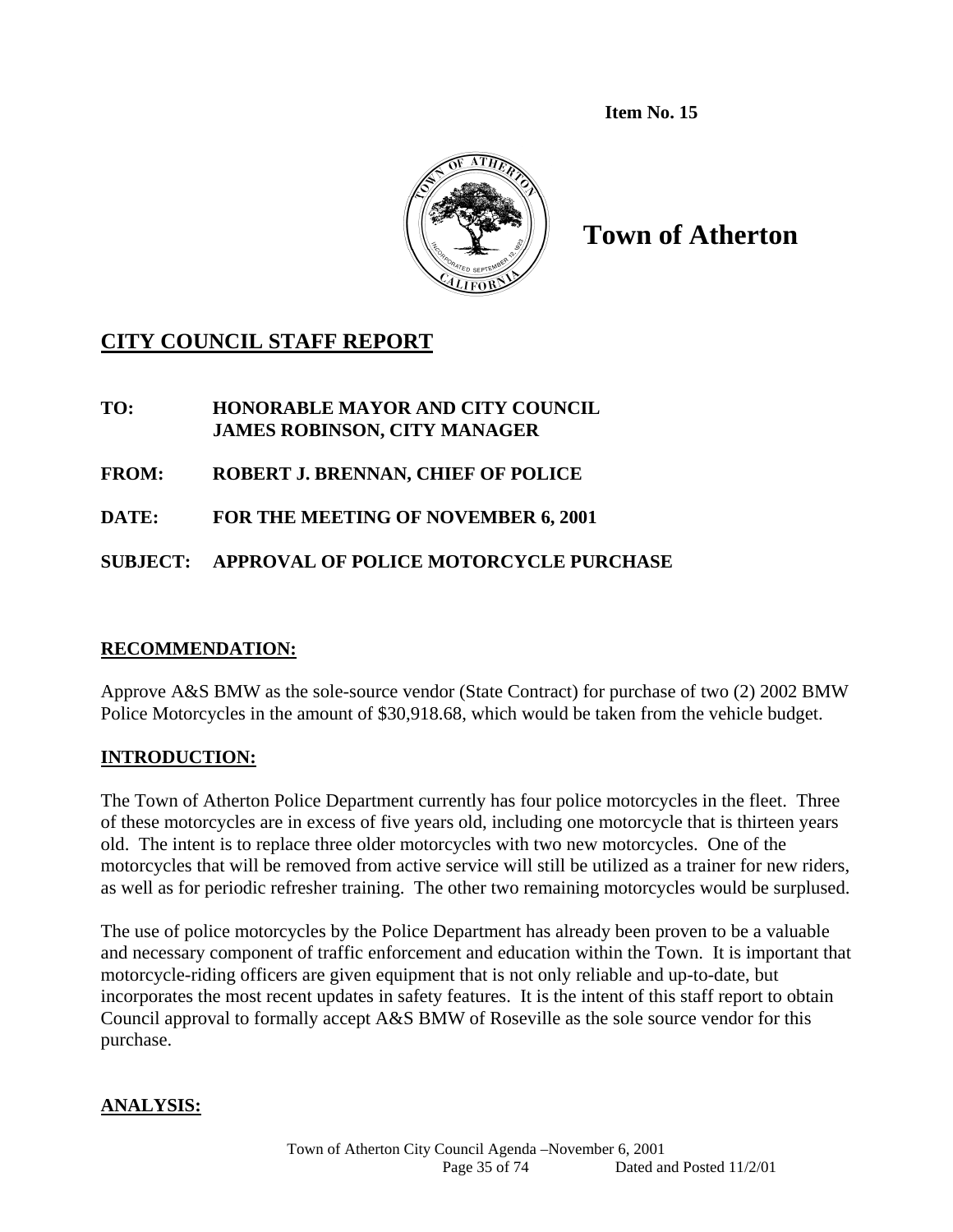There are currently three companies that manufacture police motorcycles. These companies are Kawasaki, Harley-Davidson, and BMW. All three companies produce quality motorcycles, however certain safety features have given BMW the edge in this area. The California Highway Patrol has recognized this also, and only uses BMW motorcycles in their fleet. BMW motorcycles come equipped with a front and rear anti-lock braking system, commonly known as ABS. This feature, which is also available on most cars, greatly enhances the stopping ability of the motorcycle. With this feature, an officer could make an emergency stop in a shorter distance, greatly reducing the chance of a collision should the situation arise.

A&S BMW of Roseville is the sole-source vendor for the California Highway Patrol BMW motorcycles. This makes them the logical choice to handle the needs of the Town of Atherton Police Department.

The purchase of equipment for the motorcycles, labor, additional vendors, etc. will be brought to the Council's attention per policy should any of the expenditures exceed \$15,000.00. Current Atherton purchasing procedures within the Municipal Code authorizes the use of State and County cooperative contracts.

# **CONCLUSION:**

Approving A&S BMW of Roseville as the sole-source vendor for this purchase will allow for a professional, well-experienced vendor to handle this transaction. A&S BMW of Roseville was the low bid for the State, and meet all of the California Highway Patrol requirements, which was the reason for them being chosen.

## **FISCAL IMPACT:**

The amount required, \$30,918.68, would be taken from the current vehicle budget. This amount has been placed in the 2001-2002 budget for police department vehicle replacement.

Prepared by: Approved:

l

Robert J. Brennan James Robinson Chief of Police City Manager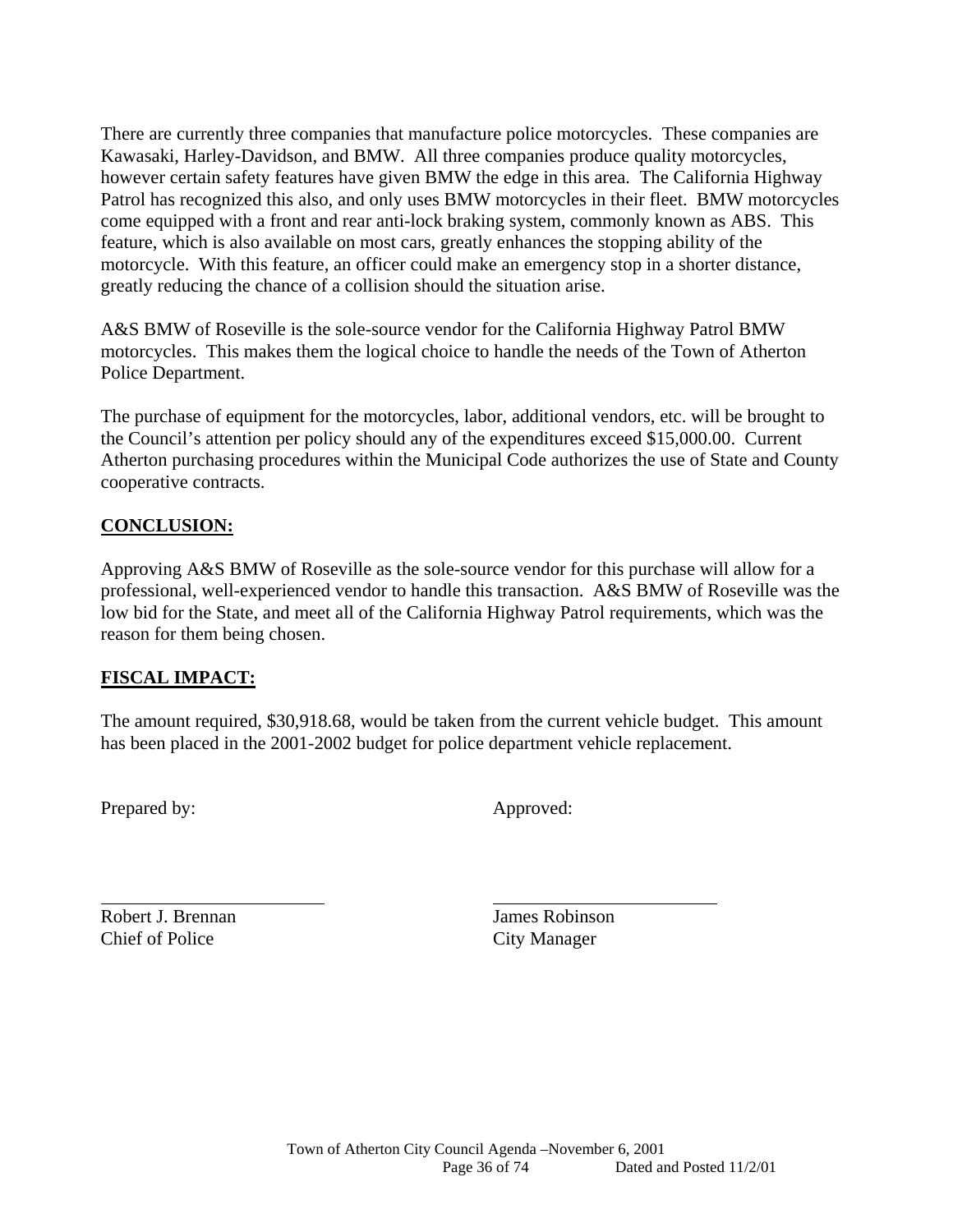**Item No. 16** 



**Town of Atherton**

# **CITY COUNCIL STAFF REPORT**

**TO: HONORABLE MAYOR AND CITY COUNCIL** 

- **FROM: JAMES H. ROBINSON, CITY MANAGER**
- **DATE: FOR THE MEETING OF NOVEMBER 6, 2001**

## **SUBJECT: ADOPTION OF RESOLUTION ADOPTING SALARIES AND BENEFITS FOR MANAGEMENT STAFF FOR FISCAL YEAR 2001-02**

## **RECOMMENDATION**

Adopt the attached Resolution setting salaries and benefits for Management staff for Fiscal Year 2001-02.

## **INTRODUCTION:**

Currently, there is no one document that exists in Town records that identifies the full salary and benefit package afforded to Management employees. In addition, Management salaries and benefits were last adjusted by the City Council on December 20, 2000, and no current salary schedule is in effect for the current Fiscal Year, 2001-02. The purpose of the attached Resolution is to address the issue of Management salaries and benefits in one comprehensive document, in order to uniformly apply benefits to all managers as well as provide public and official action of the City Council authorizing such salaries and benefits.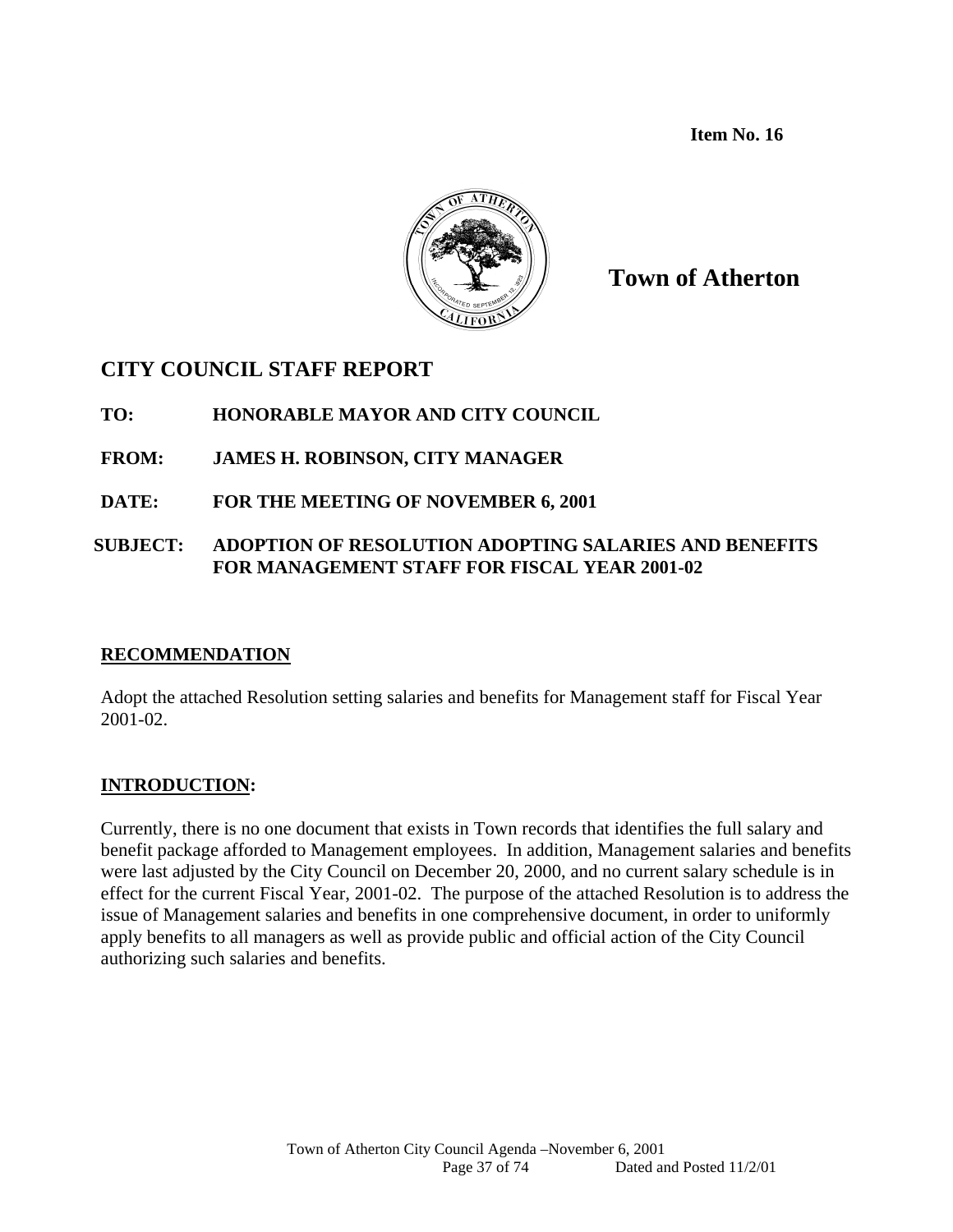# **ANALYSIS:**

#### *Covered Employees*

The Management positions that staff is proposing be covered by the attached Resolution are as follows:

Assistant Finance Director Assistant to the City Manager City Clerk Finance Director Park Program Administrator Planning Administrator/Building Official Police Chief Police Lieutenant Public Works Director Public Works Superintendent

These have traditionally been considered the Town's Management positions, and is not a change from past practice. These positions are not covered by the Miscellaneous or Police Officers Association MOUs.

#### *Salaries*

The last time Council took action on Management salaries was at its meeting of December 20, 2000. At that time, Management salaries were set at the  $60<sup>th</sup>$  percentile for salary based on the agencies used as comparators in the Classification and Compensation Study prepared for the Town by Koff and Associates in 2000. Those agencies were Menlo Park, Hillsborough, Millbrae, San Carlos, Los Gatos, Belmont, Brisbane, San Bruno, Los Altos, Woodside, and Saratoga, with the exception of the Police Lieutenant position, which was benchmarked using the agency benchmarks in the Atherton Police Officers Association Memorandum of Understanding (APOA MOU). The APOA MOU agencies are Palo Alto, Redwood City, San Mateo County Sheriff's Department, Menlo Park, Hillsborough, Millbrae, San Carlos, Los Gatos, Belmont, Brisbane, San Bruno, and Los Altos.

Subsequently, the City Council authorized the increase for two existing Management positions to the  $70<sup>th</sup>$  percentile for salary based on the agencies used as comparators in the Classification and Compensation Study prepared for the Town by Koff and Associates. This increase was authorized to assist in attracting qualified candidates to the Town. This authorization took place at the City Council meeting of February 8, 2001 and was applied to the positions of Assistant to the City Manager and Pubic Works Superintendent. In addition, at this same meeting, the City Council authorized advertising above the  $70<sup>th</sup>$  percentile for the position of Assistant Finance Director.

Under the proposed Resolution, Management salaries are set at the  $70<sup>th</sup>$  percentile for salary and Public Employees Retirement System (PERS) contribution, with the exception of the Park Program Administrator position. Due to the unique duties of the Park Program Administrator position and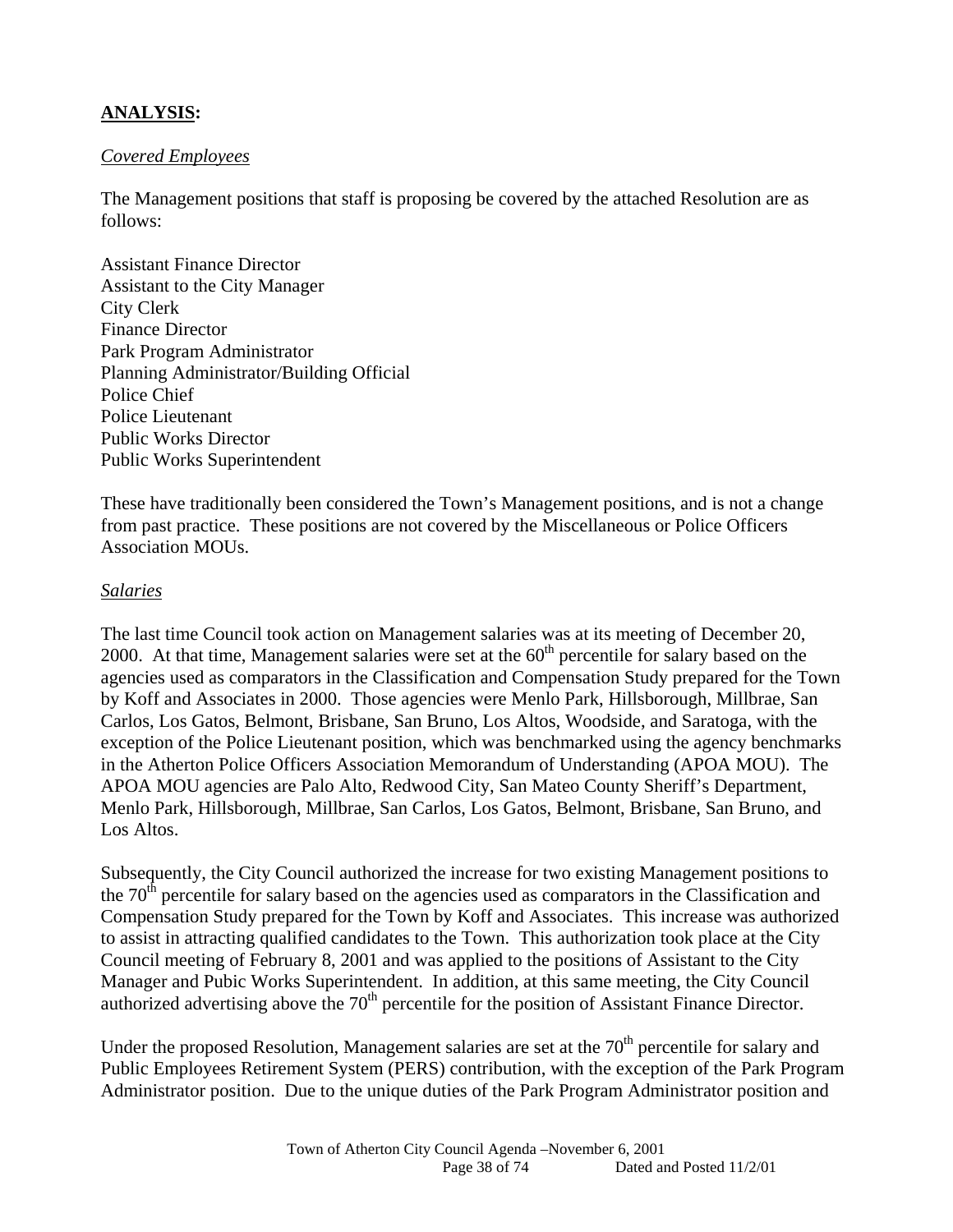the inability to locate comparator positions, the salary for this position is not proposed to be set at the  $70<sup>th</sup>$  percentile as described above. Instead, the salary for the Park Program Administrator position is proposed to be set at 1% above the Public Works Supervisor position, in order to maintain internal equity.

Adoption of the Resolution would implement salary adjustments for Management employees, effective July 1, 2001, and represents an average annual increase of 5.96%.

The advantages of using the "percentile formula" for comparator agencies, as was used by the Town for setting last fiscal year's salaries, are that Management salaries will maintain competitive with like positions in similar local agencies. It is also felt that the beneficial impact of this formula will assist the Town with attraction and retention of qualified Management employees, higher morale among Management employees, and strengthened Management employee commitment to the Town.

# *Benefits:*

In preparing the proposed Resolution, all current benefits provided by the Town to Management employees were reviewed. As mentioned previously, some of these benefits are contained in the Miscellaneous employees' MOU, others were in individual Management Contracts, and others were not stated in an officially adopted document. Benefits were summarized, standardized if necessary, and are hereby contained in the attached resolution. Changes to current practice are highlighted below.

| Provision         | <b>Current Practice</b>                                  | Provision in Proposed Resolution       |
|-------------------|----------------------------------------------------------|----------------------------------------|
| Overtime          | Management employees exempt                              | No change                              |
|                   | from overtime                                            |                                        |
| Holidays          | 11 Town holidays plus 1 personal                         | No change                              |
|                   | holiday                                                  |                                        |
| Vacation Leave    | 3 Tiers of Vacation:                                     | No change to Tiers or maximum          |
|                   | Less than 3 yrs. of service $-80$                        | accrual.                               |
|                   | hours per year;                                          |                                        |
|                   | $3 \text{ yrs}$ . to $8 \text{ yrs}$ . of service $-120$ | Proposal defines "years of service" as |
|                   | hours per year;                                          | full-time employment with the Town     |
|                   | 8 yrs. of service and above $-160$                       | plus full-time employment with other   |
|                   | hours per year.                                          | public or private agencies. Years      |
|                   |                                                          | with other agencies credited on a      |
|                   | Maximum accrual of 800 hours.                            | two-for-one basis.                     |
| <b>Sick Leave</b> | Accrual rate of 3.69 hours per pay                       | No change, except deletion of          |
|                   | period, cap of 1,080 hours.                              | Conversion of sick leave to vacation   |
|                   |                                                          | hours.                                 |
|                   | Conversion of sick leave to                              |                                        |
|                   | vacation (for every 8 hours of                           |                                        |
|                   | sick leave not used, automatically                       |                                        |
|                   | converted to 2 hours vacation at                         |                                        |
|                   | the end of the calendar year).                           |                                        |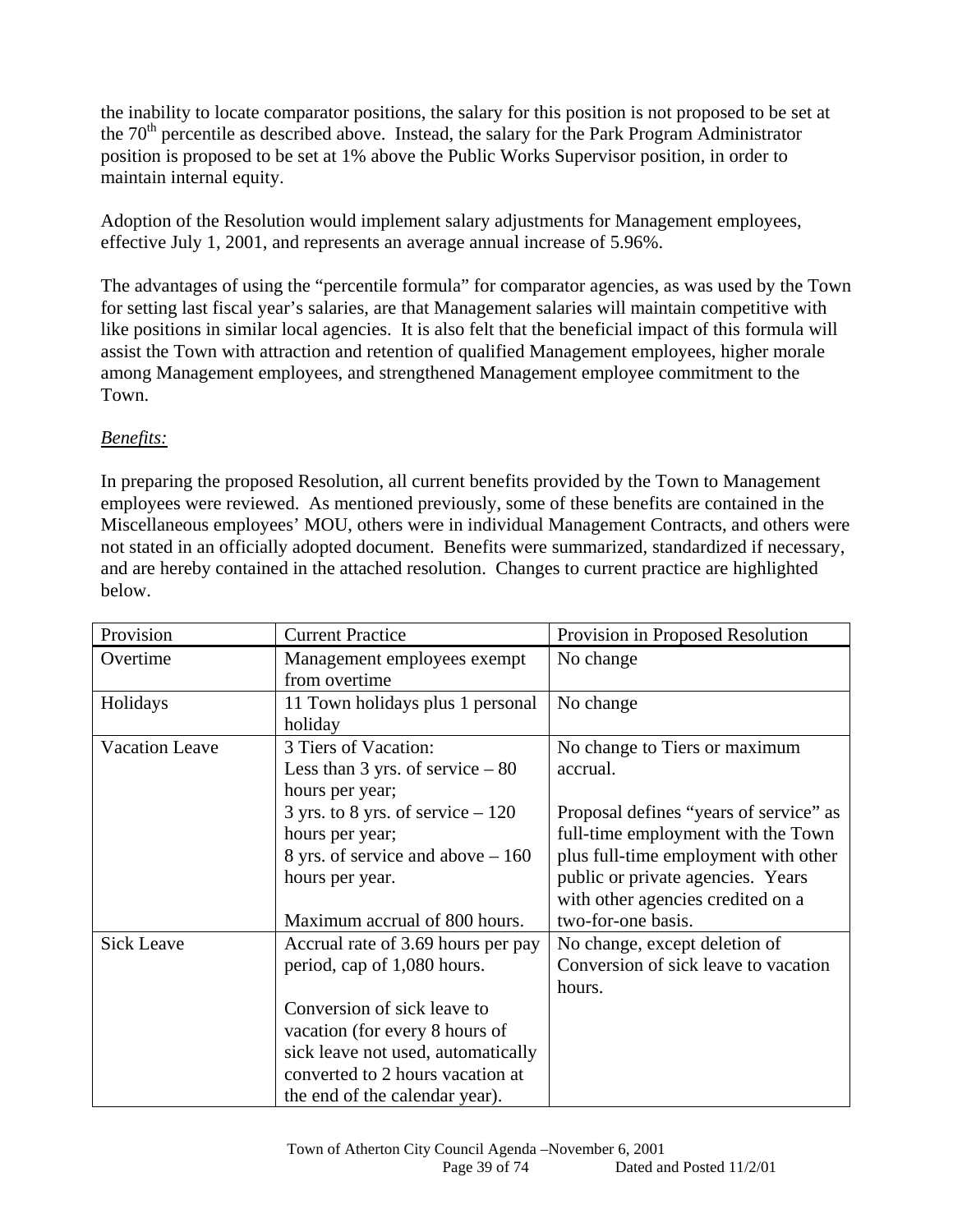| Provision                    | <b>Current Practice</b>            | Provision in Proposed Resolution   |
|------------------------------|------------------------------------|------------------------------------|
| <b>Bereavement Leave</b>     | 5 working days for death of        | No change                          |
|                              | relative                           |                                    |
| Military Leave               | Granted in accordance with         | No change                          |
|                              | applicable laws                    |                                    |
| Leave for Pregnancy          | Maximum unpaid leave of 4          | No change                          |
| Disability                   | months                             |                                    |
| Family and Medical           | Granted in accordance with         | No change                          |
| Leave Act                    | applicable laws                    |                                    |
| <b>Jury Duty</b>             | Absent with pay                    | No change                          |
| Health/Dental/Vision         | Premiums paid by Town; Police      | No change                          |
|                              | Lieutenant entitled to 80% of      |                                    |
|                              | unused portion of Police cafeteria |                                    |
|                              | plan                               |                                    |
| Life Insurance               | Tier 1: Police Chief, Police       | Change Tier 3 to \$75,000          |
|                              | Lieutenant - \$140,000             |                                    |
|                              |                                    |                                    |
|                              | Tier 2: Finance Director,          |                                    |
|                              | Planning Admin./Building           |                                    |
|                              | Official, Public Works Director -  |                                    |
|                              | \$100,000                          |                                    |
|                              |                                    |                                    |
|                              | Tier 3: Assistant Finance          |                                    |
|                              | Director, Assistant to the City    |                                    |
|                              | Manager, City Clerk, Park          |                                    |
|                              | Program Administrator, Public      |                                    |
|                              | Works Superintendent - \$50,000    |                                    |
| <b>Employee Assistance</b>   | Counseling program not to          | No change                          |
| Plan                         | exceed \$3,000 for all employees   |                                    |
|                              | per fiscal year                    |                                    |
| Long Term Disability         | 67% of monthly earnings to a       | No change                          |
| Insurance                    | maximum of \$6,000 per month       |                                    |
| Deferred                     | Employees have option to           | No change                          |
| Compensation                 | participate at their own expense   |                                    |
| <b>Short Term Disability</b> | 70% of weekly earnings to a        | No change                          |
| Insurance                    | maximum of \$500 per week          |                                    |
| <b>Flexible Spending</b>     | Employees have option to           | No change                          |
| Plan                         | participate at their own expense   |                                    |
| <b>Public Employees</b>      | Managers at 2% at 55 formula;      | No change                          |
| <b>Retirement System</b>     | Police Management at 3% at 50%     |                                    |
|                              | formula as of July 1, 2002         |                                    |
| <b>Performance Reviews</b>   | Past practice has not been         | All management employees shall     |
|                              | consistent                         | have their performance reviewed at |
|                              |                                    | least once prior to the end of the |
|                              |                                    | fiscal year in June.               |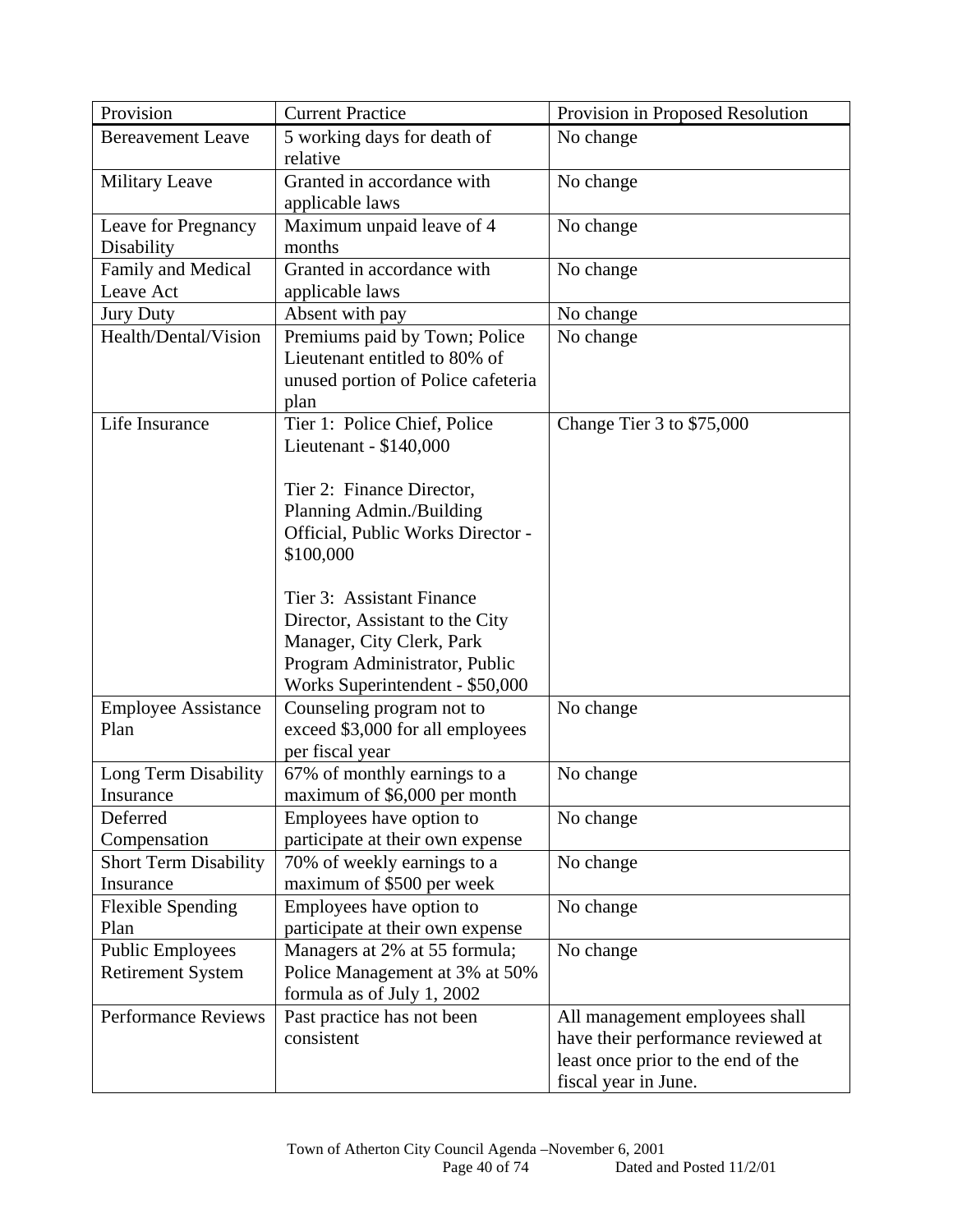| Provision                                        | <b>Current Practice</b>                                                                                                        | Provision in Proposed Resolution                                                                          |
|--------------------------------------------------|--------------------------------------------------------------------------------------------------------------------------------|-----------------------------------------------------------------------------------------------------------|
| Automobile<br>Provision/Mileage<br>Reimbursement | Police Chief - Provision of an<br>automobile to take home                                                                      | No change                                                                                                 |
|                                                  | Police Lieutenant - Provision of<br>an automobile to take home                                                                 |                                                                                                           |
|                                                  | Planning Administrator/Building<br>Official - \$200/month                                                                      |                                                                                                           |
|                                                  | <b>Public Works Director -</b><br>\$200/month                                                                                  |                                                                                                           |
|                                                  | Public Works Superintendent -<br>Provision of an automobile<br>during work hours                                               |                                                                                                           |
| Educational<br>Reimbursement                     | Maximum of \$400 per employee<br>per fiscal year; \$1,000 fund to be<br>shared among Management and<br>Miscellaneous employees | Maximum of \$600 per employee per<br>fiscal year; \$2,000 fund to be shared<br>among Management employees |
| Severance Pay                                    | One manager has a 3 months'<br>severance pay provision in his<br>employment contract                                           | No severance pay for any managers                                                                         |

In addition, the Resolution proposes that during the Fiscal Year 2001-02, the Town shall request an actuarial study of the cost of implementing the single-highest year Public Employees Retirement System (PERS) program and final year conversion of employee-paid member contributions. Currently, the Town's Management and Miscellaneous employees are covered by the PERS program which provides for an average of the three highest years' of salary for calculation of retirement benefits. There is no cost to the Town for requesting such a study.

# *Implementation of Resolution*

If adopted, the salary and benefits afforded by the Resolution would be retroactive to July 1, 2001. In addition, each manager who currently has a Management Contract with the Town has agreed to sign a statement (Exhibit B to the Resolution) stating that he or she will give up the provisions and benefits of his or her previous Management Contract in order to accept the terms and conditions of employment contained in the proposed Resolution. These signed "Addendums to Employment Agreements with the Town of Atherton" will be placed in the employees' personnel files and will supercede existing terms and conditions of employment.

Through the adoption of this Resolution, the Town will no longer enter into any Management Contracts or employment agreements, whether written or verbal, with regular Management employees, unless approved by the City Council. This does not pertain to individuals who are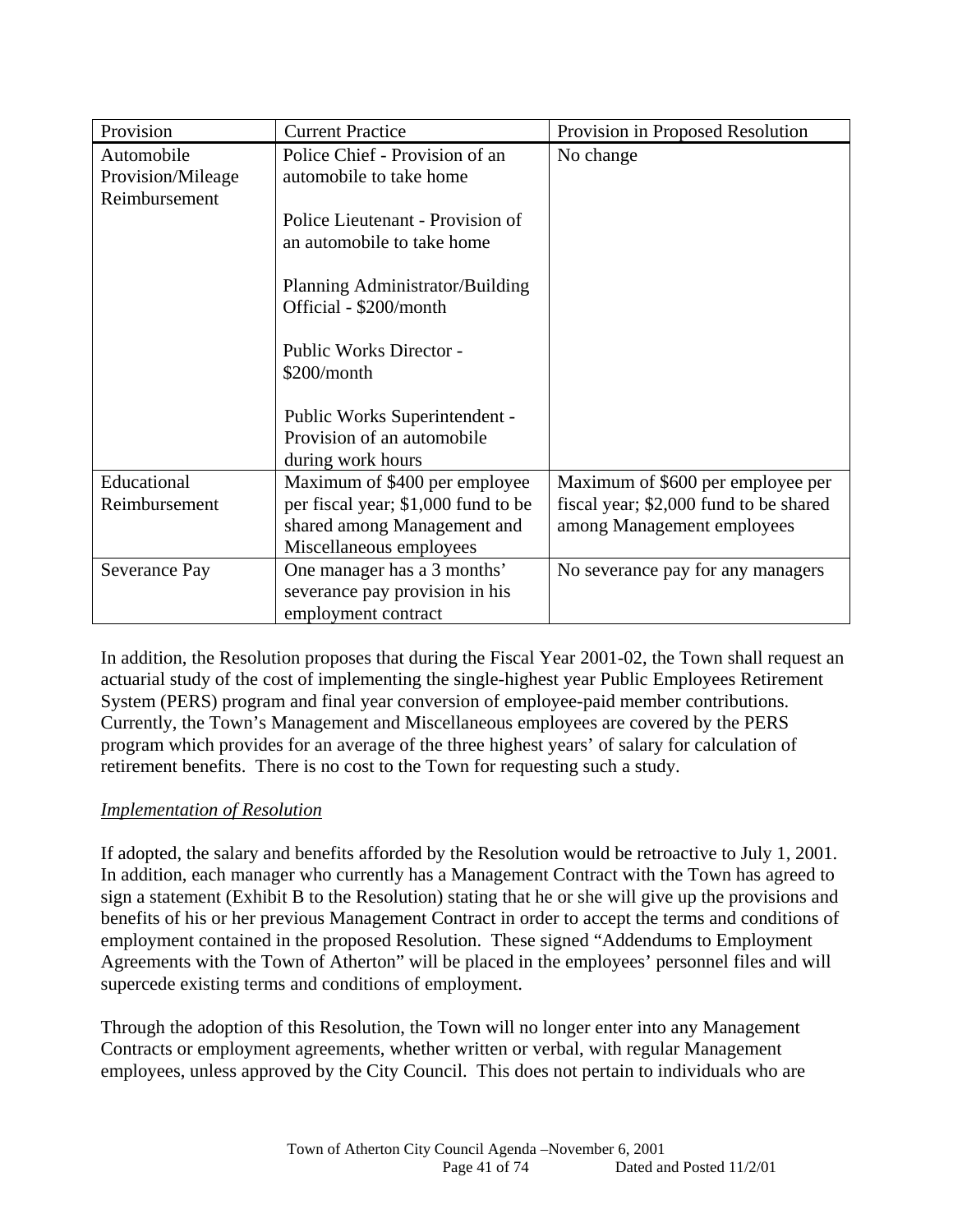specifically hired as "contract employees" and are not regular employees of the Town, but operate under the terms and agreements of an authorized contract with the Town.

## **FISCAL IMPACT:**

The total fiscal impact of implementing the adjustments set forth in the proposed resolution is \$65,138. This amount includes adjustments as follows:

| <b>Salary Increases:</b>                      | \$55,499.00 |
|-----------------------------------------------|-------------|
| PERS Contribution Increase*                   | 4,107.00    |
| Workers Compensation Premium Increase*        | 642.00      |
| Long Term Disability Premium Increase*        | 570.00      |
| Medicare Contribution Increase*               | 234.00      |
| Life Insurance Premium Increase               | 375.00      |
| <b>Tuition Reimbursement Program Increase</b> | 1,000.00    |
|                                               |             |
| Total                                         | \$65,138.00 |

\_\_\_\_\_\_\_\_\_\_\_\_\_\_\_\_\_\_\_\_\_\_\_\_ \_\_\_\_\_\_\_\_\_\_\_\_\_\_\_\_\_\_\_\_\_\_\_\_\_

\*These premiums are tied to salary and are automatically adjusted whenever there is a change in salary.

The adopted Fiscal Year 2001-02 Budget contains an amount of \$47,651 for an anticipated increase for Management employees. The balance of funds necessary are available from salary savings for the current fiscal year.

Prepared by: Approved by:

Linda Kelly James H. Robinson Assistant to the City Manager City Manager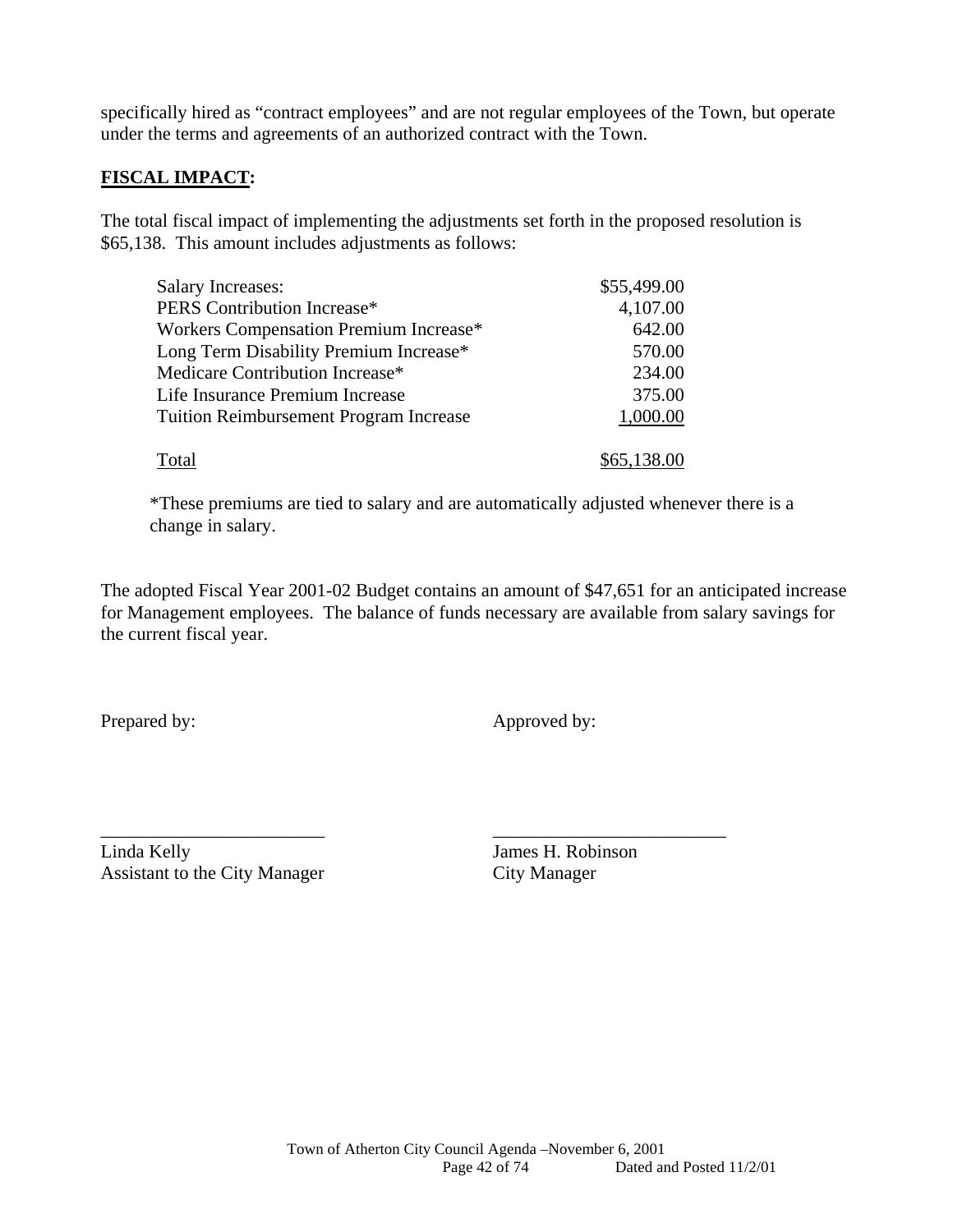#### **RESOLUTION NO. 01-\_\_\_**

#### **A RESOLUTION OF THE CITY COUNCIL OF THE TOWN OF ATHERTON ADOPTING SALARIES AND BENEFITS FOR MANAGEMENT STAFF FOR FISCAL YEAR 2001-02**

The City Council of the Town of Atherton hereby resolves as follows:

**WHEREAS**, the City Council has determined that it is in the best interests of the Town to bring uniformity to the salaries and benefits of Management employees in the form of a resolution, and

**WHEREAS**, Attachment A to this Resolution specifies terms and conditions of employment for Management employees for the Fiscal Year 2001-02.

**NOW, THEREFORE, BE IT RESOLVED,** by the City Council of the Town of Atherton that the salaries and benefits of the Management Employees of the Town of Atherton shall be as stated in Attachment A.

\* \* \* \* \* \* \* \* \* \*

*I hereby certify that the foregoing Resolution was duly and regularly passed and adopted by the City Council of the Town of Atherton at a regular meeting thereof held on the \_\_\_\_ day of \_\_\_\_\_\_\_\_\_\_, 2001, by the following vote.* 

 $\overline{\phantom{a}}$  , which is a set of the contract of the contract of the contract of the contract of the contract of the contract of the contract of the contract of the contract of the contract of the contract of the contract

| Councilmembers: |
|-----------------|
| Councilmembers: |
| Councilmembers: |
| Councilmembers: |
|                 |

 Dianne M. Fisher, Mayor Town of Atherton

ATTEST:

Sharon Barker, City Clerk

\_\_\_\_\_\_\_\_\_\_\_\_\_\_\_\_\_\_\_\_\_\_\_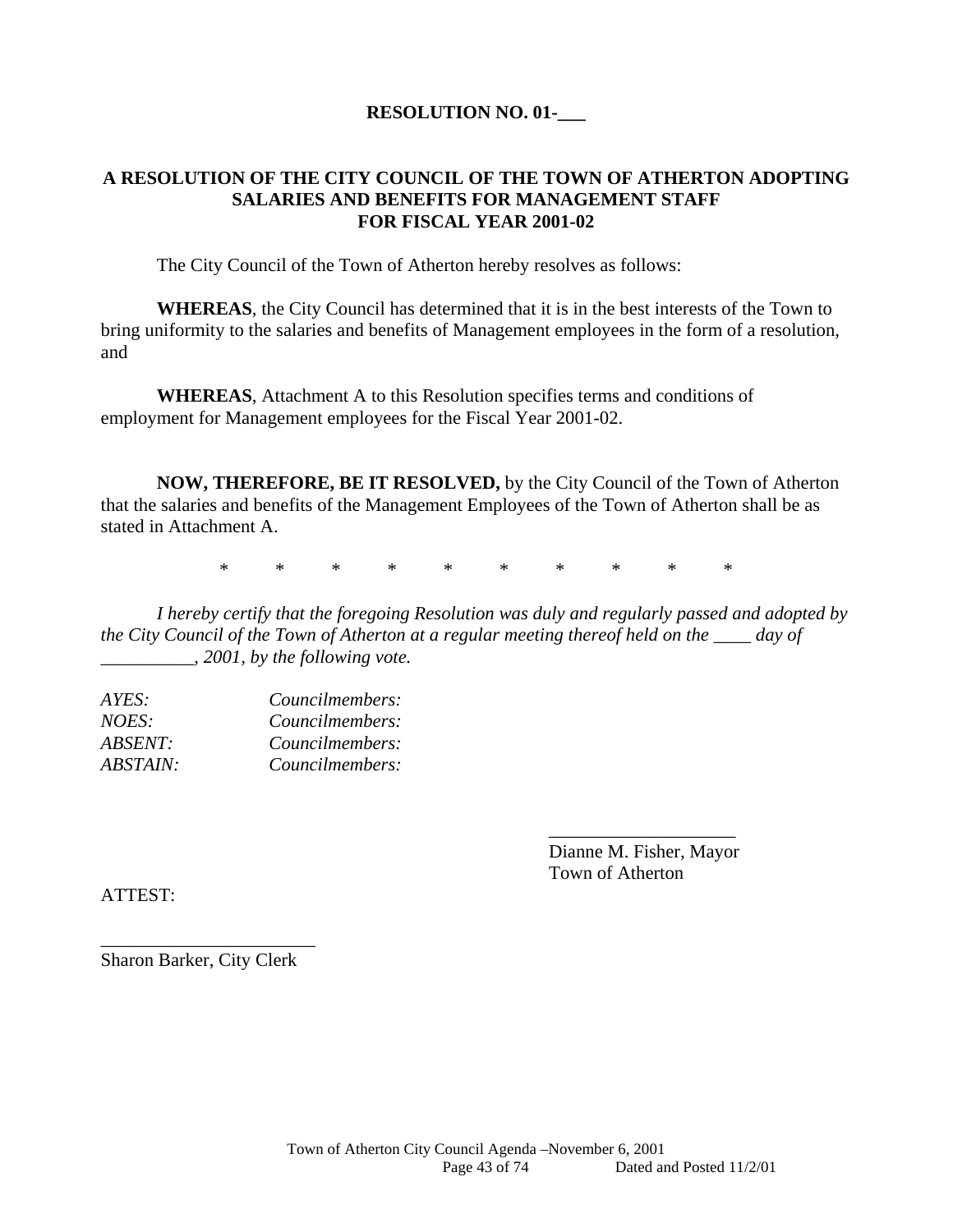# **ATTACHMENT A**

The purpose of this Fiscal Year 2001-02 Management Resolution is to provide salary and benefit information for Management Employees of the Town of Atherton in one document rather than in multiple, individual agreements with various employees.

*(Currently, there are several individual employee agreements for managers in effect.)* 

#### **1. COVERED CLASSIFICATIONS:**

| <b>Public Works Superintendent</b>       |
|------------------------------------------|
| Planning Administrator/Building Official |
| <b>Finance Director</b>                  |
| Police Chief                             |
| Police Lieutenant                        |
|                                          |

2. **SALARY:** The Atherton City Council recognizes the importance of maintaining a competitive salary and benefit package for its management employees. In order for this to be possible, it is necessary to establish a list of those municipalities that should be used as benchmark agencies. The following agencies are hereby used as a benchmark for management employees' salaries and benefits: Menlo Park, Hillsborough, Millbrae, San Carlos, Los Gatos, Belmont, Brisbane, San Bruno, Los Altos, Woodside, and Saratoga, with the exception of the Police Lieutenant position, which shall be benchmarked against those agencies utilized as benchmarks in the Atherton Police Officers Association Memorandum of Understanding (MOU).

For the term of this Resolution, July 1, 2001 through June 30, 2002, the City Council authorizes compensation of management employees at the  $70<sup>th</sup>$  percentile for salary and Public Employees Retirement System (PERS) contribution as compared to like positions with the benchmark agencies (Per Exhibit "A" – Town of Atherton Management Salary Schedule - Fiscal Year 2001-02). Due to the unique duties of the Park Program Administrator position and the inability to locate comparator positions, the salary for this position will not be set at the  $70<sup>th</sup>$  percentile as described above. Instead, the salary for the Park Program Administrator position will be set at 1% above the Public Works Supervisor position, in order to maintain internal equity.

*(Currently, most Management salaries are set at the*  $60<sup>th</sup>$  *percentile for salary only. Exceptions are the Assistant Finance Director, Assistant to the City Manager, and Public Works Superintendent, which are set at the 70<sup>th</sup> percentile for salary only)* 

*(Currently, the Park Program Administrator salary is set at 10% below the 60th percentile for the Assistant to the City Manager salary. This is no longer applicable since the Assistant to the City Manager salary range was raised to the 70th percentile as authorized by the City Council on February 8, 2001.)*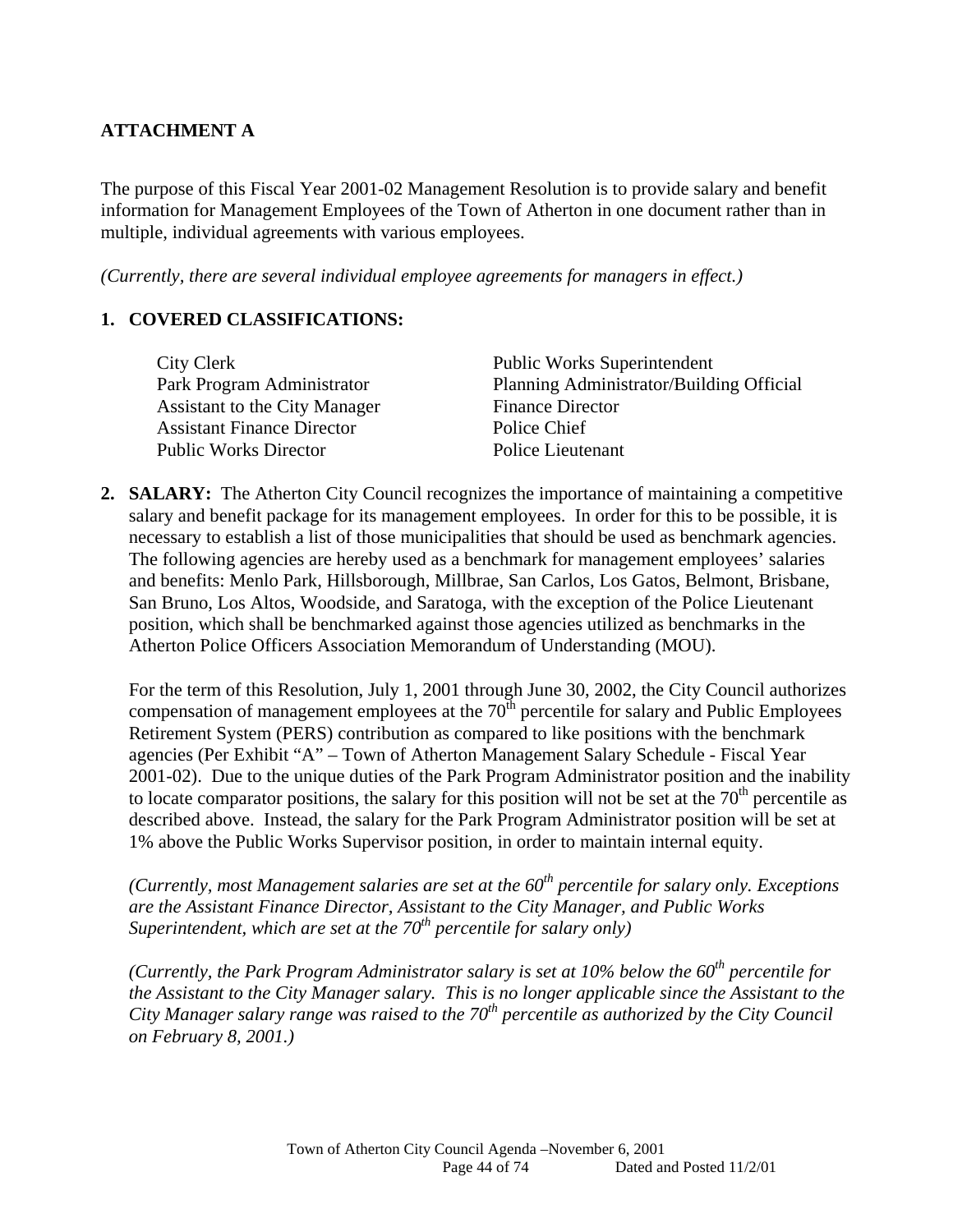- **3. OVERTIME:** All management employees are exempt from overtime compensation in accordance with the provisions of the Fair Labor Standards Act. No management employee is entitled to receive overtime compensation.
- **4. HOLIDAYS:** The following holidays will be observed by all Management employees:

| January 1                   | New Year's Day              |
|-----------------------------|-----------------------------|
| Third Monday in January     | Martin Luther King, Jr. Day |
| Third Monday in February    | President's Day             |
| Last Monday in May          | <b>Memorial Day</b>         |
| July 4                      | Independence Day            |
| First Monday in September   | Labor Day                   |
| Second Monday in October    | Columbus Day                |
| November 11                 | Veterans' Day               |
| Fourth Thursday in November | Thanksgiving Day            |
| Fourth Friday in November   | Day after Thanksgiving Day  |
| December 25                 | Christmas Day               |

In addition, a personal holiday on a date to be determined by the employee subject to the approval of the City Manager. This holiday will be credited to the employee each January.

If any of the holidays falls on a Saturday, the Friday preceding shall be observed as the holiday. If the holiday falls on a Sunday, the following Monday shall be observed as the holiday.

**5. VACATION LEAVE:** Except as limited by this section, all Management employees shall accrue Vacation Leave at the following rates:

 Less than three years of service – 80 hours per year. Three years of service to eight years of service – 120 hours per year. Eight years of service and above – 160 hours per year.

For purposes of this resolution, "years of service" shall include full-time employment with the Town of Atherton, plus full-time service with other public or private agencies prior to Town employment. Full-time years of service with other agencies shall be credited on a two-for-one basis as follows: credit for one year of service for every two years of service outside the Town. Partial years shall not be rounded up to the next year. Employees covered by this provision include all current Management employees and all Management employees hired during the term of this Management Resolution.

*(Currently, there is no provision for prior years of service for calculating vacation accrual.)* 

The maximum vacation accrual is 800 hours. Vacation accrual in excess of the maximum allowed will be liquidated by monetary payment during the month of November. Those employees with vacation balances in excess of the maximum accrual stated herein at the time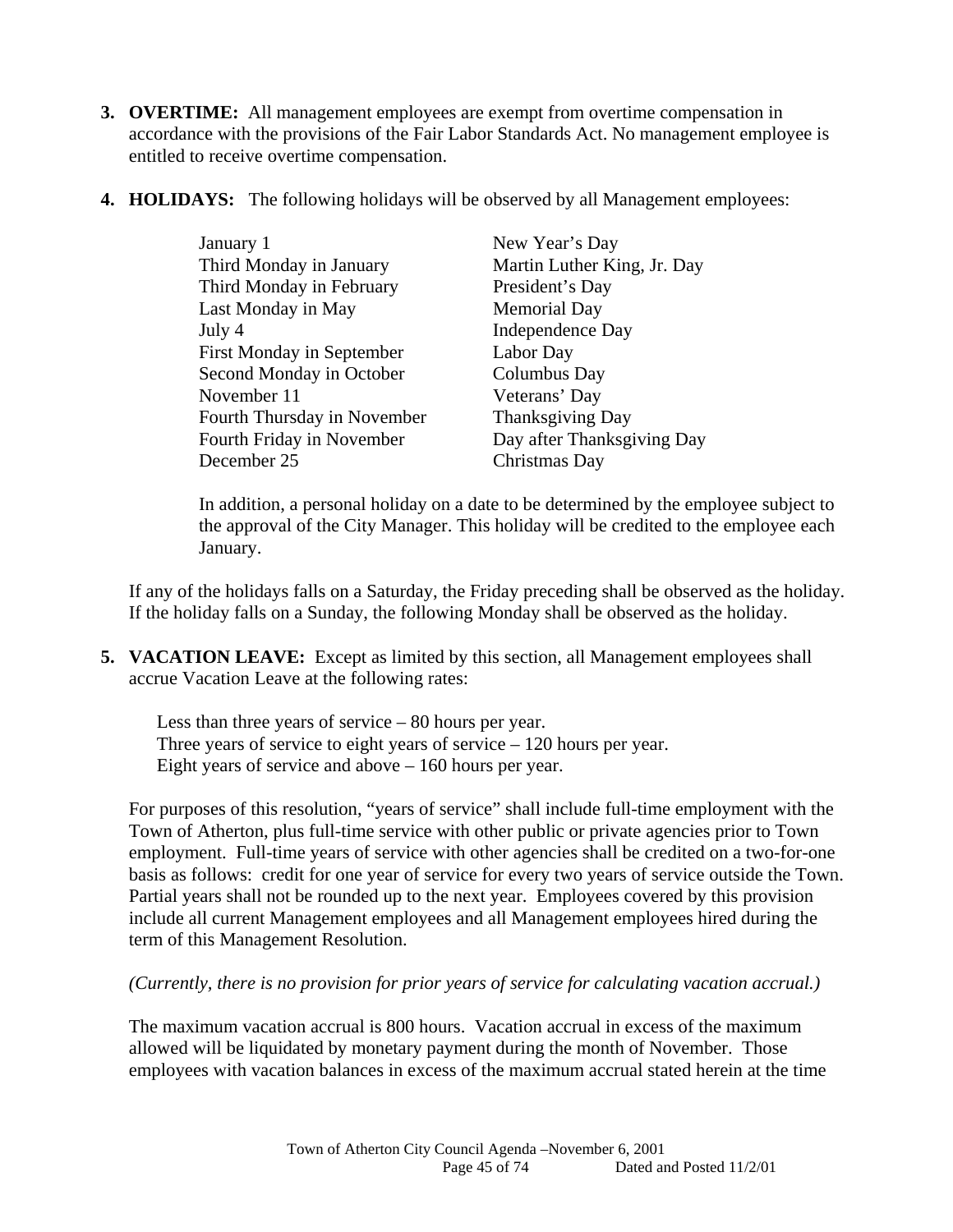this Resolution is adopted, are required to meet with the City Manager to arrange a schedule for liquidation or use of the excess time.

**6. SICK LEAVE:** The Town shall provide each Management employee in paid status with paid sick leave at the rate of 3.69 hours per pay period. There is a cap of 1,080 hours of sick leave accrual.

An employee may only use sick leave that has accrued prior to the current pay period. Sick leave is not cashed out upon separation. Probationary employees can earn and use sick leave.

Sick Leave shall be allowed and used in cases of actual personal sickness or disability, medical or dental treatment, or as authorized for other health-related reasons. Up to six (6) days per year of sick leave may be used in cases of actual sickness or disability, medical or dental treatment of members of the employee's immediate family. The City Manager may require an employee who uses sick leave to provide an original doctor's certificate to support the sick leave claimed. An employee who claims sick leave of three consecutive days or more may be required to submit a statement from a physician that the employee is fit to return to work with or without reasonable accommodation.

Unless he or she has submitted a doctor's note stating the length of absence, each employee on sick leave shall personally call in each day prior to the beginning of scheduled work hours to his or her immediate supervisor stating the following:

- 1. Non-detailed nature of the illness;
- 2. Estimated length of absence; and
- 3. Any necessary information about work which needs attention during the employee's absence.

*(Currently, there is a provision for converting every 8 hours of unused sick leave to 2 hours of vacation time every December. This provision has been deleted.)* 

**7. BEREAVEMENT LEAVE:** Management employees shall be allowed paid leave for not more than five working days when absent because a death has occurred in his/her immediate family. For the purpose of bereavement leave, members of the immediate family include mother, stepmother, father, stepfather, mother-in-law, father-in-law, child, grandparent, grandchild of the employee, or spouse, brother, stepbrother, sister, stepsister, cohabitant or dependent of the employee. Bereavement Leave because of a death of someone who is not a member of the employee's immediate family is limited to one day per request. Bereavement Leave cannot be accumulated and is not part of the sick leave benefit. Bereavement Leave cannot be used on a Town holiday.

 In order to receive Bereavement Leave, a Management employee must make a written request to the City Manager that identifies the relationship of the deceased to the employee.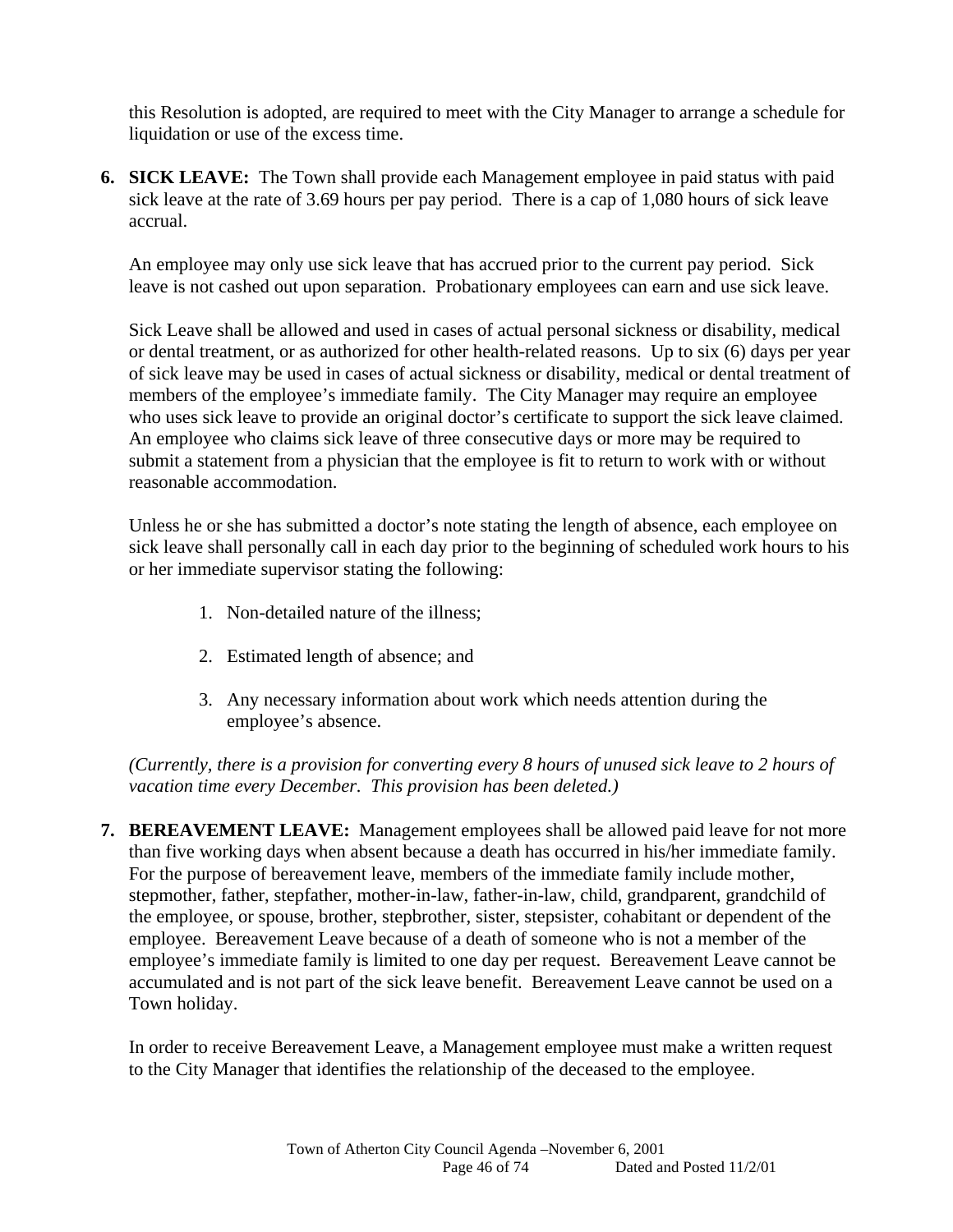- **8. MILITARY LEAVE:** Military leave of absence shall be granted and compensated in accordance with all applicable laws upon satisfactory proof of the need to report to active duty. Management employees must give the City Manager advance notice, to the greatest extent possible, when military duty is scheduled.
- **9. LEAVE FOR PREGNANCY DISABILITY:** A pregnant Management employee shall be entitled to an unpaid leave of absence for the duration of disability due to pregnancy to a maximum of four months. The employee may use her accumulated sick or vacation leave for all or part of the leave. The employee's request for Pregnancy Disability Leave must be supported by a physician's statement that sets forth the anticipated duration of the disability.
- **10. FAMILY AND MEDICAL ACT LEAVE:** Provided that the Town's workforce consists of at least 50 full-time employees, leave of absence shall be granted in accordance with the State and Federal Family and Medical Leave Acts.
- **11. JURY DUTY:** A Management employee required to report for jury duty or to answer a subpoena as a witness shall be granted a leave of absence with pay from his/her assigned duties until released by the court, provided the employee remits to the Town all fees received for such duties, other than mileage or subsistence allowances, as soon as the employee receives such fees. The employee must report to work for any portion of the work day that the employee is not required to be absent due to jury duty or to answer a subpoena.
- **12. BENEFITS PROGRAMS:** The following benefits are provided to Management employees. Benefits are not vested and are subject to change or to being discontinued.
	- **A. HEALTH/DENTAL/VISION INSURANCE:** The Town of Atherton currently contracts with the Public Employees Retirement System for health insurance benefits. The Town will pay the full cost of the health insurance for the employee and his/her family for any health plan currently offered through PERS. Health insurance offered by PERS commences on the first day of the month following employment, and remains in effect for one month after one terminates employment with the Town. The City Manager may contract with different health care insurers/providers, with City Council approval, at the beginning of a calendar year, as long as the new contract does not reduce the level of benefits.

 Exempt from the Management health insurance program is the Police Lieutenant, who is covered by the cafeteria benefit plan as stated in the Atherton Police Officers Association (APOA) MOU. The Police Lieutenant shall be entitled to 80% of any unused portion of his allocated cafeteria plan amount, subject to appropriate tax withholding as provided for in the APOA MOU.

 The Town will pay the full cost of the employee's and his/her family dental and vision insurance with insurers/providers as determined by the City Council based upon a recommendation of the City Manager.

**B. LIFE INSURANCE:** The Town will provide management employees with Town-paid life and accidental death and dismemberment insurance policies in the following amounts: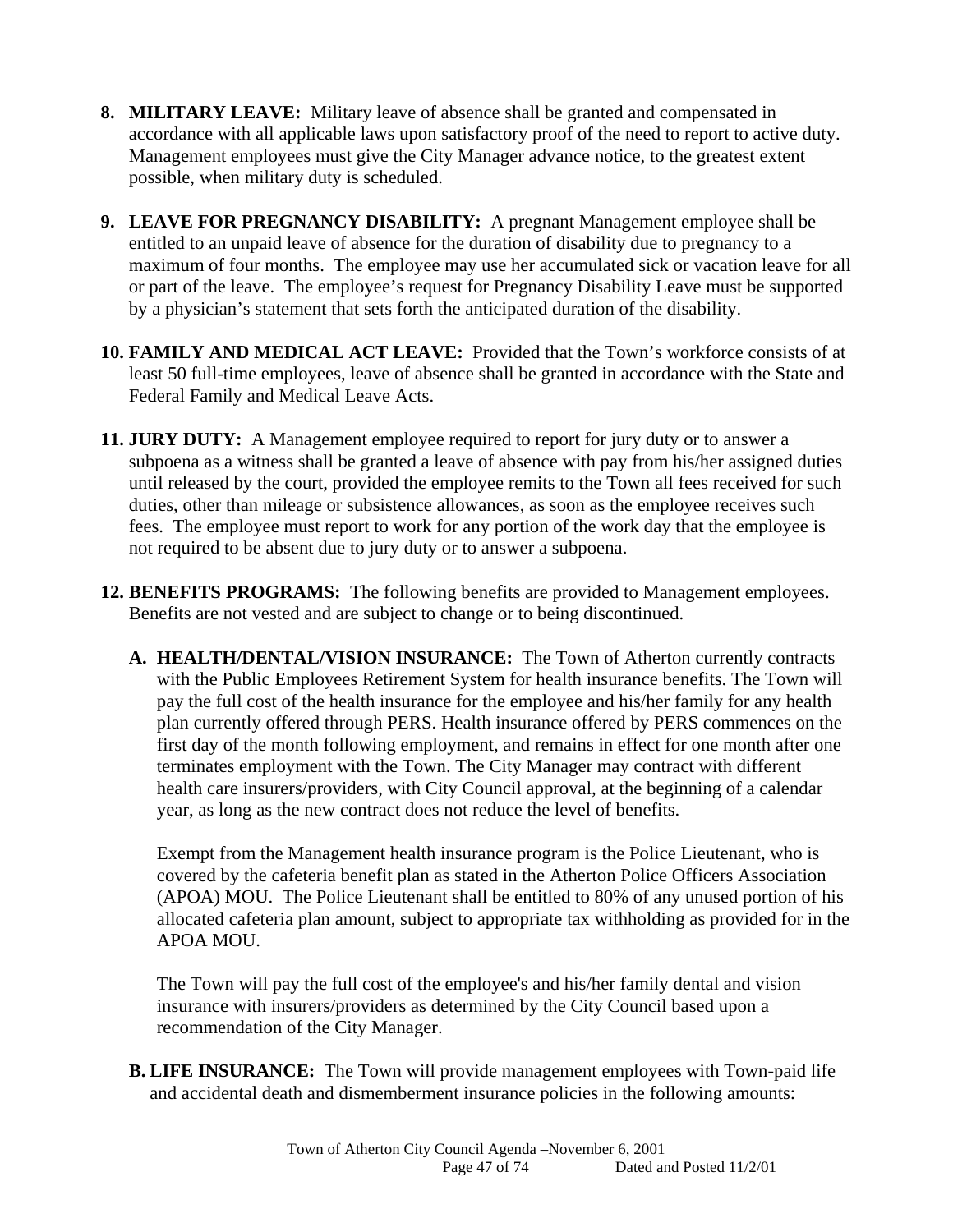| Police Chief, Police Lieutenant:                               | \$140,000 |
|----------------------------------------------------------------|-----------|
| Finance Director,<br>Planning Administrator/Building Official, |           |
| <b>Public Works Director:</b>                                  | \$100,000 |
| <b>Assistant Finance Director,</b>                             |           |
| Assistant to the City Manager,                                 |           |
| City Clerk,                                                    |           |
| Park Program Administrator,                                    |           |
| <b>Public Works Superintendent:</b>                            | \$75,000  |

*(Currently, the life insurance policies for Assistant Finance Director, Assistant to the City Manager, City Clerk, Park Program Administrator, Public Works Superintendent are \$50,000.)* 

- **C. EMPLOYEE ASSISTANCE PLAN**: The Town will continue its program for psychological counseling to employees and dependents, with total Town expenditures not to exceed \$3,000 in any fiscal year, for payment of professional psychological counseling fees. Employee family groups are entitled to attend up to six sessions each year when he/she/they determine(s) that psychological counseling is needed to ensure continued good mental health.
- **D. LONG TERM DISABILITY INSURANCE (LTD):** Coverage for this insurance is 67% of monthly earnings to a maximum of \$6,000.00. This insurance becomes effective the first day of the month following date of employment subject to the terms and provisions contained in the policy. The waiting period following a disability is sixty (60) days. An employee does not accrue sick or vacation leave while on Long Term Disability Leave.
- **E. DEFERRED COMPENSATION:** Management employees are eligible to participate in the ICMA Retirement Corporation 457 Deferred Compensation Plan.
- **F. SHORT TERM DISABILITY INSURANCE (STD):** Short Term Disability Insurance can only be utilized after an employee has exhausted all of his/her available sick leave. The benefit is an amount equal to 70% of the employee's weekly earnings to a maximum of \$500.00 per week.
- **G. FLEXIBLE SPENDING PLAN:** Full-time management may enroll in this plan and take advantage of tax benefits as they pertain to medical and dependent care. Employees enroll upon employment and once a year thereafter in the month of January.
- **H. PUBLIC EMPLOYEES' RETIREMENT SYSTEM:** All full-time management employees are covered by California's PERS in lieu of Social Security coverage. The Town pays both the employer's and the employee's portion of PERS under the 2% @55 program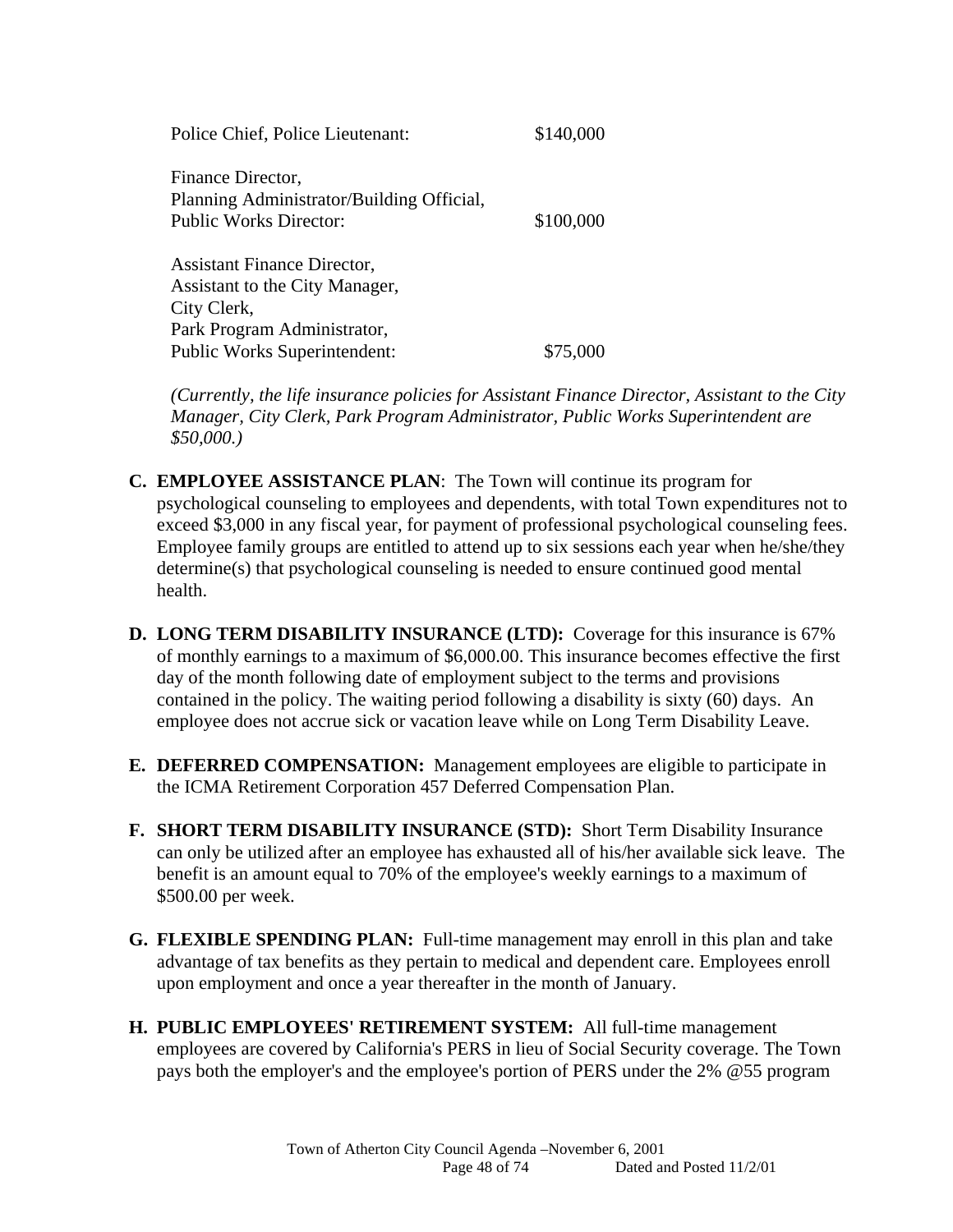for non-sworn management employees and 3% @50 program, as of July 1, 2002, (calculated at single-highest year) for sworn management employees.

**13. PERFORMANCE REVIEWS:** All management employees shall have their performance reviewed at least once prior to the end of the fiscal year in June. These reviews provide a planned and orderly means to evaluate individual performance in the areas of program responsibility, management of personnel, accountability, and teamwork with other staff members.

*(Past practice has not been consistent in the area of management performance reviews.)* 

- **14. AUTOMOBILE PROVISION/MILEAGE REIMBURSEMENT:** The City Council recognizes different needs of management employees regarding automobile use. All management employees will be compensated for mileage at the current Internal Revenue Service rate in the performance of his/her job except for the following positions as provided herein:
	- a. Police Chief Provision of an automobile to take home
	- b. Police Lieutenant Provision of an automobile to take home
	- c. Planning Administrator/Building Official \$200/month
	- d. Public Works Director \$200/month
	- e. Public Works Superintendent Provision of an automobile during work hours

The specific policy for use of Town-owned automobiles will be established by the City Manager.

**15. EDUCATIONAL REIMBURSEMENT:** The Town shall establish a \$2,000 annual educational reimbursement plan for Management employees. A Management employee who successfully completes courses that have been approved by the City Manager may receive up to \$600 reimbursement for each fiscal year of the term of this MOU until the funds are depleted. At the end of the fiscal year, any unused amount in the plan shall be distributed to Management participants in the plan during that year on an equal basis provided that such additional payments to participants shall be based on actual expenditures incurred by the participants.

*(Current amounts for educational reimbursement are a maximum of \$400 per employee per fiscal year and a maximum fund of \$1,000 to be shared among Management and Miscellaneous employees.)* 

- **16. PERS ACTUARIAL STUDY:** During the Fiscal Year 2001-02, the Town shall request an actuarial study of the cost of implementing the single-highest year Public Employees Retirement System (PERS) program and final year conversion of employee-paid member contributions.
- **17.** The provisions of this Management Resolution supercede and terminate any and all prior or existing MOUs, understandings, rules, policies, agreements, resolutions or correspondence, whether formal or informal, regarding the compensation, benefits and terms and conditions of employment, to the extent that those items are inconsistent with the terms of this Management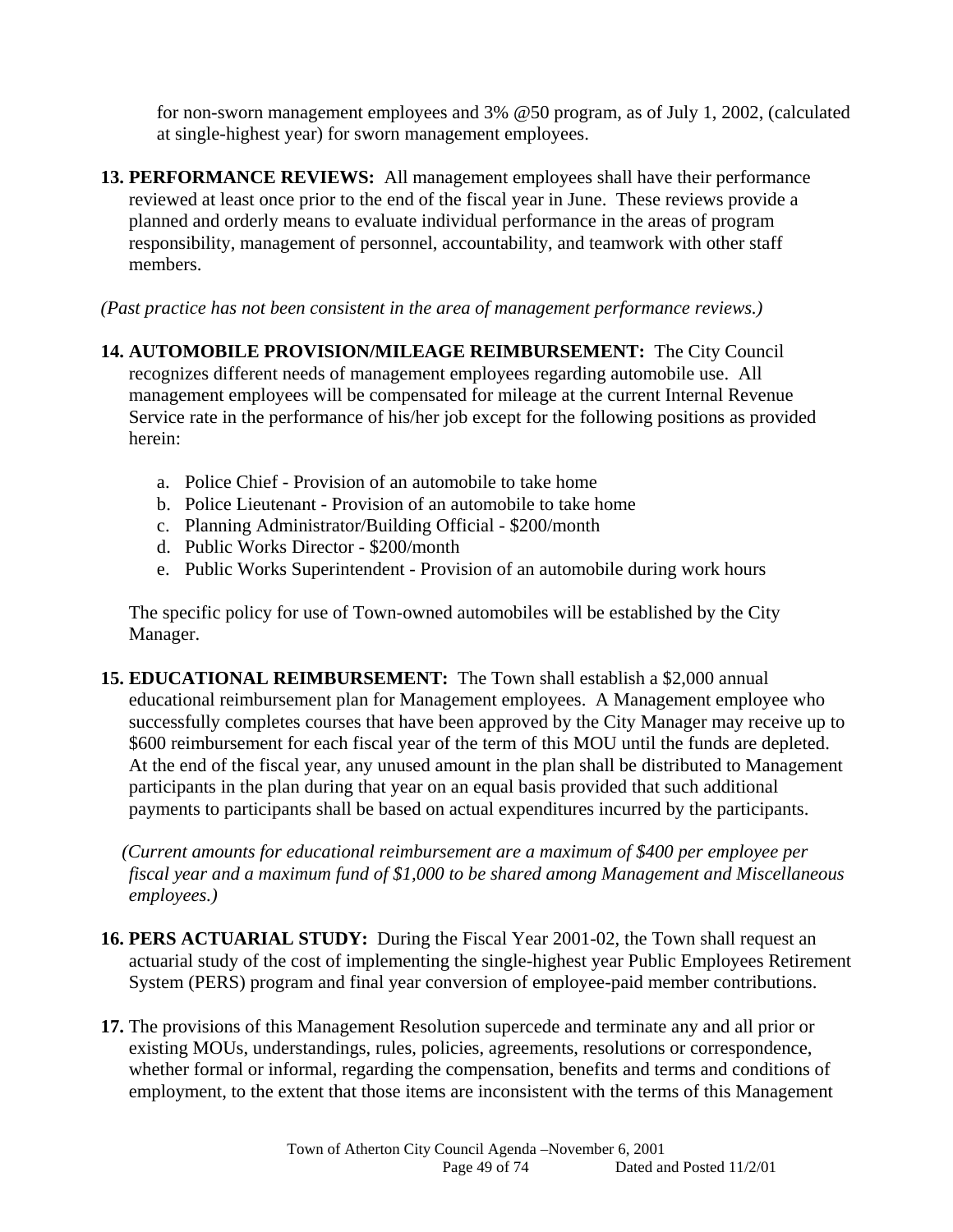Resolution. Existing MOUs, understandings, rules, policies, agreements, resolutions or correspondence that do not conflict with the matters set forth herein remain in effect.

*(Note: currently one manager has a 3 months' severance pay provision in his employment contract. This resolution will make severance pay null and void for all managers.)*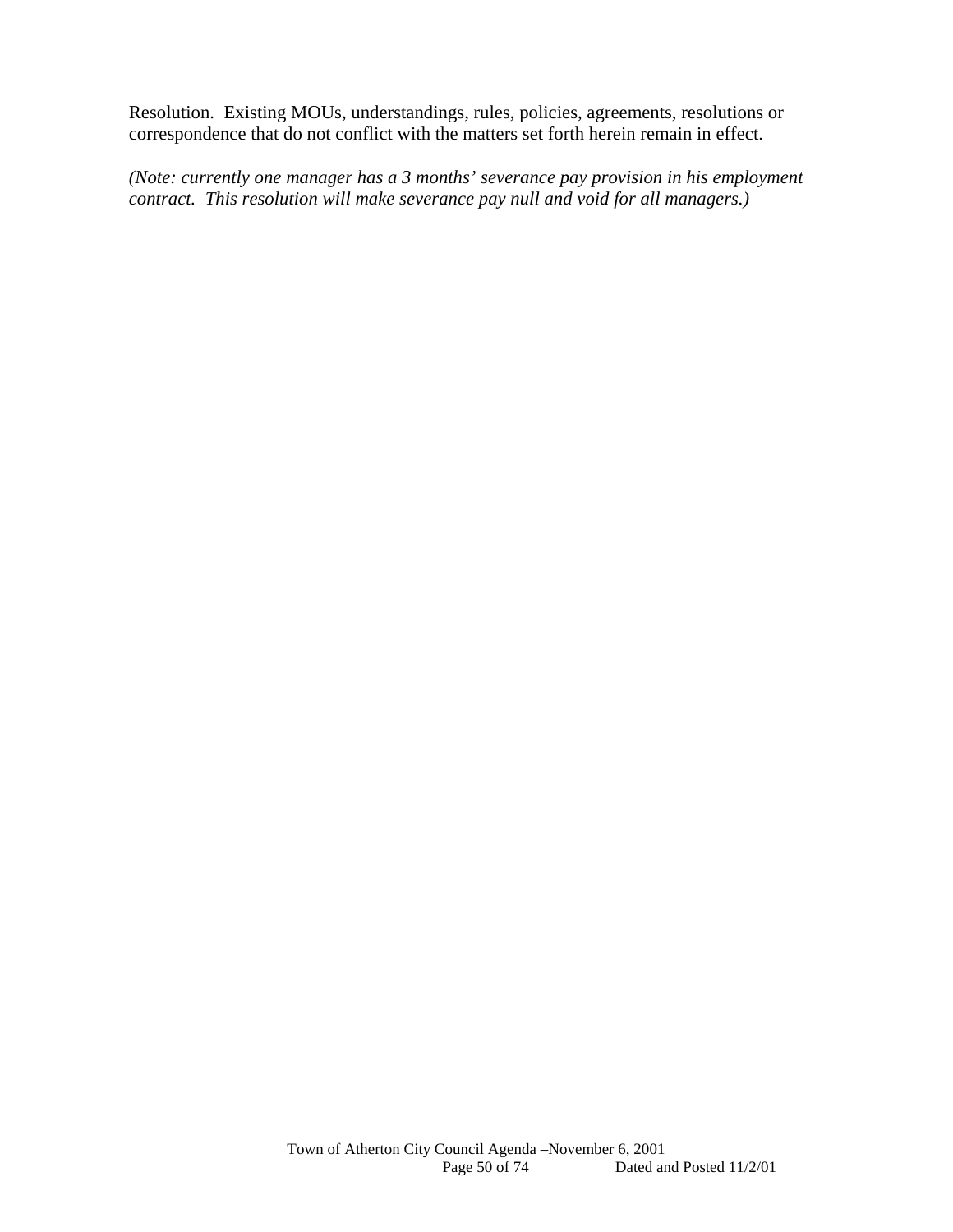#### EXHIBIT A

#### **TOWN OF ATHERTON MANAGEMENT SALARY SCHEDULE Fiscal Year 2001-02**

| Position                                            | <b>Bottom Step</b> | <b>Top Step</b> |
|-----------------------------------------------------|--------------------|-----------------|
| <b>Assistant Finance Director</b>                   | 6,038              | 7,103           |
| Assistant to the City Manager                       | 5,511              | 6,484           |
| <b>City Clerk</b>                                   | 5,785              | 6,806           |
| <b>Finance Director</b>                             | 8,600              | 10,118          |
| Park Program Administrator*                         | 4,535              | 5,335           |
| Planning Administrator/<br><b>Building Official</b> | 8,565              | 10,076          |
| Police Chief                                        | 9,151              | 10,766          |
| Police Lieutenant                                   | 7,302              | 8,591           |
| <b>Public Works Director</b>                        | 9,012              | 10,603          |
| <b>Public Works Superintendent</b>                  | 6,916              | 8,136           |

\*Park Program Administrator salary is current salary. Salary is to be adjusted 1% higher than Public Works Supervisor once Miscellaneous Memorandum of Understanding for FY 2001-02 is adopted by City Council.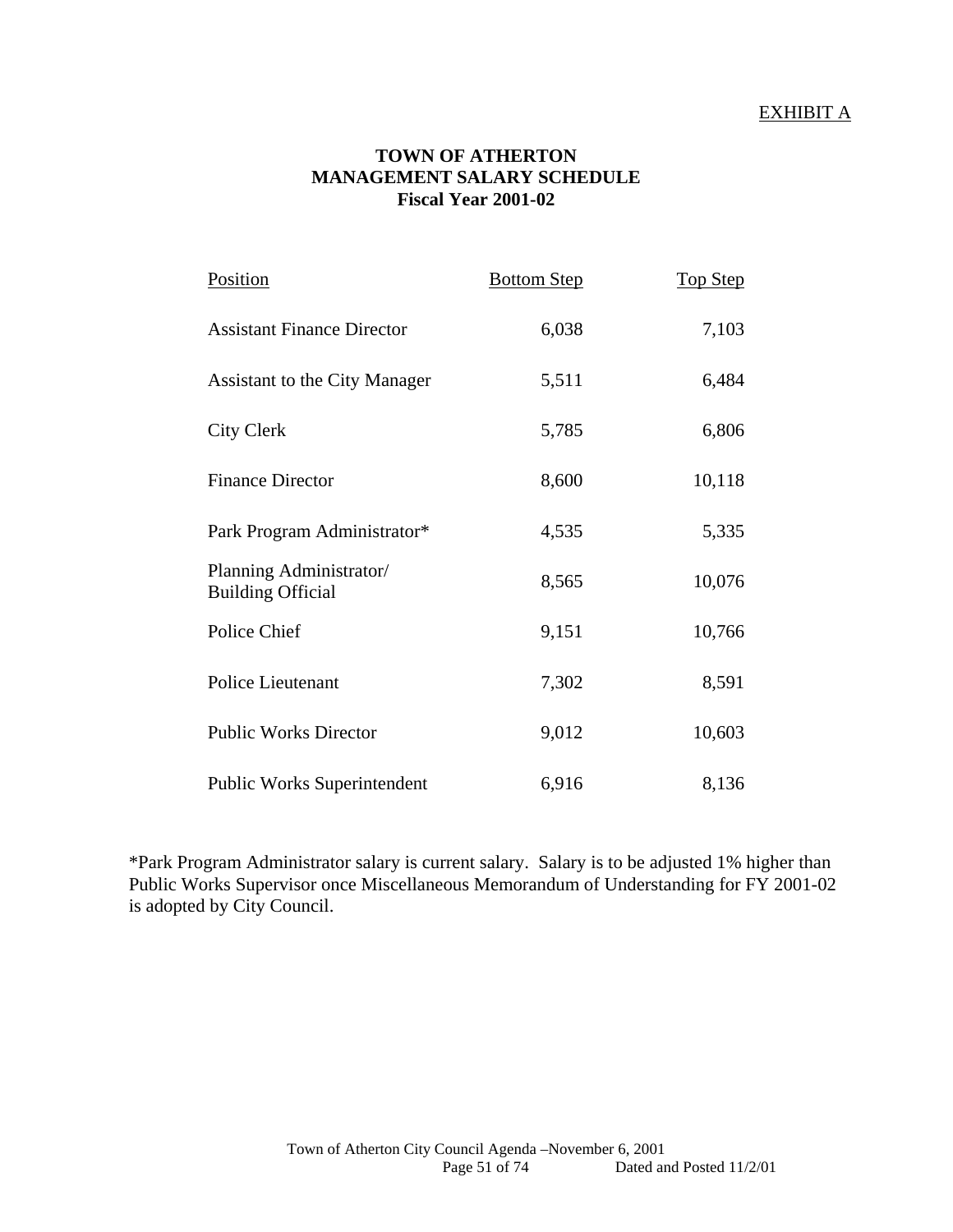#### ADDENDUM TO EMPLOYMENT AGREEMENT WITH TOWN OF ATHERTON

 WHEREAS, [NAME] was the recipient of employment compensation and benefits as described in [name of agreement with Town] on [date signed agreement] regarding [his/her] at-will employment with the Town of Atherton;

 WHEREAS, the TOWN and [NAME] desire to replace that [name of agreement] with the terms and conditions of an annual Management Resolution that is applicable to all at-will employees of the Town;

THE PARTIES AGREE AS FOLLOWS:

 1. The [name of agreement] between [NAME] and the Town of Atherton is hereby terminated in its entirety and is null and void as of the date that the City Council adopts the Management Resolution that is attached hereto; and

 2. As of the date of the City Council's adoption of the Management Resolution, the terms and conditions of employment for [Name] will be governed by: the Management Resolution attached hereto and as amended from time to time; Town rules, resolutions, ordinances and Municipal Code provisions; and all applicable state and federal laws.

Date Date Date

\_\_\_\_\_\_\_\_\_\_\_\_\_\_\_\_\_\_\_\_\_\_\_\_ \_\_\_\_\_\_\_\_\_\_\_\_\_\_\_\_\_\_\_\_\_\_\_\_\_\_

\_\_\_\_\_\_\_\_\_\_\_\_\_\_\_\_\_\_\_\_\_\_\_\_ \_\_\_\_\_\_\_\_\_\_\_\_\_\_\_\_\_\_\_\_\_\_\_\_\_\_\_

[Name of Employee] [City Manager]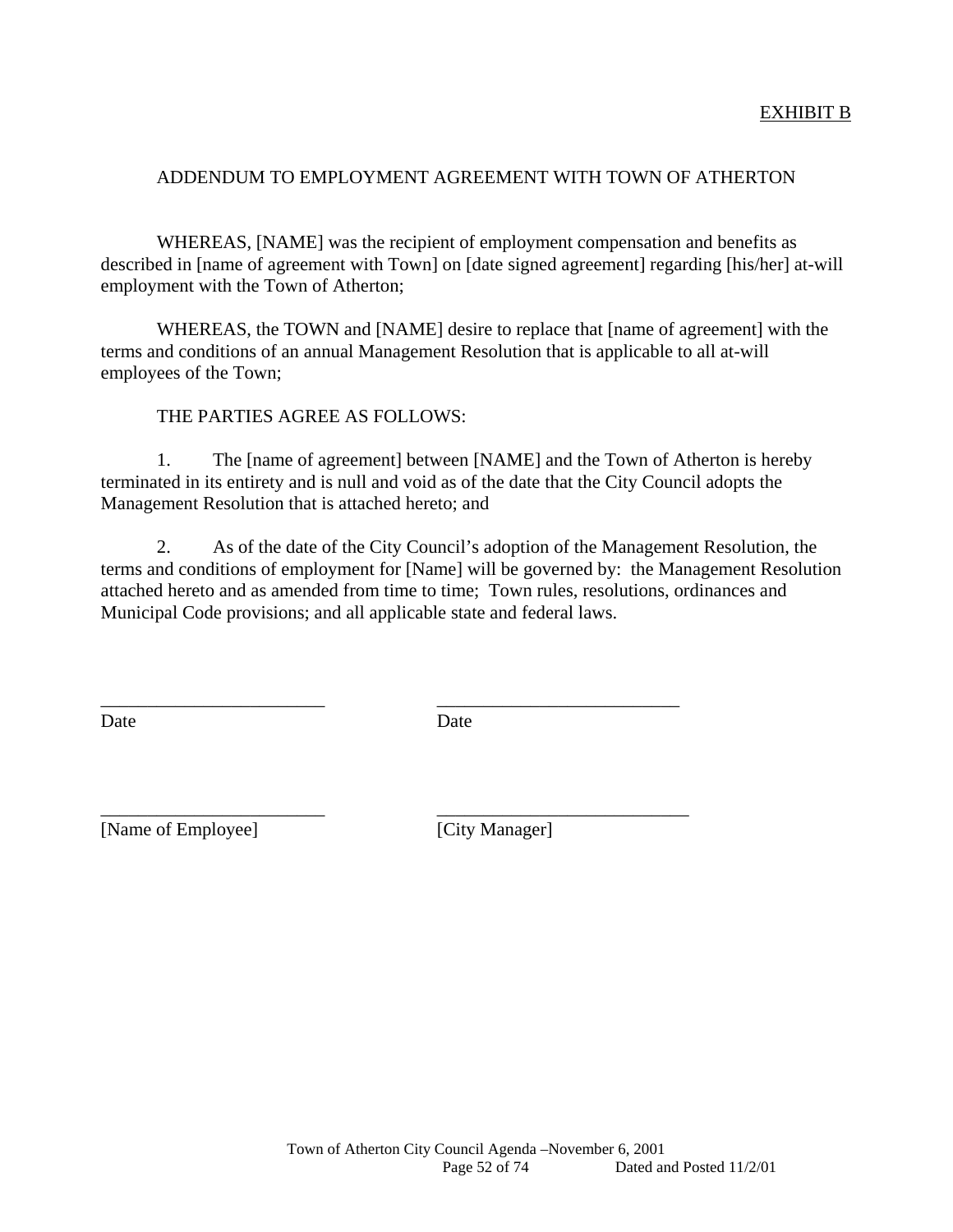**ITEM NO. 18** 



**Town of Atherton** 

# **CITY COUNCIL STAFF REPORT**

**TO: HONORABLE MAYOR AND CITY COUNCIL CITY MANAGER JAMES H. ROBINSON** 

**FROM: MICHAEL A. HOOD, BUILDING OFFICIAL** 

**DATE: FOR THE COUNCIL MEETING OF NOVEMBER 6, 2001** 

## **SUBJECT: AMENDMENTS TO ORDINANCE NO. 506; RELATING TO RECYCLING AND DIVERSION OF CONSTRUCTION AND DEMOLITION DEBRIS; INTRODUCTION AND FIRST READING**

## **RECOMMENDATION:**

Introduce Ordinance No. \_\_\_ amending Ordinance No. 506, Recycling and Diversion of Debris from Construction and Demolition, and waive further reading.

# **INTRODUCTION:**

Ordinance 506, Recycling and Diversion of Debris from Construction and Demolition, was adopted by the City Council on September 29, 1999. The Town of Atherton Waste Reduction Committee has recommended several minor changes to this ordinance.

## **ANALYSIS:**

In 1995 the State of California mandated a 50% reduction in the waste-stream going to landfills by January 1, 2000. On September 29, 1999 the Town of Atherton adopted Ordinance 506 and implemented a new program that regulated the practice of disposing of construction and demolition debris that had previously been going to those landfills. The program has lead to a dramatic reduction in the landfill waste-stream and, therefore, the Town of Atherton is in compliance with the state mandate.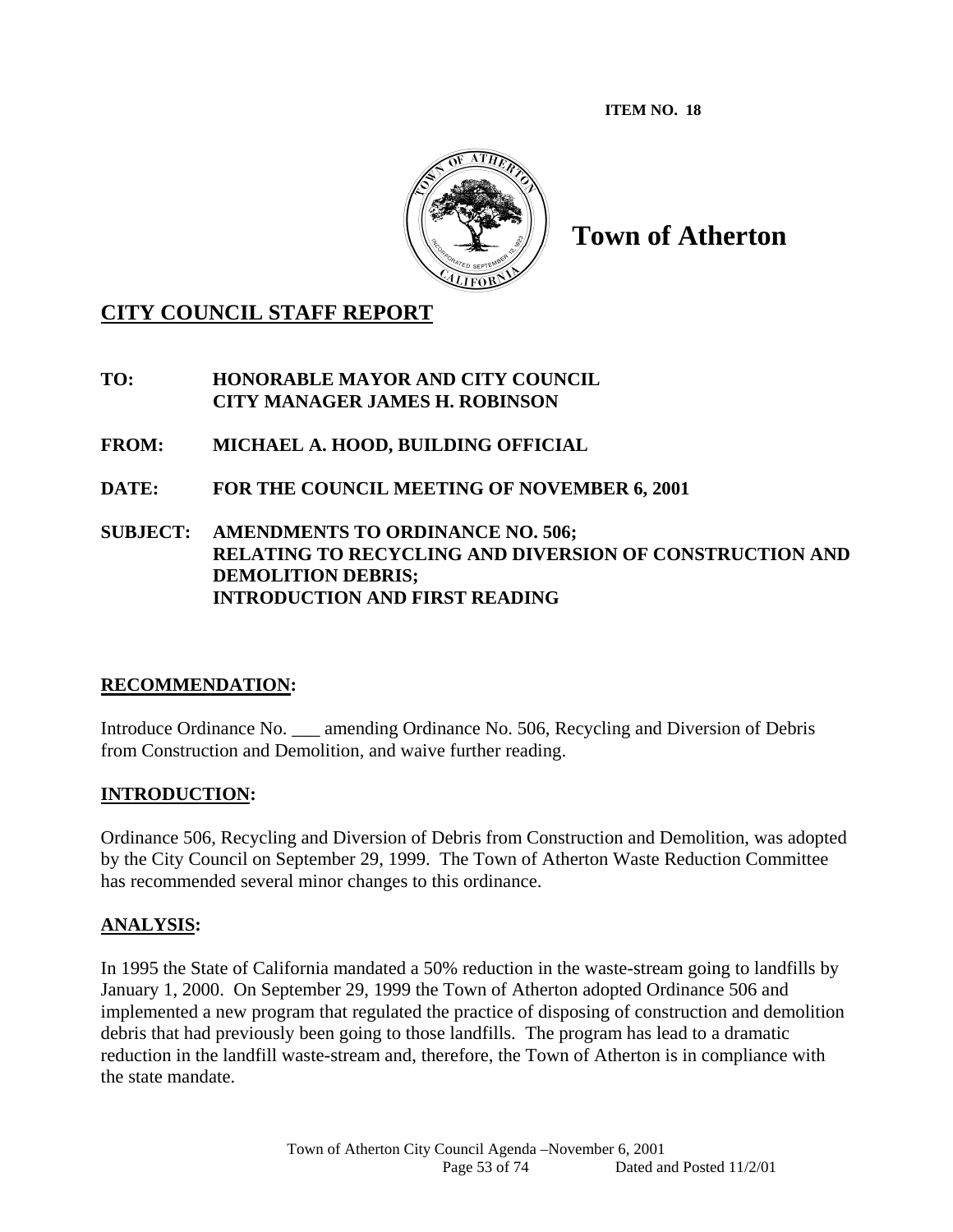The Town of Atherton Waste Reduction Committee, which prepared Ordinance 506, has reviewed the program after approximately two years of operation. The following are recommended changes in the Ordinance that would allow the program to operate more efficiently and more closely reflect actual practice.

# **FISCAL IMPACT:**

The cost related to the Recycling and Diversion of Construction and Demolition Debris program is paid for by demolition permit fees.

Respectfully submitted: Reviewed/Approved:

Building Official City Manager

Michael A. Hood James H. Robinson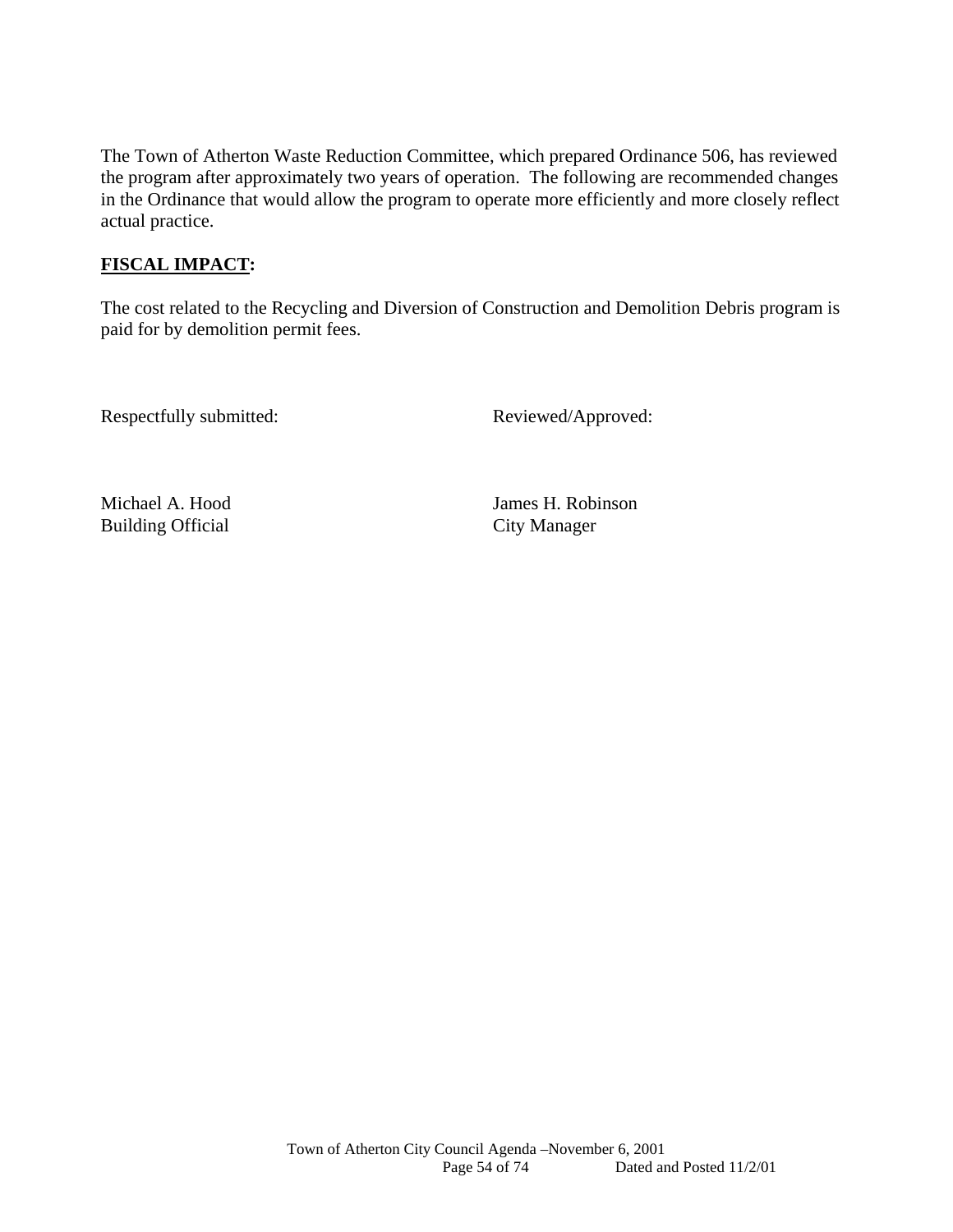#### **ORDINANCE NO. \_\_\_\_**

## **AN ORDINANCE OF THE CITY COUNCIL OF THE TOWN OF ATHERTON AMENDING CHAPTER 15.52 OF THE ATHERTON MUNICIPAL CODE, RELATING TO RECYCLING AND DIVERSION OF CONSTRUCTION AND DEMOLITION DEBRIS**

The City Council of the Town of Atherton, California, does hereby ordain as follows:

**\_\_\_\_\_\_\_\_\_\_\_\_\_\_\_\_\_\_\_\_\_\_\_\_\_\_\_\_\_\_\_\_\_\_\_\_\_\_\_\_\_\_\_\_\_\_\_\_\_\_\_\_\_\_\_\_\_\_\_\_\_\_\_\_\_\_\_\_\_\_** 

**Section 1.** Chapter 15.52 of the Atherton Municipal Code is hereby amended to read as follows:

## **Chapter 15.52** RECYCLING AND DIVERSION OF DEBRIS FROM **CONSTRUCTION AND DEMOLITION**

#### **Sections:**

| 15.52.010        | <b>Findings and Purpose</b>                                     |
|------------------|-----------------------------------------------------------------|
| 15.52.020        | <b>Definitions</b>                                              |
| 15.52.030        | <b>Deconstruction and Salvage and Recovery</b>                  |
| 15.52.040        | <b>Diversion Requirements</b>                                   |
| 15.52.050        | <b>Information Required Before Issuance of Permit</b>           |
| 15.52.060        | <b>Deposit Required</b>                                         |
| 15.52.070        | <b>Administrative Fee</b>                                       |
| 15.52.080        | <b>On Site Practices</b>                                        |
| 15.52.090        | <b>Reporting</b>                                                |
| 15.52.100        | <b>Violation a Public Nuisance</b>                              |
| 15.52.110        | <b>Penalties</b>                                                |
| 15.52.120        | <b>Exemption from Diversion Requirements</b>                    |
| <b>15.52.130</b> | <b>Designation of Approved Mixed C&amp;D Recycling Facility</b> |

**15.52.10 Findings and Purpose**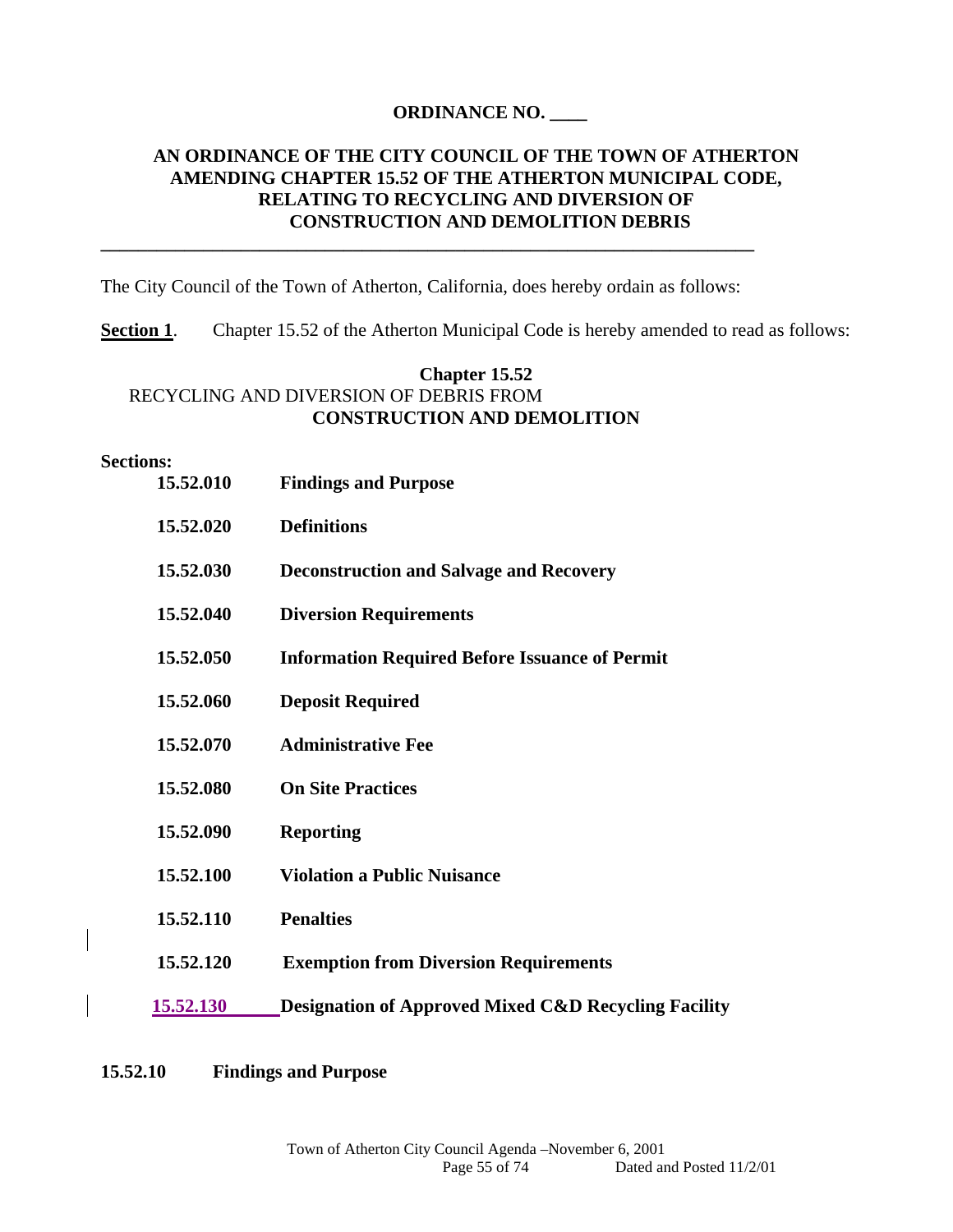The City Council of the Town of Atherton hereby finds and determines that the Town is committed to protecting the public health, safety, welfare and environment; that in order to meet these goals it is necessary that the Town promote the reduction of solid waste and reduce the stream of solid waste going to land fills; that under California law as embodied in the California Waste Management Act (California Public Resources Code Sections 40000 et seq.), Atherton is required to prepare, adopt and implement source reduction and recycling elements to reach reduction goals, and is required to make substantial reductions in the volume of waste materials going to landfill, under the threat of penalties of \$10,000 per day; that debris from demolition and construction of buildings represents a large portion of the volume presently coming from Atherton, and that much of said debris is particularly suitable for recycling; that Atherton' s commitment to the reduction of waste and to compliance with state law requires the establishment of programs for recycling and salvaging construction and demolition materials; the City Council recognizes that requiring demolition and construction debris to be recycled and reused may in some respects add modestly to the cost of demolition and in other respects may make possible some cost recovery and cost reduction; and that it is necessary in order to protect the public health, safety and welfare that the following regulations be adopted.

## **15.52.020 Definitions**

For purposes of this chapter the following definitions apply:

A. "Contractor" means any person or entity holding, or required to hold, a contractor's license of any type under the laws of the State of California, or who performs (whether as contractor, subcontractor or owner-builder) any construction, demolition, remodeling, or landscaping service relating to buildings or accessory structures in Atherton.

B. "Covered Project" means any project that has an estimated cost above \$50,000 or will generate more than ten tons of construction and demolition debris.

"Covered Project" shall not include:

- 1. accessory structures 6. foundation 11. tree removal
- 2. drainage 2. grading 12. new pools and spas
- 3. electrical 8. mechanical
- 4. encroachment 9. plumbing
	-
	-
- 
- 5. excavation 10. landscape screening

C. "Demolition and Construction Debris" means:

1. Discarded materials generally considered to be not water soluble and non-hazardous in nature, including but not limited to steel, glass, brick, concrete, asphalt material, pipe, gypsum, wallboard, and lumber from the construction or destruction of a structure as part of a construction or demolition project or from the renovation of a structure and/or landscaping, and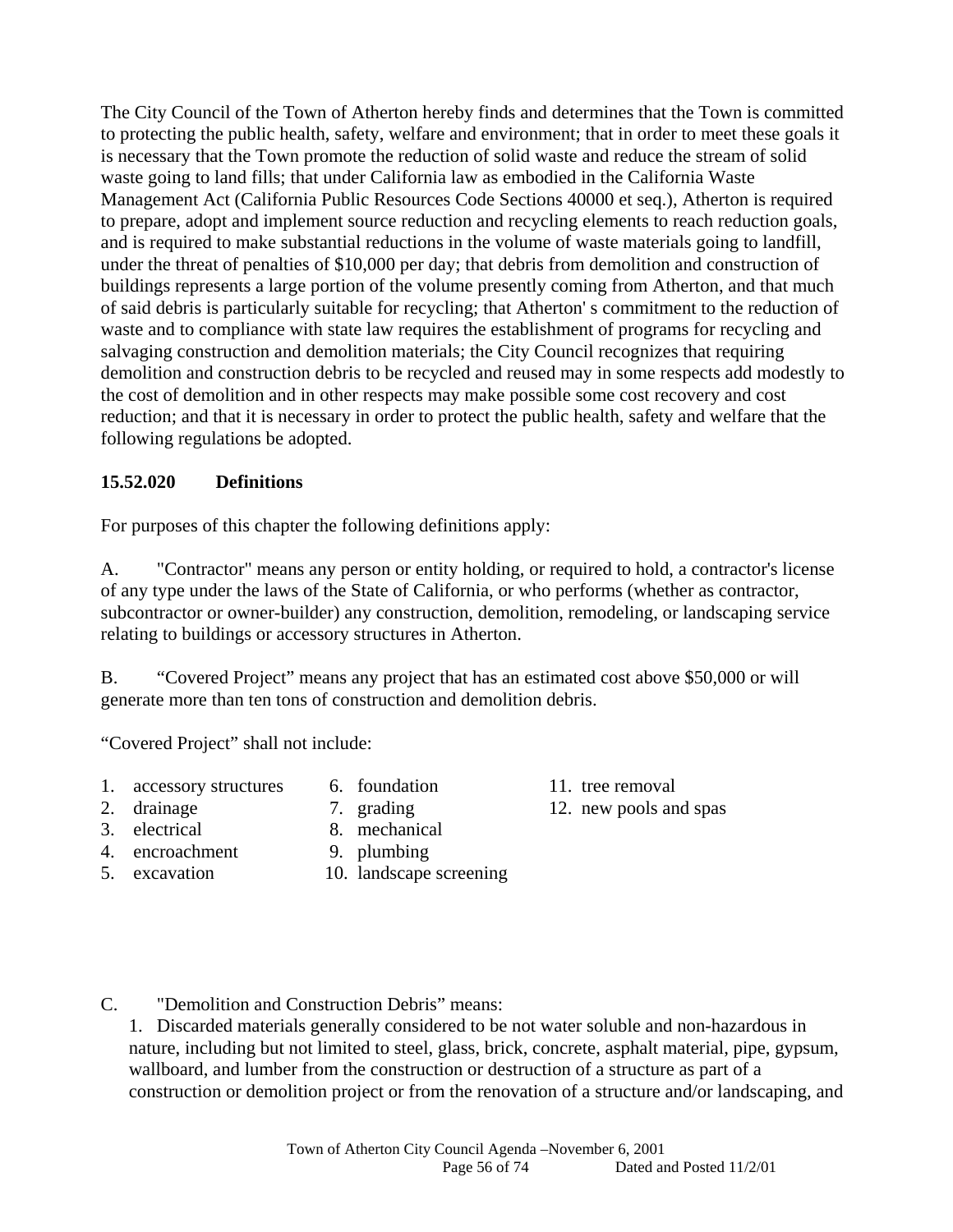including rocks, soils, tree remains, trees, and other vegetative matter that normally results from land clearing, landscaping and development operations for a construction project.

- 2. Clean cardboard, paper, plastic, wood, and metal scraps from any construction and/or landscape project.
- 3. Non-construction and demolition debris wood scraps.
- 4. De-minimis amounts of other non hazardous wastes that are generated at construction or demolition projects, provided such amounts are consistent with best management practices of the industry.
	- 5. Mixing of construction and demolition debris with other types of solid waste will cause it to be classified as other than construction and demolition debris.
- D. "Designated Recyclable and Reusable Materials" means:
- 1. Masonry building materials including all products generally used in construction including, but not limited to asphalt, concrete, rock, stone and brick.
	- 2. Wood materials including any and all dimensional lumber, fencing or construction wood that is not chemically treated, creosoted, CCA pressure treated, contaminated or painted.
	- 3. Vegetative materials including trees, tree parts, shrubs, stumps, logs, brush or any other type of plants that are cleared from a site for construction or other use.
	- 4. Metals including all metal scrap such as, but not limited to, pipes, siding, window frames, door frames and fences.
	- 5. Roofing Materials including wood shingles as well as asphalt, stone and slate based roofing material.
	- 6. Salvageable Materials includes all salvageable materials and structures Including, but not limited to wallboard, doors, windows, fixtures, toilets, sinks, bath tubs and appliances.
- E. "Mixed C&D Recycling Facility" means: a facility that accepts mixed construction and demolition debris for the purpose of manually and/or mechanically sorting the material into recyclable components for the purpose of recycling a portion of the total material entering the facility.
- F. "Approved Mixed C&D Recycling Facility" means: a facility which has been identified by the Building Official as having diversion rates, reporting mechanisms, and sorting systems which have the highest potential for helping the Town achieve its diversion goals and policies.

## **15.52.030 Deconstruction and Salvage and Recovery**

 Every structure planned for demolition shall be made available for deconstruction, salvage and recovery prior to demolition. No demolition shall commence until a period of 10 working days has elapsed from the date of issuance of the demolition permit, in order to facilitate de-construction, salvage and recovery prior to demolition. It shall be the responsibility of the owner, the general contractor and all subcontractors to recover the maximum feasible amount of salvageable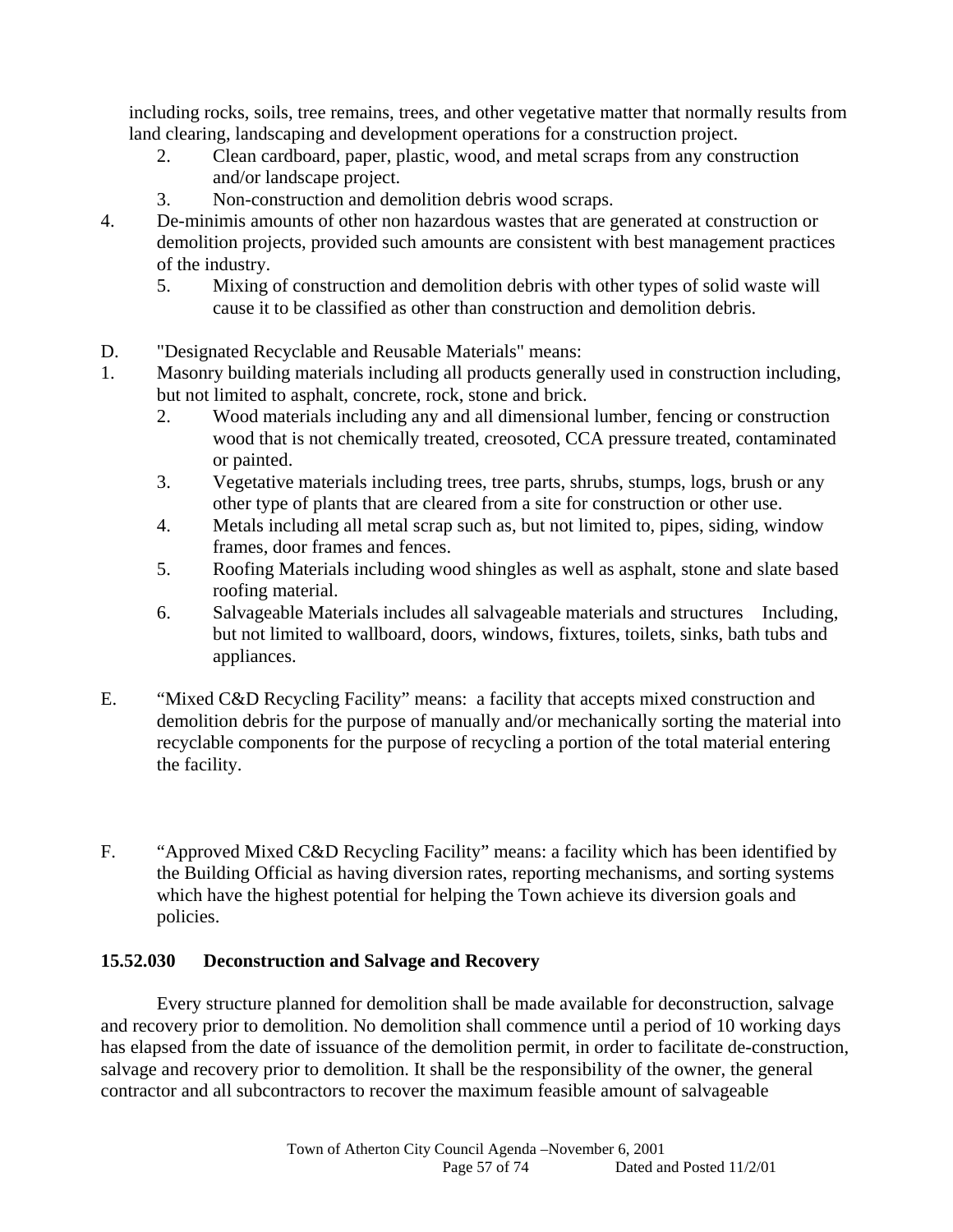designated recyclable and reusable materials prior to demolition. Recovered and salvaged designated recyclable and reusable materials from the deconstruction phase shall qualify to be counted in meeting the diversion requirements of this chapter. Recovered or salvaged materials may be given or sold on the premises, or may be removed to reuse warehouse facilities for storage or sale. Title to recyclable materials forwarded to the operator of recycling facilities or of a landfill that is under contract to the cities in southern San Mateo County will transfer to the service provider upon departure of materials from the site.

# **15.52.040 Diversion Requirements**

 It is required that at least the following specified percentages of the waste tonnage of demolition and construction debris generated from the following categories of covered projects shall be diverted from land fills by using recycling, reuse and diversion programs:

# A. Demolition:

 Sixty percent (60%) of total waste tonnage including source-separated dirt, concrete, brick, cinderblock and/or asphalt, and twenty-five percent (25%) of waste tonnage excluding sourceseparated dirt, concrete, brick, cinderblock and/or asphalt. For example, if total tonnage generated is one hundred (100) tons, the total diverted tonnage shall be at least sixty (60) tons. Of this amount, the total tonnage diverted through materials excluding soil, concrete and asphalt shall be at least twenty-five (25) tons.

- B. Full residential Reroofing projects: Fifty percent (50%) of waste tonnage.
- C. New Construction : Sixty percent (60%) of waste tonnage.

## D. Alteration and Additions:

 Fifty (50%) percent of total waste tonnage including source-separated dirt, concrete, asphalt, brick and cinderblock and twenty-five percent of waste excluding source-separated dirt, concrete, asphalt, brick and cinderblock.

Separate calculations and reports will be required for the demolition and for the construction portion of projects involving both demolition and construction.

# **15.52.050 Information Required Before Issuance of Permit**

 Every applicant shall submit a properly completed "Recycling and Waste Reduction Plan", on a form as prescribed by the Building Official

. The form shall contain an accurate estimate of the tonnage or other specified units of construction and/or demolition debris to be generated from construction and demolition on the site. Approval of the form as complete and accurate shall be a condition precedent to issuance of any building or demolition permit.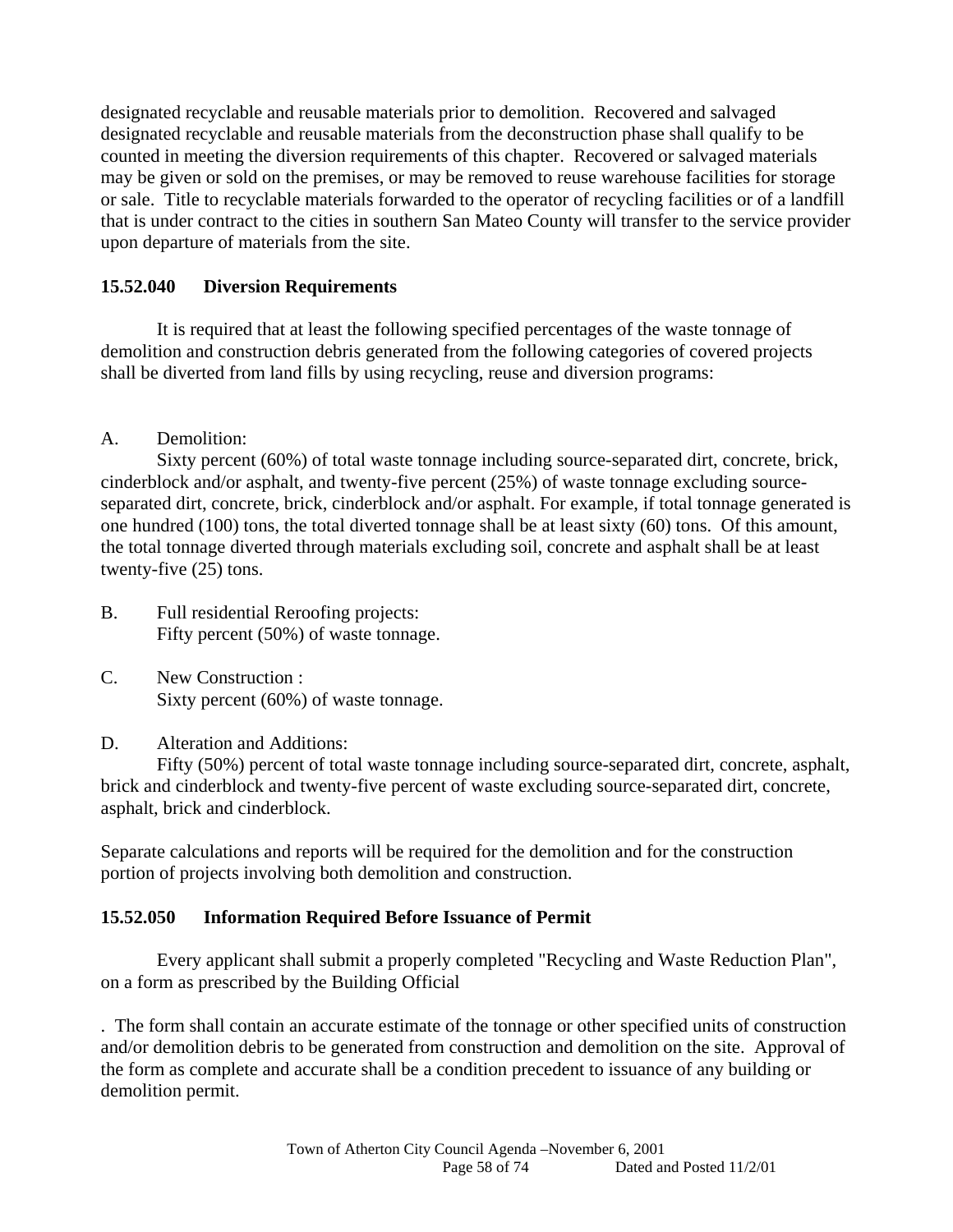#### **15.52.060 Deposit Required**

 As a condition precedent to issuance of any permit that involves the production of solid waste destined to be delivered to a landfill and is identified as a covered project needing to comply with the diversion requirements of this Ordinance, the applicant shall post a cash deposit in the amount of fifty dollars (\$50.00) for each estimated ton of construction and/or demolition debris to be recycled, but not less than One thousand dollars (\$1,000.00) for all covered projects except residential reroofing projects, which shall be required to post a cash deposit of not less than five hundred dollars (\$500). The deposit or cash bond shall be returned, without interest, in total or in proportion, upon proof to the satisfaction of the building official, that no less than the required percentages or proven proportion of those percentages of the tons of debris generated by the demolition and /or construction project have been diverted from landfills and have been recycled or reused. If a lessor percentage of tons or cubic yards than required is diverted, a proportionate share of the deposit will be returned. The deposit shall be forfeited entirely if there is a failure to comply with the requirements of this chapter.

#### **15.52.070 Administrative Fee**

 As a condition precedent to issuance of any permit for a covered project that involves the production of solid waste destined to be delivered to a landfill, the applicant shall pay to the Town a cash fee sufficient to compensate the Town for all expenses incurred in administering the permit. The amount of this fee shall be determined in accordance with the then current resolution of the City Council.

#### **15.52.080 On Site Practices**

 During the term of the covered project, the contractor shall recycle or divert the required percentages of materials, and keep records thereof in tonnage or in other measurements approved by the Building Official that can be converted to tonnage. The Building Official will evaluate and monitor each project to gauge the percentage of materials recycled, salvaged and disposed from the project. The required diversion of a minimum of the required percentages of the demolition and construction debris will be measured separately with respect to the demolition segment and the construction segment of a project where both demolition and construction are involved. To the maximum extent feasible on-site separation of scrap wood and clean green waste in a designated debris box or boxes shall be arranged, in order to permit chipping and mulching for soil enhancement or land cover purposes. In order to protect chipping and grinding machinery, metal and other materials which cannot be chipped or ground shall not be placed in such boxes. On-site separation shall be undertaken for wallboard to the extent feasible on new construction.

#### **15.52.090 Reporting**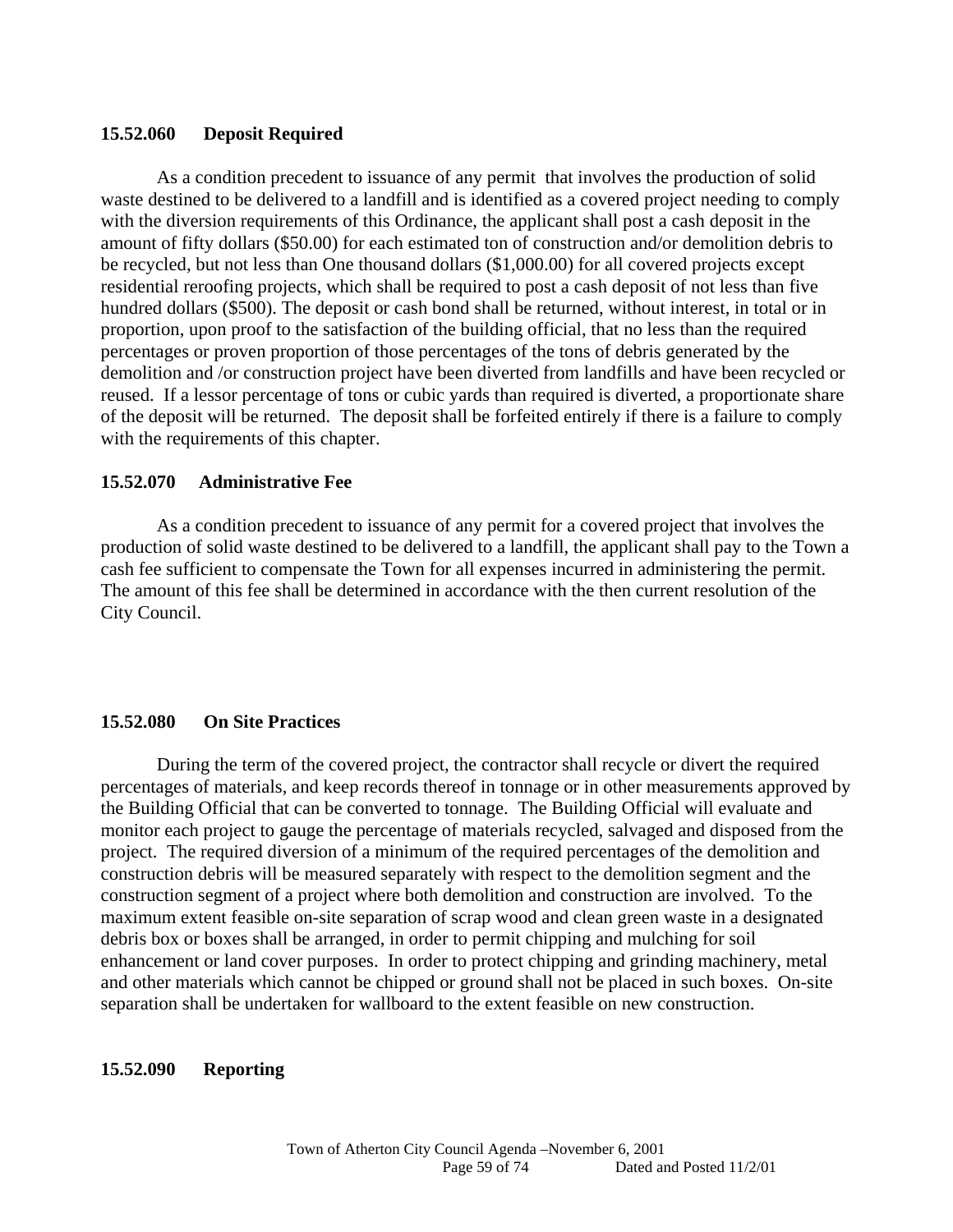Within sixty (60) days following the completion of any covered project, the contractor shall, as a condition precedent to the return of any cash deposits, submit documentation to the Building Official which proves compliance with the requirements of Section 15.52.040. Separate reports shall be required for the demolition and new construction phases of a covered project. The documentation shall consist of a final completed "Recycling and Waste Reduction Report" showing actual data of tonnage of materials recycled and diverted, supported by originals or certified photocopies of receipts and weight tags or other records of measurement from recycling companies, deconstruction contractors and/or landfill and disposal companies. Receipts and weight tags will be used to verify whether materials generated from the site have been or are to be recycled, reused, salvaged or otherwise disposed of. If a project involves both demolition and construction, the report and documentation for the demolition project must be submitted and approved by the Building Official before issuance of a building permit for the construction project. Alternately, the permitee may submit a letter stating that no waste or recyclable materials were generated from the project, in which case this statement shall be subject to verification by the Building Official. Any deposit posted pursuant to Section 15.52.060 shall be forfeited if the permitee does not meet the timely reporting requirements of this section.

As required, the Building Official shall prepare a report that describes the number and type of permit issued; the number and type of projects covered by diversion requirements; the amount of deposit received; and the total tonnage generated and diverted from completed projects.

#### **15.52.100 Violation a Public Nuisance**

 Each violation of the provisions of this chapter shall constitute a public nuisance and be subject to abatement as such, pursuant to the provisions of Chapter 8.20 of this Code. The costs of abatement of any such nuisance shall be a lien upon the property involved.

## **15.52.110 Penalties**

 Each violation of the provisions of this chapter shall constitute a misdemeanor, and shall be punishable by imprisonment in the county jail for not to exceed six (6) months, or by fine not exceeding one thousand dollars (\$1,000.00), or by both such fine and imprisonment. Each day that a violation continues shall be deemed a new and separate offense.

#### **15.52.120 Exemption from Diversion Requirements**

 A permit applicant may apply to the Building Official for an exemption to the diversion requirements of this Ordinance at the time of the submittal of the Recycling and Waste Reduction Plan. The Recycling and Waste Reduction Plan must still be filled out, with data indicating what diversion percentage the applicant considers feasible. In addition, a Waiver Request Form must be completed that indicates the reasons the applicant is requesting an exemption from the diversion requirements. Exemptions will be considered based on contamination by hazardous materials and low recyclability of specific materials.

## **15.52.130 Designation of Approved Mixed C&D Recycling Facility**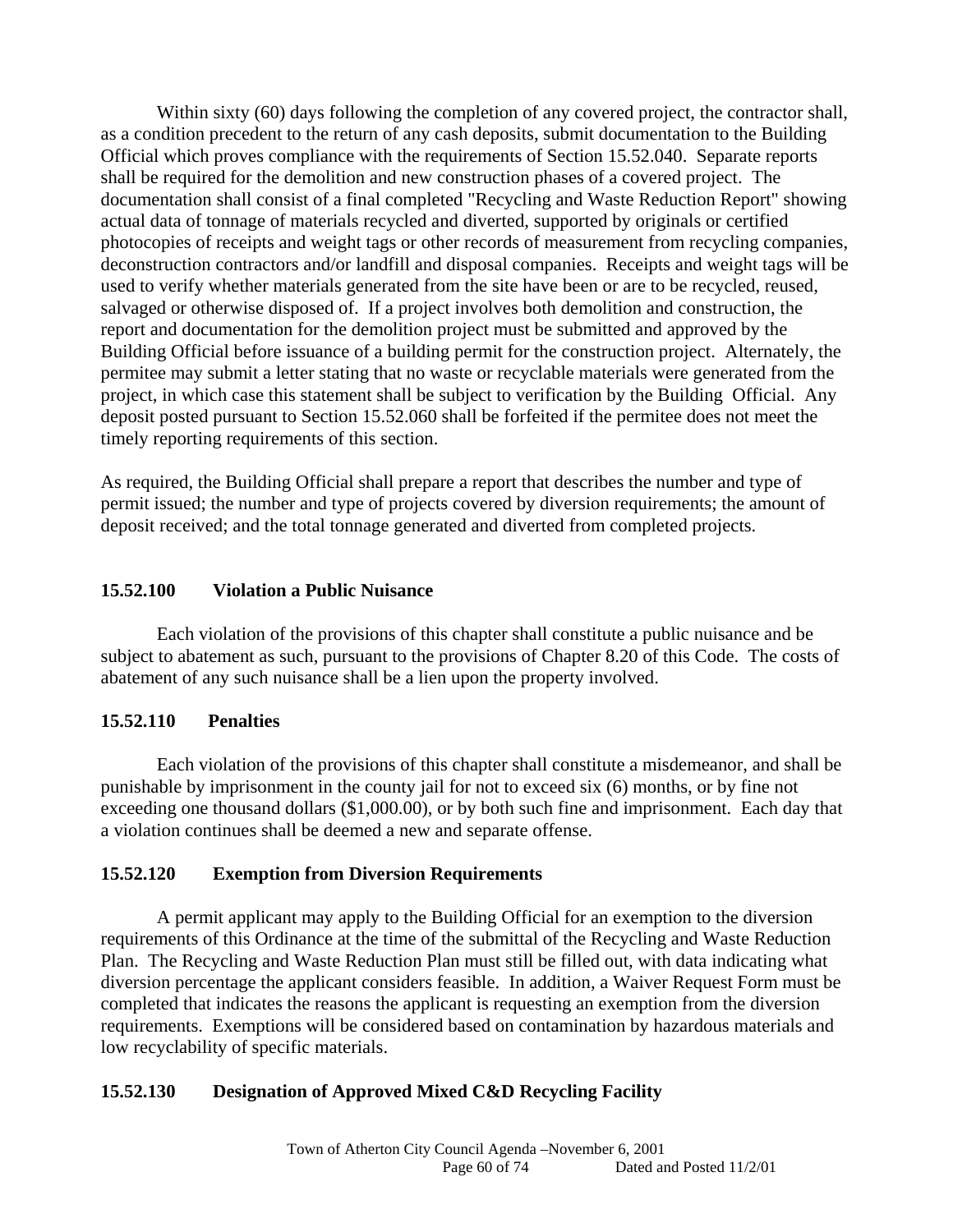The Building Official may identify individual facilities as an Approved Mixed C&D Recycling Facility and require contractors working on projects covered by the diversion requirements of this Ordinance to deliver non-source-separated construction and demolition materials to these facilities for the purpose of helping to increase Town diversion rates and achievement of AB939 goals.

**Section 2.** Except as hereby amended, said Atherton Municipal Code as amended shall be and remain in full force and effect.

**Section 3.** If any section, subsection, sentence, clause, phrase, or portion of this ordinance or the application thereof to any person or circumstances is for any reason held invalid or unconstitutional by any court of competent jurisdiction, such portion shall be deemed a separate, distinct and independent provision and such holding shall

not affect the validity of the remaining portions hereof nor other applications of the ordinance which can be given effect without the invalid provision or application, and to this end the provisions of this ordinance are declared to be severable.

**Section 4.** This Ordinance shall be posted in at least three public places within the Town of Atherton and shall be effective from and after thirty (30) days following its adoption.

\* \* \* \* \* \* \* \* \* \* \* \* \* \* \* \* \* \* \* \* \*

*I hereby certify that the foregoing ordinance was introduced at a regular meeting of the City Council of the Town of Atherton held on \_\_\_\_\_\_\_\_\_\_\_, 2001 and was adopted by said City Council at a regular meeting held on \_\_\_\_\_\_\_\_\_\_\_, 2001 by the following roll call vote:* 

 $\overline{\phantom{a}}$  , and the contract of the contract of the contract of the contract of the contract of the contract of the contract of the contract of the contract of the contract of the contract of the contract of the contrac

| AYES:    | COUNCILMEMBERS:       |
|----------|-----------------------|
| NOES:    | <b>COUNCILMEMBERS</b> |
| ABSENT:  | <b>COUNCILMEMBERS</b> |
| ABSTAIN: | <b>COUNCILMEMBERS</b> |

\_\_\_\_\_\_\_\_\_\_\_\_\_\_\_\_\_\_\_\_\_\_\_\_\_\_\_\_\_\_\_\_\_\_\_\_\_\_

 Dianne M. Fisher, Mayor Town of Atherton

ATTEST:

*Sharon Barker, City Clerk*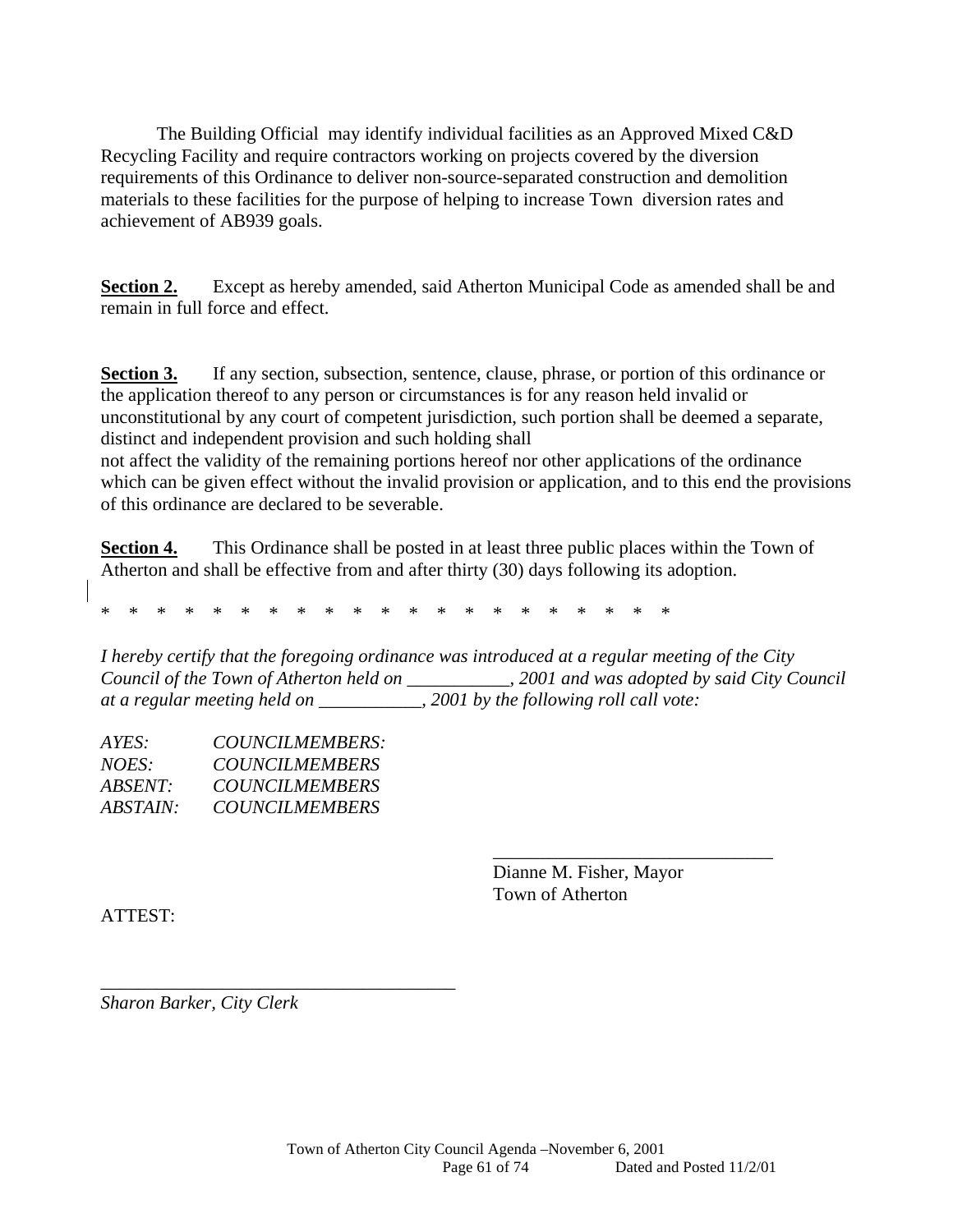**Item No. 19** 



**Town of Atherton** 

# **CITY COUNCIL STAFF REPORT**

**TO: HONORABLE MAYOR AND CITY COUNCIL CITY MANAGER, JAMES ROBINSON** 

**FROM: MARC HYNES, CITY ATTORNEY** 

# **DATE: FOR THE CITY COUNCIL MEETING OF NOVEMBER 6, 2001**

## **SUBJECT: ADOPTION OF ORDINANCE PERTAINING TO THE APPOINTMENT OF MAYOR AND VICE MAYOR**

#### **RECOMMENDATION:**

Adopt Ordinance No. \_\_\_\_ amending Section 2.04.030 of the Atherton Municipal Code pertaining to the appointment of the mayor and vice mayor.

## **INTRODUCTION/ANALYSIS:**

Section 2.04.030 of the Atherton Municipal Code presently provides that on the first Tuesday following municipal elections in even numbered years, the City Council shall appoint one of its members as mayor and one of its members as vice mayor. This section reflects the former two year mayoral term. As a practical matter, appointment of the mayor and vice mayor has occurred at the December City Council meeting following the November municipal election. This is because the official canvass of the votes may take up to thirty days after election day.

The attached ordinance has been prepared for adoption as an urgency measure. If passed by a 4/5 vote, the ordinance will go into effect immediately. Appointment of the mayor and vice mayor can take place at that time. Otherwise, the ordinance may be introduced for first reading with adoption at a subsequent meeting (at least five days after the introduction) and an effective date thirty days thereafter. At that time, the appointment of the mayor and vice mayor may be made.

*s/Marc Hynes*  City Attorney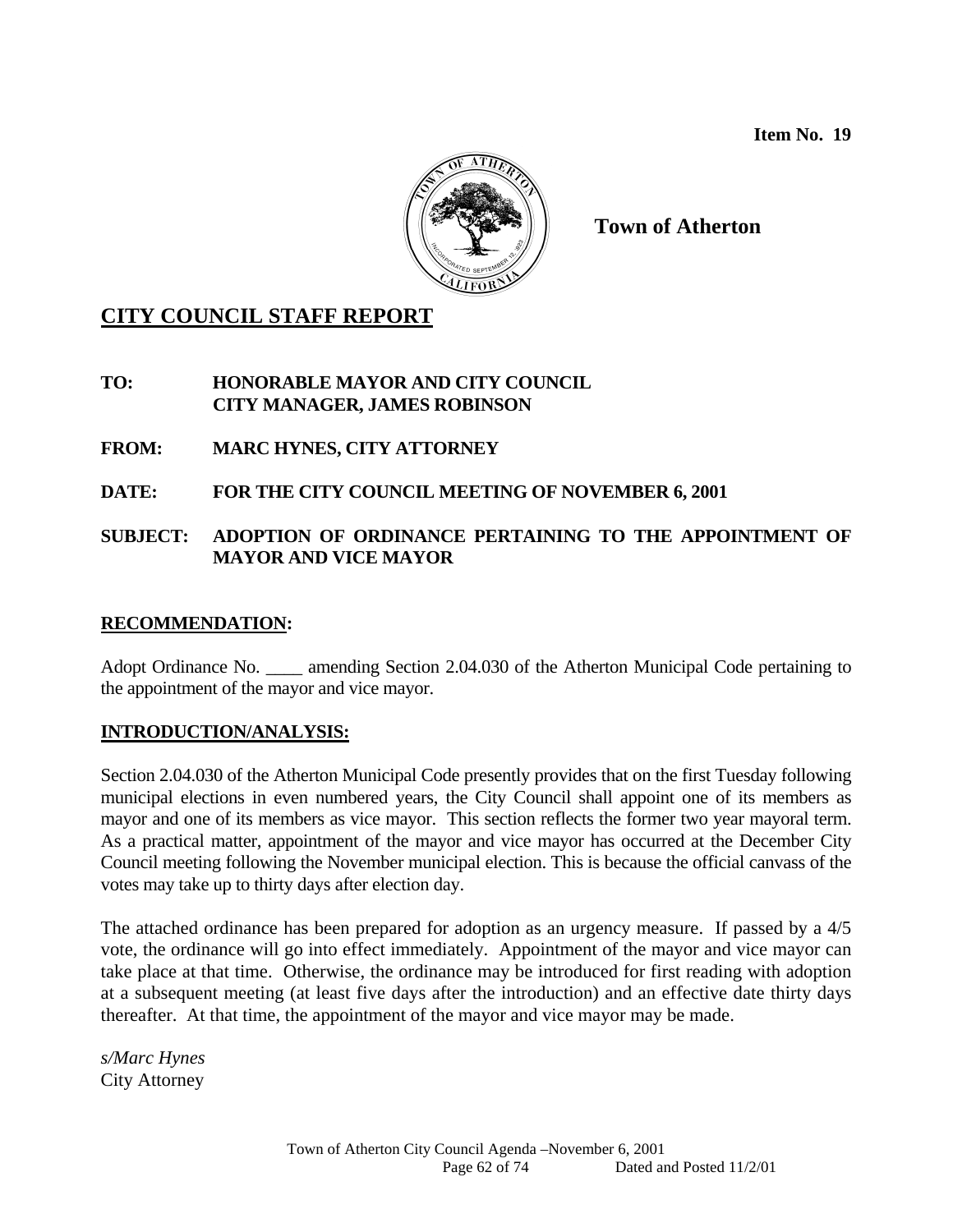#### **AN URGENCY ORDINANCE OF THE CITY COUNCIL OF THE TOWN OF ATHERTON AMENDING SECTION 2.04.030 OF THE ATHERTON MUNICIPAL CODE PERTAINING TO THE APPOINTMENT OF THE MAYOR AND VICE MAYOR**

The City Council of the Town of Atherton does hereby ordain as follows:

 SECTION 1. Findings - Purpose - Declaration of Urgency. The City Council of the Town of Atherton hereby finds that selection by the City Council of one of its members to serve as mayor and one of its members to serve as vice mayor has been made at a regular meeting of the City Council in the month of December. This practice has recognized the practical reality that in years during which municipal elections are held the official canvass of votes at the November election may not be available until at least thirty days following election day. In order to confirm existing practice for election years, codify an appointment procedure for annual mayoral and vice mayoral terms, ensure the continuity of government, and protect the public health, safety, and general welfare; amendment of the Atherton Municipal Code, as set out in Section 2 below, is appropriate as an urgency measure.

 SECTION 2. Amendment of Code. Section 2.04.030 of the Atherton Municipal Code is hereby amended to read as follows:

#### "2.04.030 **Mayor and vice mayor – Appointment**.

 The city council shall meet at least annually to choose one of its members as mayor and one of its members as vice mayor."

 SECTION 3. Adoption. The City Council hereby declares that it would have passed this Ordinance sentence by sentence, paragraph by paragraph, and section by section, and does hereby declare that any provisions of this Ordinance are severable and, if for any reason any sentence, paragraph or section of this Ordinance shall be held invalid, such decision shall not affect the validity of the remaining parts of this Ordinance.

 SECTION 4. Publication/Posting. This Ordinance shall be posted in at least three public places according to law and shall take effect and be in force immediately upon its passage and adoption.

 *Passed and adopted as an Ordinance of the Town of Atherton at a regular meeting thereof held on the \_\_\_\_\_\_\_\_\_ day of \_\_\_\_\_\_\_\_\_\_\_\_\_\_\_\_\_, 2001, by the following vote:* 

 $\overline{\phantom{a}}$  , and the contract of the contract of the contract of the contract of the contract of the contract of the contract of the contract of the contract of the contract of the contract of the contract of the contrac

| AYES:           | <b>COUNCILMEMBERS</b> |
|-----------------|-----------------------|
| $NOES^+$        | <b>COUNCILMEMBERS</b> |
| <i>ABSTAIN:</i> | <b>COUNCILMEMBERS</b> |
| ABSENT:         | <b>COUNCILMEMBERS</b> |

 Dianne M. Fisher Mayor, Town of Atherton

ATTEST:

Sharon Barker, City Clerk

\_\_\_\_\_\_\_\_\_\_\_\_\_\_\_\_\_\_\_\_\_\_\_\_\_\_\_\_\_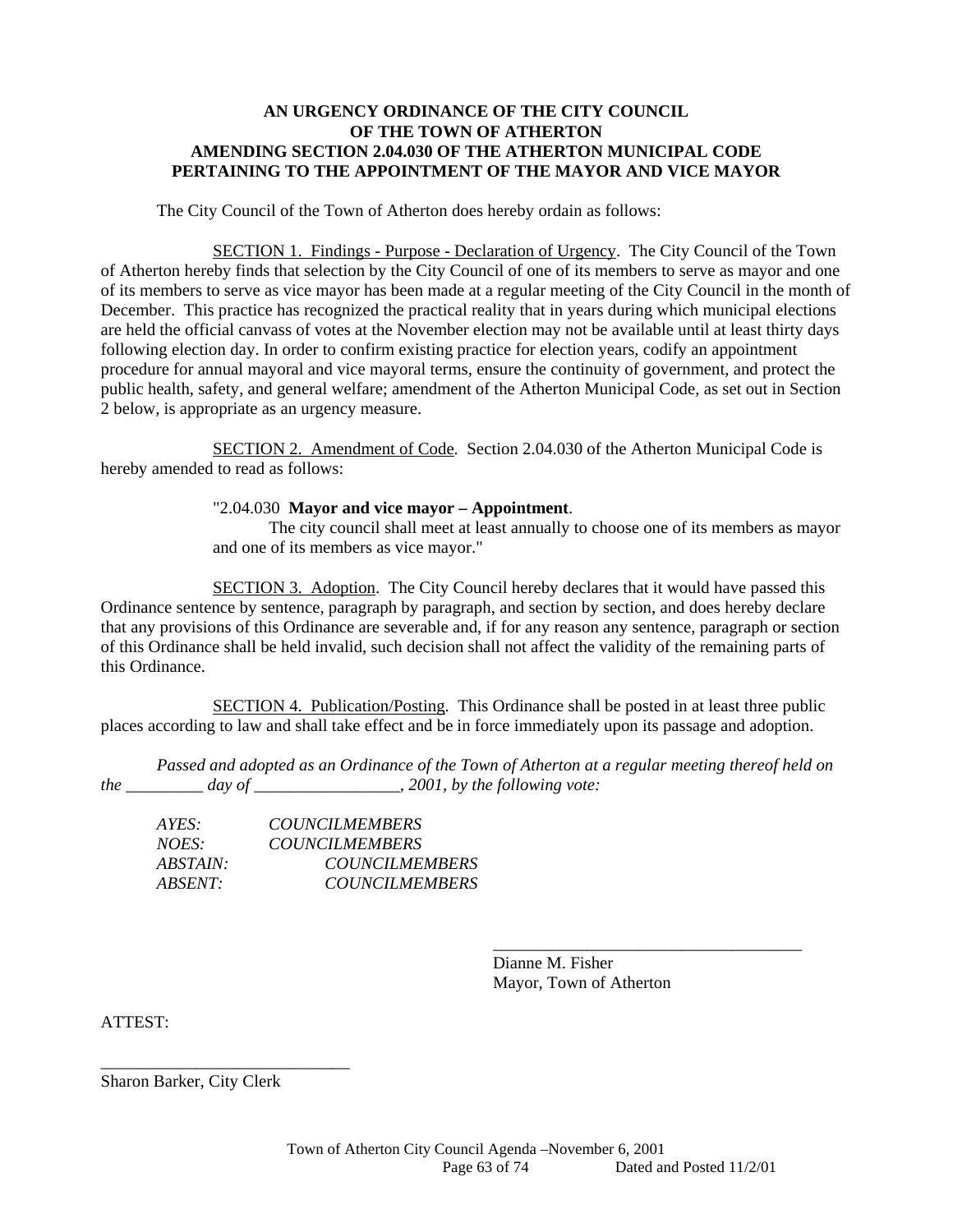**Item No. 20** 



# **Town of Atherton**

# **CITY COUNCIL STAFF REPORT**

**TO: HONORABLE MAYOR AND CITY COUNCIL** 

- **FROM: JAMES H. ROBINSON, CITY MANAGER**
- **DATE: FOR THE MEETING OF NOVEMBER 6, 2001**

## **SUBJECT: CONSIDERATION OF KNOX PLAYSCHOOL REQUEST FOR AMENDMENT TO LEASE AGREEMENT REGARDING FUNDING OF ELECTRICAL WORK FOR PLAYSCHOOL EXPANSION**

## **RECOMMENDATION:**

Staff is seeking Council direction on this matter.

# **INTRODUCTION:**

The Town of Atherton entered into a lease (see attached) with Knox Playschool in May of 2001. The terms provide for a five-year lease ending on June 30, 2006. There is also an option to extend the lease for one five-year period following the expiration of the initial term. Base rent for the site was established at \$2,071.00 per month plus an additional sum of \$500.00 per month for the new modular building. The Lease anticipated the construction of a new modular building on the Holbrook Palmer Park property.

## **ANALYSIS:**

The Lease agreement (as shown in Exhibit B) included a descriptive detail of the proposed expansion which included the need for sewer and electrical connections. The expansion has since been completed and the Knox Playschool has received a bill from PG&E for \$11,496.87 to provide permanent electrical service.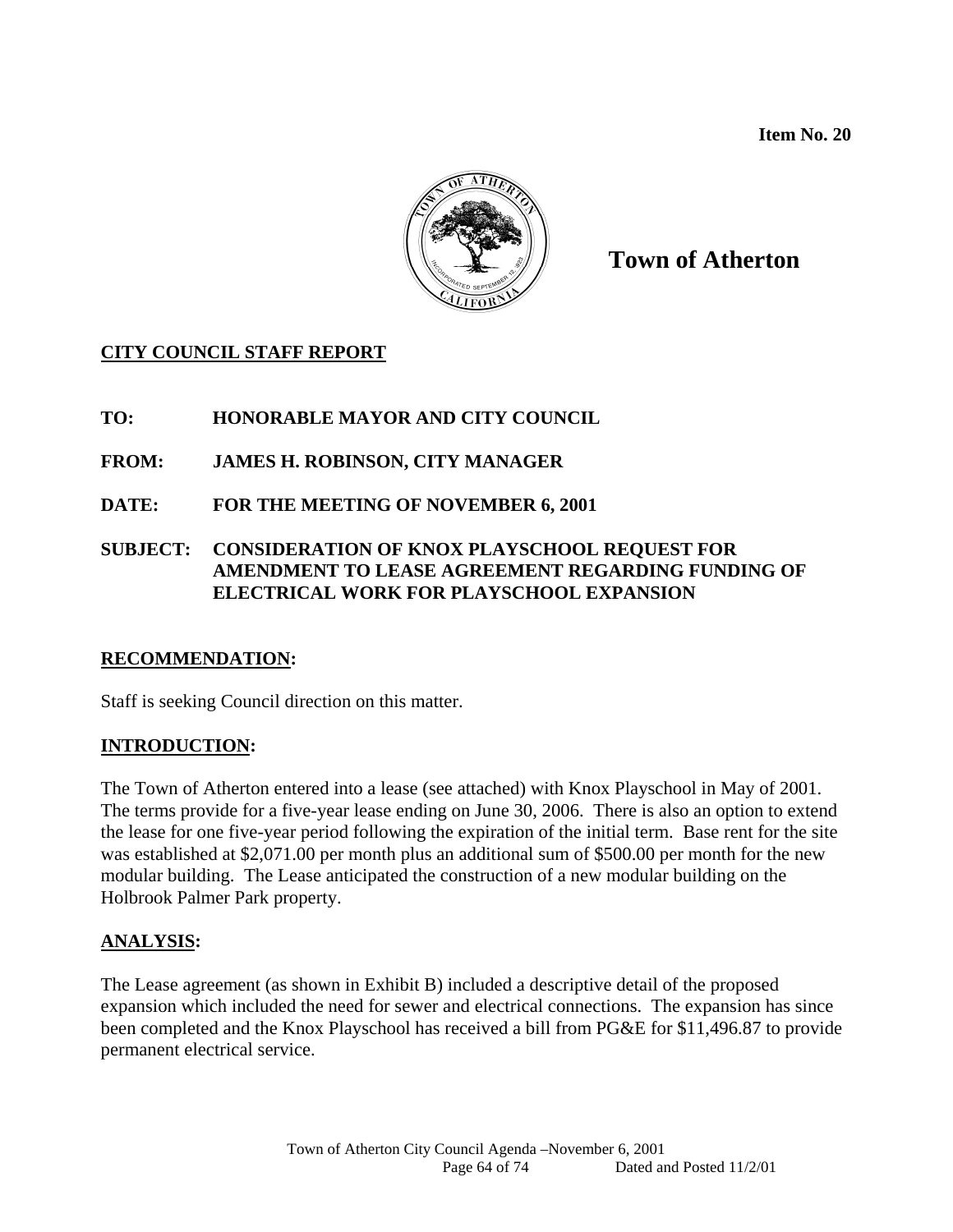The attached letters from Susan Knox describe the expenses incurred for the new electrical service and a request for assistance by the Town of Atherton. Susan Knox has requested that the Town consider several options. These include either payment of the bill by the Town of Atherton or a reduction of the rent over a fixed period of time.

#### *Alternatives:*

- 1. Amend the existing agreement to provide for payment of the PG&E bill in the amount of \$11,496.87.
- 2. Amend the existing agreement and provide some relief through rent reduction over a period of time prescribed the City Council.
- 3. Direct the City Manager to negotiate a settlement of this request.
- 4. Deny the request.

# **FISCAL IMPACT:**

The fiscal impact would vary depending upon the option chosen by Council from the above alternatives.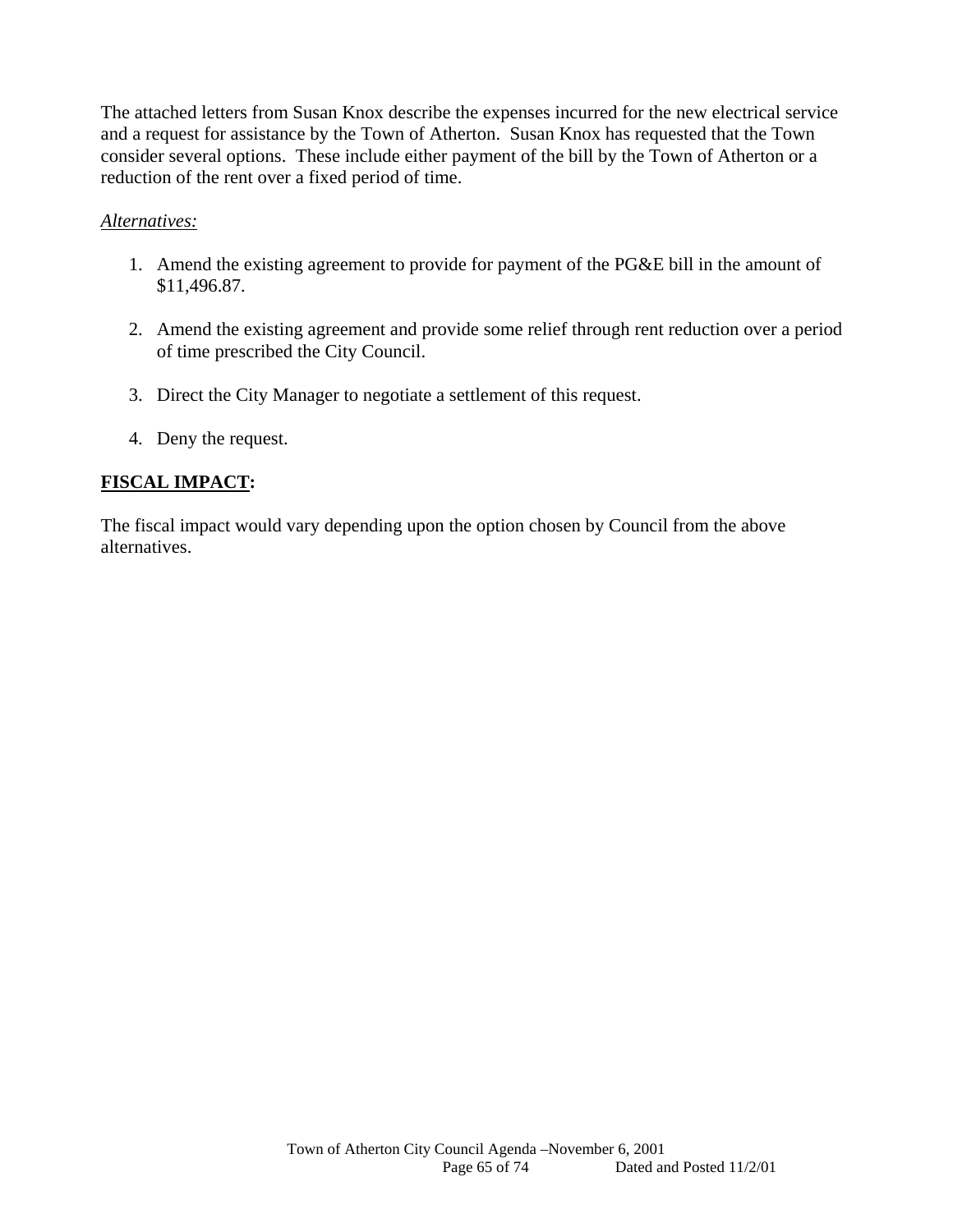**Item No. 21** 



**Town of Atherton** 

# **CITY COUNCIL STAFF REPORT**

## **TO: HONORABLE MAYOR AND CITY COUNCIL CITY MANAGER, JAMES ROBINSON**

# **FROM: CLIFF TEMPS, PUBLIC WORKS DIRECTOR**

# **DATE: FOR THE MEETING OF NOVEMBER 6, 2001**

# **SUBJECT: CONSIDERATION OF CONTENT AND IMPLEMENTATION OF CAPITAL IMPROVEMENT PLAN**

#### **RECOMMENDATIONS**

- 4. Identify changes, if any, to make in the FY 2001-2002 segment of the Recommended CIP and tentatively approve that segment.
- 5. Discuss and provide direction to staff regarding changes the Council wants in the FY 2002- 2005 segments of the Recommended CIP.
- 6. Consider and provide staff with direction regarding soliciting property owner input on discretionary street reconstruction projects.
- 7. Authorize staff to proceed with selection and retention of consultants to perform surveying/base mapping, soils investigation and specialized design services for tentatively approved FY 2001-2001 projects.
- 8. Authorize the City Manager to augment Town engineering staff by the method he and the City Engineer determine to be the most cost and quality of service efficient means.

## **INTRODUCTION**

The draft CIP is intended to be a starting point for discussing and planning the use of available financial resources to meet public infrastructure needs. The draft recommended plan reflects staff's view of priorities and includes a section listing additional projects for the Council to consider in place of those that are recommended. The Council, of course, can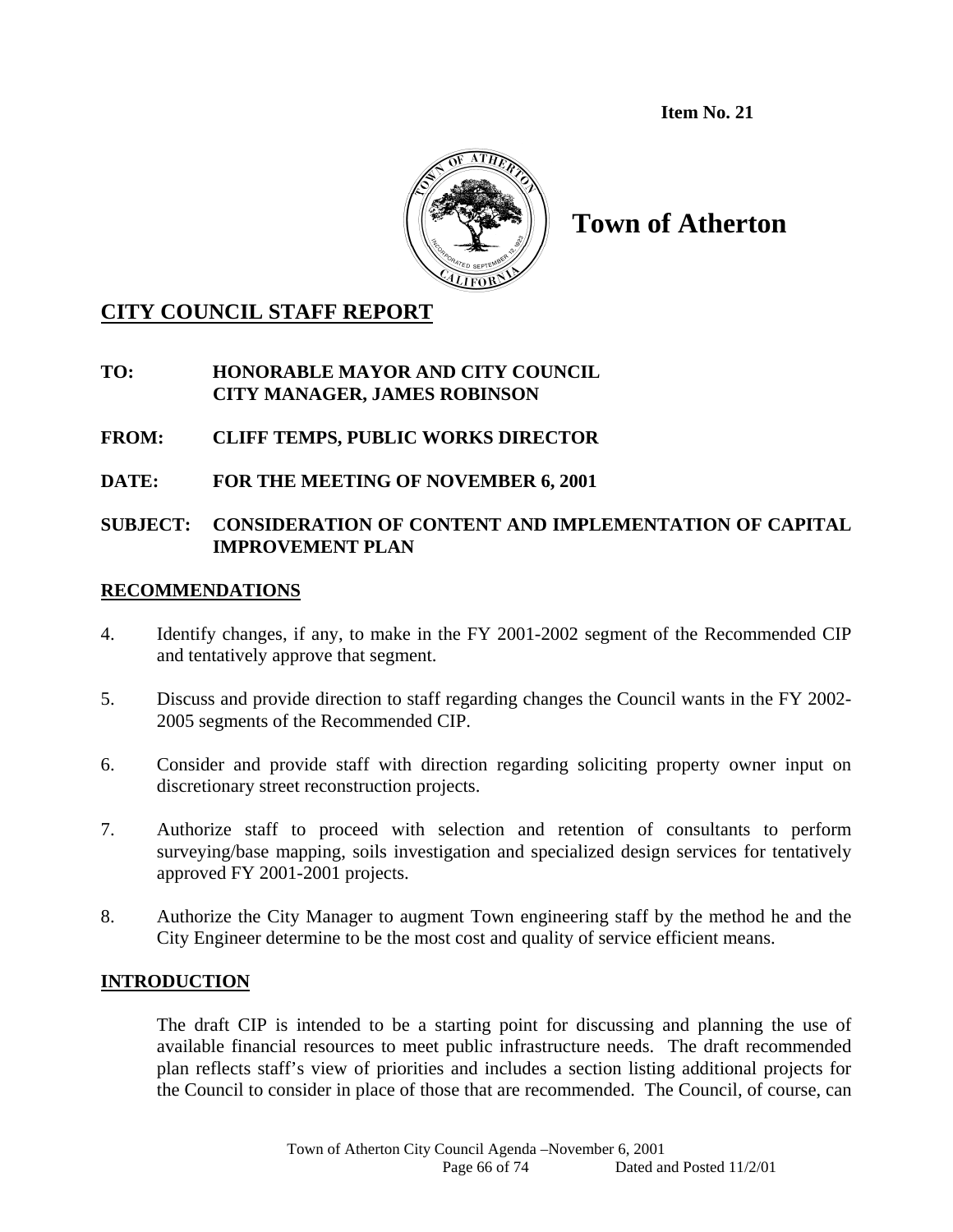propose other projects, and staff will develop estimates and funding scenarios for them. Before the CIP is formally adopted, it needs to be referred to the Planning Commission for a finding that the projects it includes are consistent with the Town's General Plan. Park and Recreation Commission concurrence with park project components of the plan should also be sought.

This draft CIP spans 4 years, to coincide with the parcel tax authorization, and incorporates all known capital funding sources, including Parcel Tax, County State and Federal ongoing, special and grant funding, contributions and special reserves the Town set aside in previous years. Exceptions are funds being generated by the net proceeds from the sale of tennis court keys (after deducting court maintenance expenses) and funds from the Facilities Construction element of Town permit fees. Use of these two sources of funds needs to be addressed, but in the interest of not delaying other CIP projects, they were not included at this time. An adopted CIP should be reviewed each year and adjusted as appropriate to address changes in needs, priorities, costs and revenues. As changes occur, projects can be added, deleted and rescheduled.

# **DESCRIPTION OF THE DRAFT PLAN**

The Recommended CIP groups projects into the following categories:

 Streets, broken down into Patch, Seal and Overlay, Reconstruction (Mandatory and Discretionary) and Other

Drainage

Facilities, broken down into Parks and General Government

The first table in the Recommended 4-Year CIP Project lists each project, its programmed year for funding and its cost in that year. The second table, Recommended 4-Year CIP Fund Use Summary, shows how money from each of the available fund sources is programmed to be spent in the different project categories. Pages describing details of projects and their funding follow the summaries. Details of alternative projects are near the end of the document. The last page is a map that shows where overlay and reconstruction projects are located.

Street and drainage elements of the plan were developed using the latest Pavement Condition Index (PCI) survey, done for the Town in 2000, staff's own evaluation of street conditions, recommendations from the Nichols Pavement Study for pavement repair and replacement strategies, and drainage project recommendations from the Nolte Town Wide Drainage Study.

The PCI is a way of rating the condition of a street's pavement. A new street has a PCI of 100. Any street with a PCI of 70 or better is in good condition. A PCI of 20 or lower is about as bad as a gravel road, and a PCI of 50 or less for a heavily traveled street indicates that it is in need of serious repair or reconstruction. The PCI for each street recommended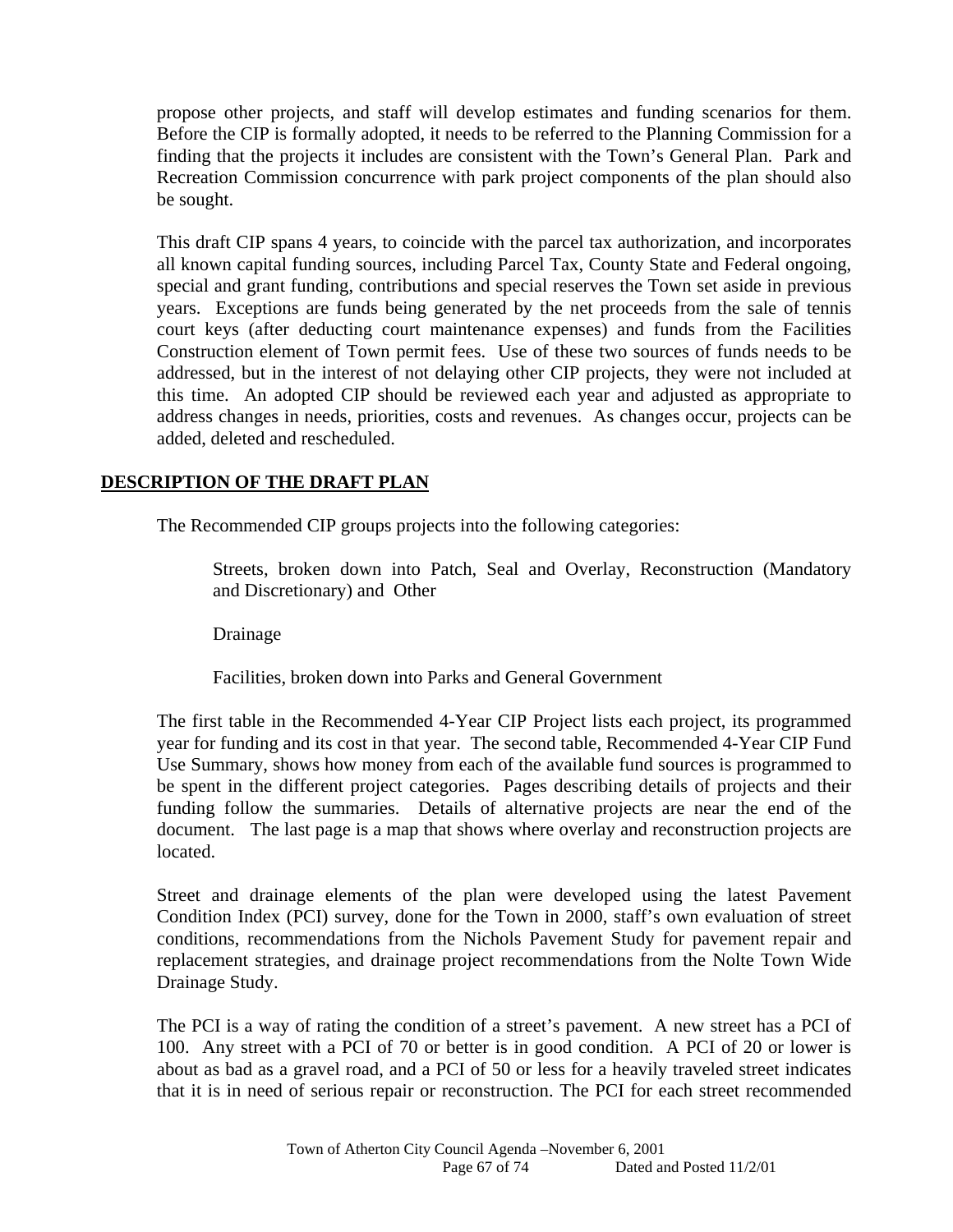for overlay or reconstruction is noted in the project list and in project details.

Nolte's drainage study indicated that the Town's greatest deficiencies, amounting to nearly \$25,000,000, are on the Atherton Channel. The recommended program starts to address those deficiencies. It also includes lesser Nolte Study recommended projects where they are occur on streets that will be reconstructed.

## **STEP BY STEP THROUGH THE RECOMMENDATIONS**

#### **1. Identify changes, if any, to be made in the FY 2001-2002 segment of the Recommended CIP and tentatively approve that segment.**

Staff suggests that the Council go through the rest of the recommended list for FY 2001- 2002, one-by-one and give each a thumbs up or down for proceeding at this time. The Council should also add or advance projects it chooses to replace projects it rejects. Finally, it should give tentative approval to the program it wants staff to pursue for construction next summer. The reason for seeking definitive action at the November meeting is the short time left to collect survey and soils information and to prepare plans and specifications needed to get these projects out to bid for the coming construction season.

Note that some of the first year projects were included in the budget adopted in June and have already been started or completed. These are:

 Middlefield Road Design (under way) Middlefield Road Construction (scheduled to go to bid within 2 months) 2001-Crack seal, Patch and Overlay (completed) Valparaiso Corridor Study (under way) Atherton Channel Repairs-North of Reservoir Road (no work yet) Park Play Structure (under construction)

## **2. Discuss and provide direction to staff regarding changes the Council wants in FY 2002- 2005 segments of the Recommended CIP**

Staff suggests that the Council go through the list of projects for these years and ask questions it has regarding them. After that, the Council can discuss and hopefully develop a consensus regarding changes it wants and let staff know what additional information it needs before taking further action.

## **3. Consider and provide staff with direction regarding soliciting property owner input on discretionary street reconstruction projects**

A number of recommended street reconstruction projects are classified as "discretionary." Nearly all of the streets in this category are cul-de-sacs or short connecting streets with light traffic. All are so badly deteriorated that overlays or other surface treatments would not last long enough to justify their cost. It is also true that allowing them to further deteriorate will not increase the cost of their ultimate construction, except for inflation. Staff is aware that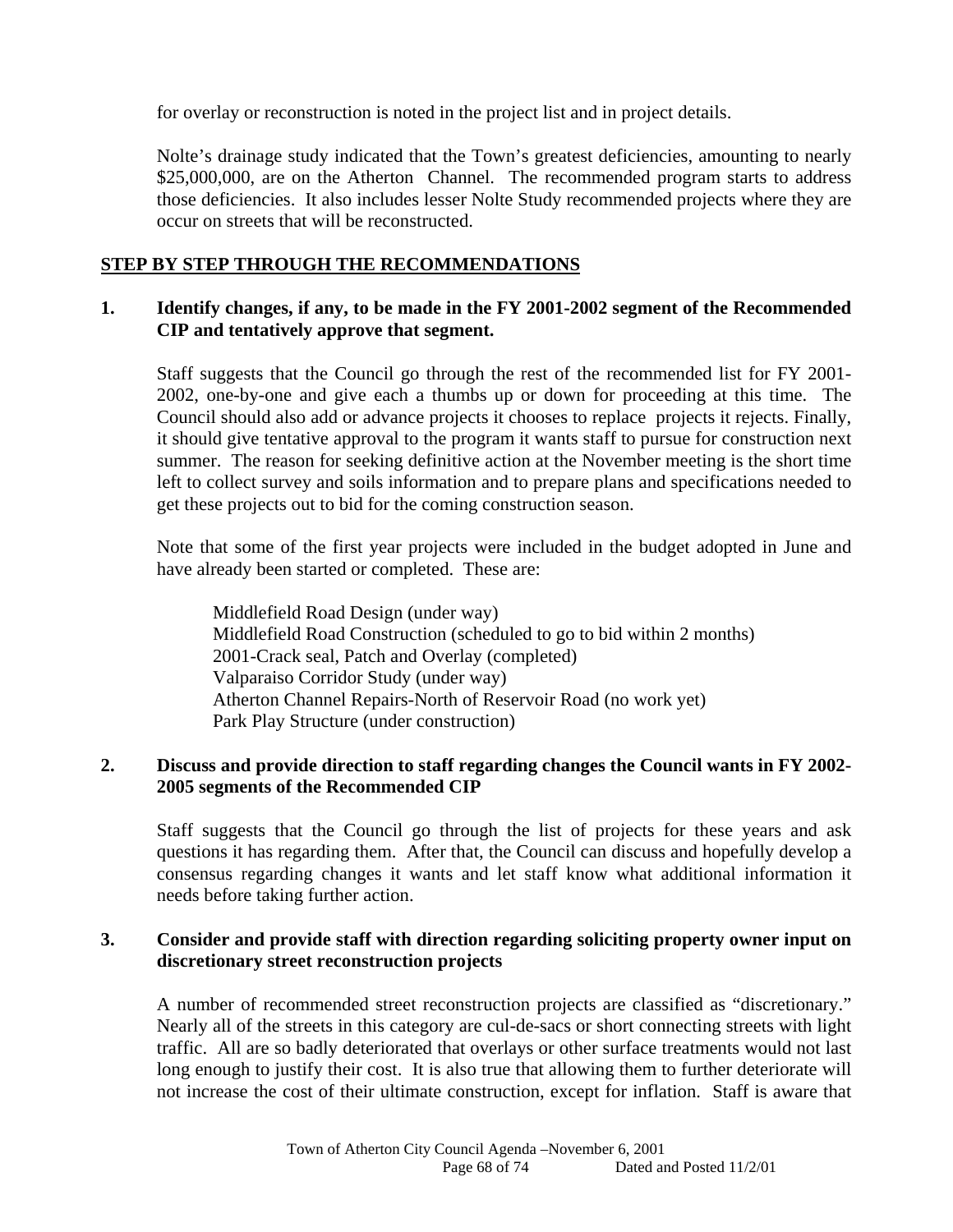some property owners may not want the streets they live on reconstructed. For this reason, it is suggested that the Council consider polling property owners before it makes final decisions regarding whether or not to reconstruct specific streets that are in the discretionary category. The polls can be conducted through a post card response survey and the results for FY 2001-2002 projects brought back to the Council in December.

## **4. Authorize staff to proceed with selection and retention of consultants to perform surveying/base mapping, soils investigation and specialized design services for tentatively approved FY 2001-2001 projects.**

The street reconstruction projects proposed for FY 2001-2002 require surveying, base map preparation and soils investigation work that can be done most efficiently by consultants and is estimated to cost approximately \$31,000. These costs are built into individual project estimates. Staff plans to spread the work among two or three surveying firms and one or more soils consultants. This is so it can be done more quickly than by one firm and to enable us to evaluate the accuracy and quality of the finished products produced by a number of firms that we may want to consider using in the future. This is work that must be done before work can start on plans, and if not started very soon, will hamper our ability to get projects to construction next summer. The total amount of work will exceed the \$15,000 amount that requires Council approval, but no individual contract will exceed \$15,000.

## **5. Authorize the City Manager to augment Town engineering staff by the method he and the City Engineer determine to be the most cost and quality of service efficient means.**

A CIP can not be carried out without plans and specifications prepared by engineers. Project cost estimates in the Recommended 4-Year plan include \$326,000 for supplementing present staff. This is roughly the equivalent of 8000 hours of a mid-level engineer's time. It is about half enough to cover the cost of hiring consultants to do the same work.

Staff believes that best way to address CIP engineering needs would be to hire an Assistant or Associate Civil Engineer and to assign that person, full time, to design and inspection. Two things working against this solution are the exceedingly tight market for Civil Engineers and the question of what the Town does with that person when parcel tax funds are depleted. The former could cause a significant delay in finding someone and difficulty in getting FY 2001-2002 projects out to construction next season. The latter would be partially offset by the natural growth of street and drainage revenue, to \$830,000 a year in FY 2005-2006, and the need for engineering to put that money to work.

The traditional alternative to hiring someone in-house is to turn project responsibility over to consultants. The two disadvantages of this approach are cost and loss of direct involvement with citizens. The minimum cost for Assistant Engineer level work charged by consultants is \$75/ hour, and there is always Project Manager's and Principal's time charged to the work. Using consultants for work that could be done in-house would at least double its cost, thereby reducing the amount of construction that can be done with available funds. The loss of direct staff involvement resulting from using consultants is felt most where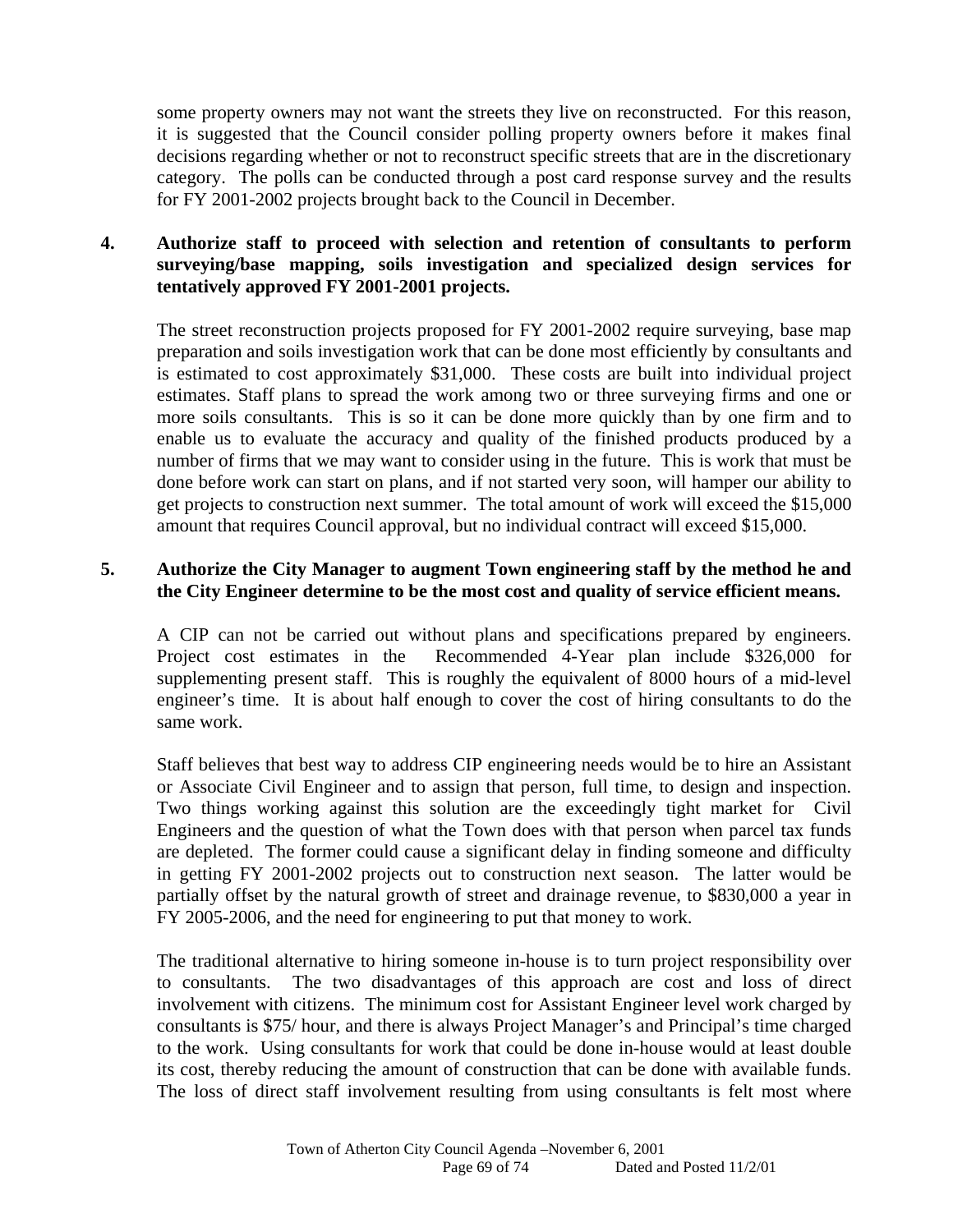projects affect a number of homeowners directly. Consultants are not equipped to address all the driveway and frontage improvement interface concerns that surface when residential streets are rebuilt. Close communication with residents and attention to small details that concern them is essential and can best be achieved by staff engineers.

Staff is currently exploring a third option, that could be the permanent answer or allow engineering to get started while we are finding the right person for the Town to hire. That solution is to "rent-an-engineer" from a local firm and have that person work in the Town's office, under the direct supervision of the City Engineer. Staff is aware of only one firm that might be willing to consider loaning us staff at a discount rate, in exchange for the Town furnishing the work space, supervision and training on a day-to-day basis. Staff is meeting with the head of that firm after the November Council meeting to discuss the personnel the firm has available and cost.

If the rent-an-engineer approach works out from cost and personnel qualifications standpoints, it would be the best way to get started and could offer a long-term advantage in more closely matching talents and scheduling of people from a rental pool to the changing needs for project design and inspection services. Staff requests the authority to proceed on this basis, unless and until it finds it can't work, and to start recruiting for an in-house midlevel engineer if the rent-an-engineer approach doesn't pan out.

## **FISCAL IMPACT**

Sufficient funds appear to be available to carry out the recommended program. Revenue and cost estimates should be reviewed each year and the CIP adjusted to match reality

#### **CONCLUSION:**

Following this meeting, staff will make changes in the draft CIP that the Council directs and transmit it to the Planning Commission for a determination of its conformity with the General Plan and to the Park and Recreation Commission for its concurrence with proposed park projects. With the Council's approval, staff will also initiate discretionary street polls, solicit proposals from surveying, mapping and soils consultants for work needed to expedite the first construction year's work and take Authorize staff to proceed with selection and retention of consultants to perform surveying/base mapping, soils investigation and specialized design services for tentatively approved FY 2001-2001 projects.

Respectfully submitted: Reviewed/Approved:

 Cliff Temps James Robinson Public Works Director City Manager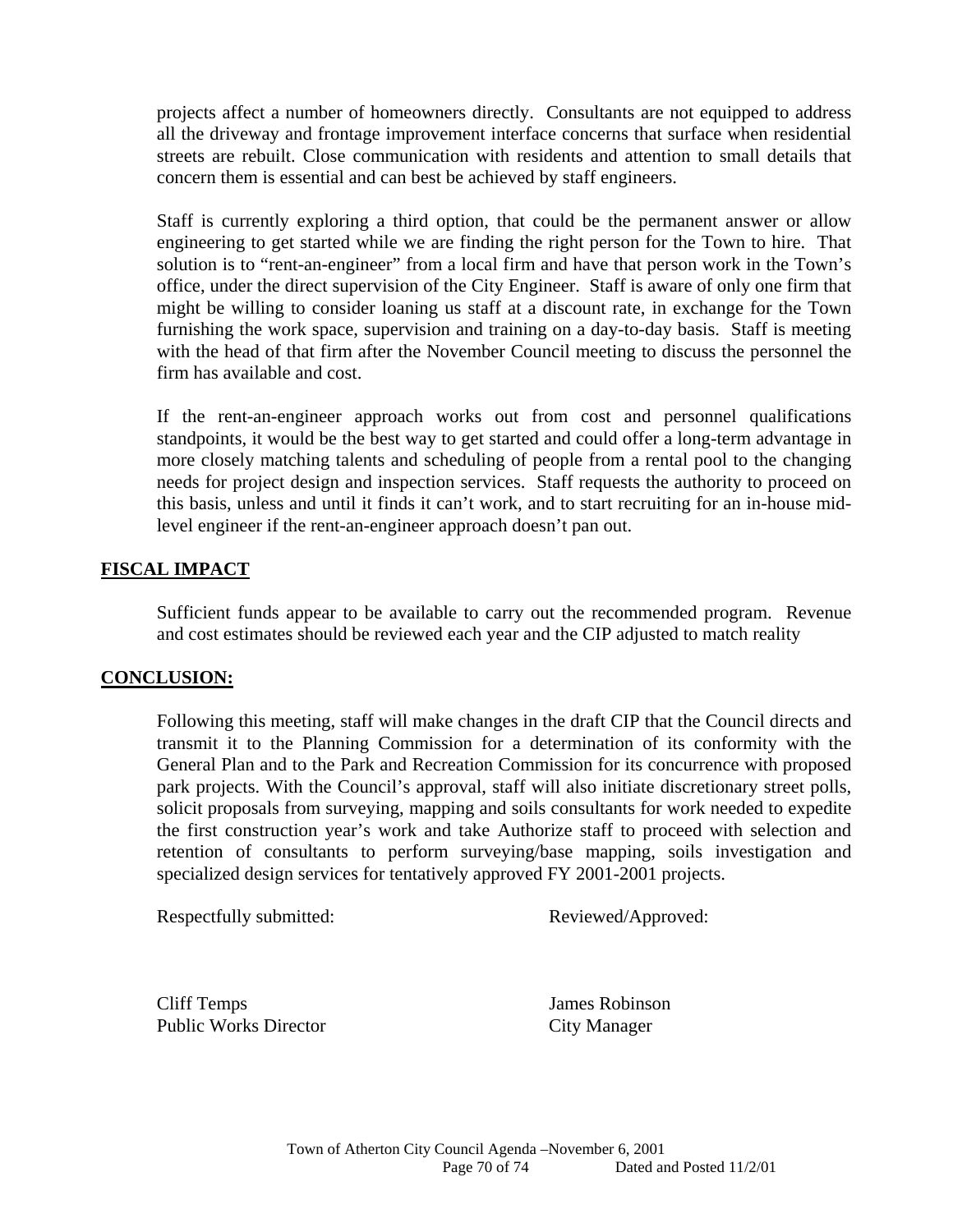| <b>RECOMMENDED 4-YEAR CIP PROJECT LIST</b> |         |         |                |               |               |               |               |              |
|--------------------------------------------|---------|---------|----------------|---------------|---------------|---------------|---------------|--------------|
| <b>TYPE/PROJECT</b>                        |         | * PCI   | P<br>G         | FY2001-<br>02 | FY2002-<br>03 | FY2003-<br>04 | FY2004-<br>05 | <b>TOTAL</b> |
| <b>STREETS</b>                             |         |         |                |               |               |               |               |              |
| <b>SPECIFIC PATCH &amp; OVERLAY</b>        |         |         |                |               |               |               |               |              |
| Middlefield Road Design                    | *       |         | 1              | 250,314       |               |               |               | 250,314      |
| Middlefield Road Construction              | $\star$ |         |                | 2 1,476,581   | 706,500       |               |               | 2,183,081    |
|                                            | $\star$ | 34/4    | 3              |               |               |               |               |              |
| Stockbridge, Alameda to Selby              |         | 5       |                |               | 321,276       |               |               | 321,276      |
| Selby, 134-136 Cul-de-sac, to              |         | 55      | 4              |               |               | 91,736        |               | 91,736       |
| Austin                                     |         |         |                |               |               |               |               |              |
| Selby, Austin to El Camino                 |         | 34/4    | $\overline{4}$ |               |               | 299,855       |               | 299,855      |
|                                            |         | 9       |                |               |               |               |               |              |
| 3,146,262                                  |         |         |                |               |               |               |               |              |
| <b>GENERAL PATCH, SEAL &amp; OVERLAY</b>   |         |         |                |               |               |               |               |              |
| 2001 Crack Seal, Patch & Micro-Seal        |         |         | 5              | 490,000       |               |               |               | 490,000      |
| 2002-2005 Patch, Seal & Overlay            |         |         | 6              | 100,000       | 46,104        | 49,609        | 200,000       | 395,713      |
|                                            |         |         |                |               |               |               |               | 885,713      |
| <b>MANDATORY RECONSTRUCTION</b>            |         |         |                |               |               |               |               |              |
| San Benito, Middlefield to Oak             |         | 19      | 7              | 97,222        |               |               |               | 97,222       |
| Bassett Lane, Laurel to end                |         | 16      | $\overline{7}$ | 39,463        |               |               |               | 39,463       |
| Lane Place, Middlefield to both            |         | 22      | $\overline{7}$ | 215,868       |               |               |               | 215,868      |
| ends                                       |         |         |                |               |               |               |               |              |
| Atherton, Linda Vista to Stern             |         | 42      | 8              |               | 437,140       |               |               | 437,140      |
| James, Magnolia to Lilac                   | $\star$ | 31      | 8              |               | 354,343       |               |               | 354,343      |
| Selby, n/s Selby to 134-136 Cul-de-sac     |         | 35      | 9              |               |               | 396,417       |               | 396,417      |
| Camino al Lago, Alameda to                 |         | 32      | 9              |               |               | 94,902        |               | 94,902       |
| <b>Barney</b>                              |         |         |                |               |               |               |               |              |
| Linden, Laburnum to Hawthorn               | *       | 37      | 10             |               |               |               | 479,949       | 479,949      |
| Laburnum. Hawthorn to                      | $\star$ | 39      | 10             |               |               |               | 234,817       | 234,817      |
| Magnolia                                   |         |         |                |               |               |               |               |              |
| Austin, Almendral to Atherton              | *       | 50      | 10             |               |               |               | 479,054       | 479,054      |
|                                            |         |         |                |               |               |               |               | 2,829,175    |
| <b>DISCRETIONARY RECONSTRUCTION</b>        |         |         |                |               |               |               |               |              |
| Irving, Irving to end                      | $\star$ | 14      | 11             | 58,360        |               |               |               | 58,360       |
| Spencer, Isabella to end                   |         | 17      | 11             | 105,734       |               |               |               | 105,734      |
| James, James to end                        |         | 24      | 11             | 55,483        |               |               |               | 55,483       |
| Magnolia, Magnolia to end                  |         | 21      | 11             | 48,513        |               |               |               | 48,513       |
|                                            | $\star$ | 37      | 11             |               |               |               |               |              |
| Magnolia, Irving to James                  |         |         |                | 214,186       |               |               |               | 214,186      |
| Lowery, Edge to end                        |         | 25      | 11             | 120,249       |               |               |               | 120,249      |
| Lilac, Lilac to end                        |         | 28      | 11             | 49,495        |               |               |               | 49,495       |
| Lilac, James to Greenoaks                  |         | 50      | 11             | 124,243       |               |               |               | 124,243      |
| 228-230 Atherton, Atherton to end          |         | 18      | 12             |               | 59,310        |               |               | 59,310       |
| 216-222 Atherton, Atherton to              |         | 18      | 12             |               | 158,884       |               |               | 158,884      |
| end                                        |         |         |                |               |               |               |               |              |
| 215-219 Atherton, Atherton to end          |         | 19      | 12             |               | 92,890        |               |               | 92,890       |
| Greenoaks, James to Rosewood               |         | 40/4    | 13             |               |               | 432,049       |               | 432,049      |
| Barry, 70-74 Cul-de-sac                    |         | 9<br>26 | 14             |               |               |               | 76,689        | 76,689       |
|                                            |         | 28      | 14             |               |               |               |               |              |
| Tallwood, 350' from Walsh to end           |         |         |                |               |               |               | 129,114       | 129,114      |
|                                            |         |         |                |               |               |               |               | 1,725,199    |
| <b>OTHER</b>                               |         |         |                |               |               |               |               |              |
| Valparaiso Corridor Study                  |         |         | 15             | 35,000        |               |               |               | 35,000       |
| Valparaiso Signal Contingency              |         |         | 16             | 65,000        |               |               |               | 65,000       |
|                                            |         |         |                |               |               |               |               | 100,000      |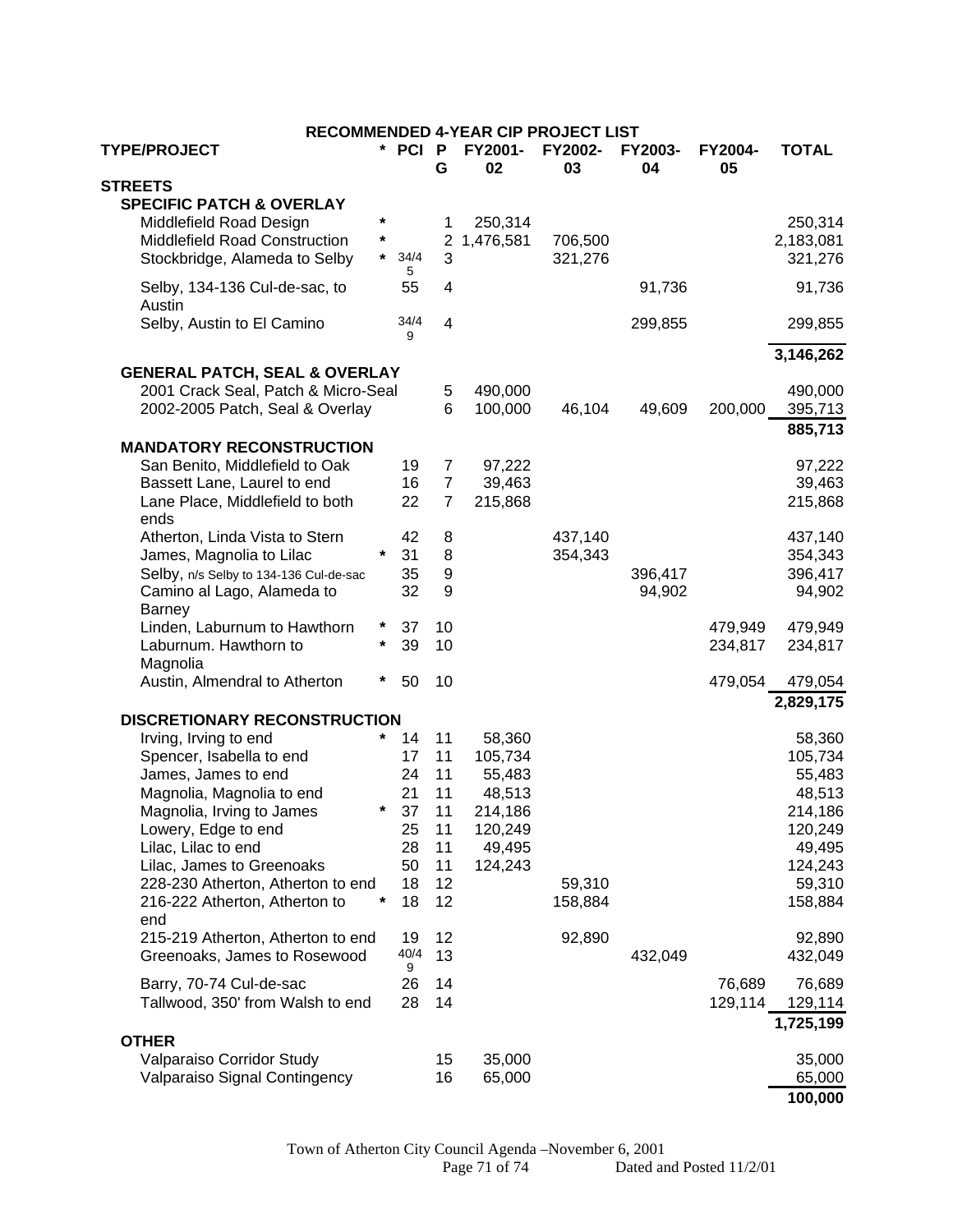| <b>DRAINAGE</b>                             |    |         |                                                   |         |        |         |
|---------------------------------------------|----|---------|---------------------------------------------------|---------|--------|---------|
| Middlefield Extra Drainage Contingency      | 17 | 152,000 |                                                   |         |        | 152,000 |
| Atherton Channel Repairs (No. of Reservoir) | 18 | 100,000 |                                                   |         |        | 100,000 |
| Atherton Channel - Elena Box Repl.          | 19 |         | 240,120                                           |         |        | 240,120 |
| Atherton Channel - Barry Box Repl.          | 20 |         |                                                   | 248,472 |        | 248,472 |
| Unspecified Atherton Chan. WS Project       | 21 |         |                                                   |         | 36,500 | 36,500  |
|                                             |    |         |                                                   |         |        | 777,092 |
| <b>FACILITIES</b>                           |    |         |                                                   |         |        |         |
| <b>PARK &amp; PARK BUILDINGS</b>            |    |         |                                                   |         |        |         |
| <b>Play Structure</b>                       | 22 | 333,000 |                                                   |         |        | 333,000 |
| Wedding/Play Path Landscape Screen          | 23 | 15,000  |                                                   |         |        | 15,000  |
| Main House Handicapped Lift                 | 24 | 50,000  |                                                   |         |        | 50,000  |
| <b>Unspecified Grant Project</b>            | 25 |         | 34,300                                            |         |        | 34,300  |
| <b>Corporation Yard Remodel</b>             | 26 |         |                                                   |         | 49,905 | 49,905  |
|                                             |    |         |                                                   |         |        | 482,205 |
| <b>GENERAL GOVERNMENT</b>                   |    |         |                                                   |         |        |         |
| Town Hall Entry & RR Disabled Imps.         | 27 | 28,000  |                                                   |         |        | 28,000  |
| Police Equipment Storage Building           | 28 | 64,000  |                                                   |         |        | 64,000  |
| Post Office Ergonomic Modifications         | 29 | 12,500  |                                                   |         |        | 12,500  |
| <b>Street Corp Yard Remodel Design</b>      | 30 |         | 36,225                                            |         |        | 36,225  |
| <b>Street Corp Yard Remodel</b>             | 31 |         |                                                   | 487,305 |        | 487,305 |
|                                             |    |         |                                                   |         |        | 628,030 |
| <b>ANNUAL/PROGRAM TOTALS</b>                |    |         | 4,300,211 2,487,092 2,100,345 1,686,028 10,573,67 |         |        |         |

**6**

**\*** = Includes drainage work in project cost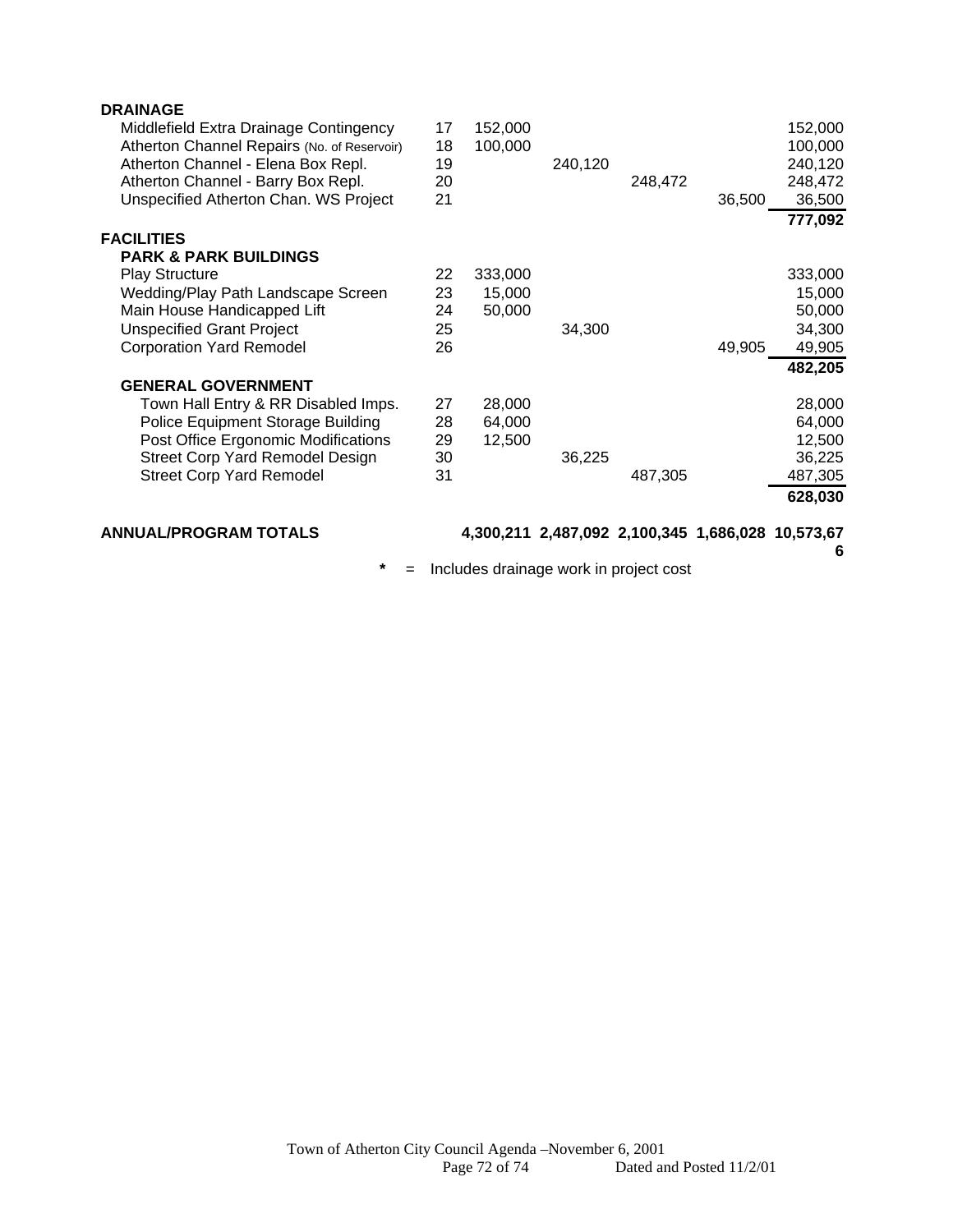## RECOMMENDED 4-YEAR CIP FUND USE SUMMARY

| <b>MONEY</b>                                                                | RECOMMENDED SPENDING              |                                    |                                             |          |                               |                                      |  |
|-----------------------------------------------------------------------------|-----------------------------------|------------------------------------|---------------------------------------------|----------|-------------------------------|--------------------------------------|--|
| Source                                                                      | Amount                            | Street Seal,<br>Patch &<br>Overlay | <b>Street</b><br>Reconstructio<br>n & Other | Drainage | Major & Minor Park Facilities | <b>Building</b><br><b>Facilities</b> |  |
| Parcel Tax-Trans to<br>GF                                                   | 3,650,000                         | 447,735                            | 2,231,733                                   | 670,431  | 49,905                        | 238,429                              |  |
| Measure A<br>Carried over<br><b>New</b>                                     | 1,323,513<br>227,213<br>1,096,300 | 1,031,013                          | 279,100                                     | 13,400   |                               |                                      |  |
| Gas Tax - Trans to<br>GF                                                    | 419,919                           | 341,950                            | 77,969                                      |          |                               |                                      |  |
| Carried over<br><b>New</b>                                                  | 203,969<br>215,950                |                                    |                                             |          |                               |                                      |  |
| <b>Traffic Cong. Relief</b><br>Carried over<br>New - GF<br><b>Transfers</b> | 153,331<br>53,700<br>99,631       | 118,936                            | 34,395                                      |          |                               |                                      |  |
| Road Impact<br>Carried over<br><b>New</b>                                   | 2,220,528<br>378,028<br>1,842,500 | 450,000                            | 1,770,528                                   |          |                               |                                      |  |
| <b>State Park Grants</b>                                                    | 89,910                            |                                    |                                             |          | 89,910                        |                                      |  |
| Capital Improvement<br><b>Carried Over</b><br>New (interest)                | 395,861<br>373,861<br>22,000      |                                    |                                             |          | 6,260                         | 389,601                              |  |
| Drainage<br>Carried over<br>New (interest)                                  | 159,373<br>152,373<br>7,000       |                                    |                                             | 159,373  |                               |                                      |  |
| <b>Atherton Chan Dist</b><br>Carried over<br><b>New</b>                     | 530,378<br>373,878<br>156,500     |                                    |                                             | 530,378  |                               |                                      |  |
| Contributions                                                               | 343,630                           | 7,500                              |                                             |          | 336,130                       |                                      |  |
| Grants                                                                      | 1,299,000                         | 1,299,000                          |                                             |          |                               |                                      |  |
| Tennis Keys (Net)<br>Carried over<br><b>New</b>                             | 39,291<br>19,291<br>20,000        |                                    | SPENDING NOT INCLUDED IN RECOMMENDATIONS    |          |                               |                                      |  |
| <b>Facilities Const Fund</b><br>Carried over                                | 1,099,500<br>220,000              |                                    | SPENDING NOT INCLUDED IN RECOMMENDATIONS    |          |                               |                                      |  |